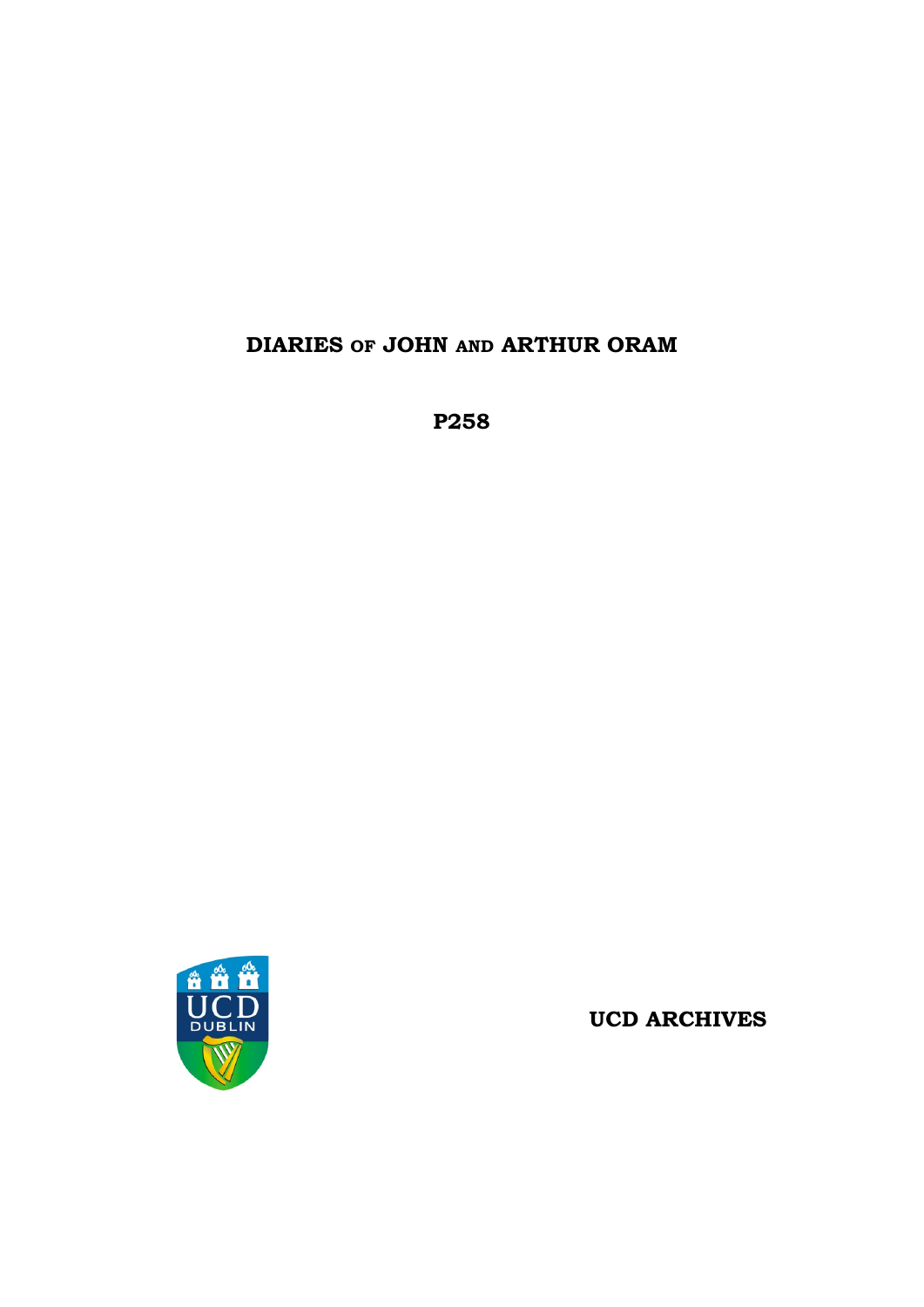**archives@ucd.ie www.ucd.ie/archives T + 353 1 716 7555 F + 353 1 716 1146 © 2013 University College Dublin. All rights reserved**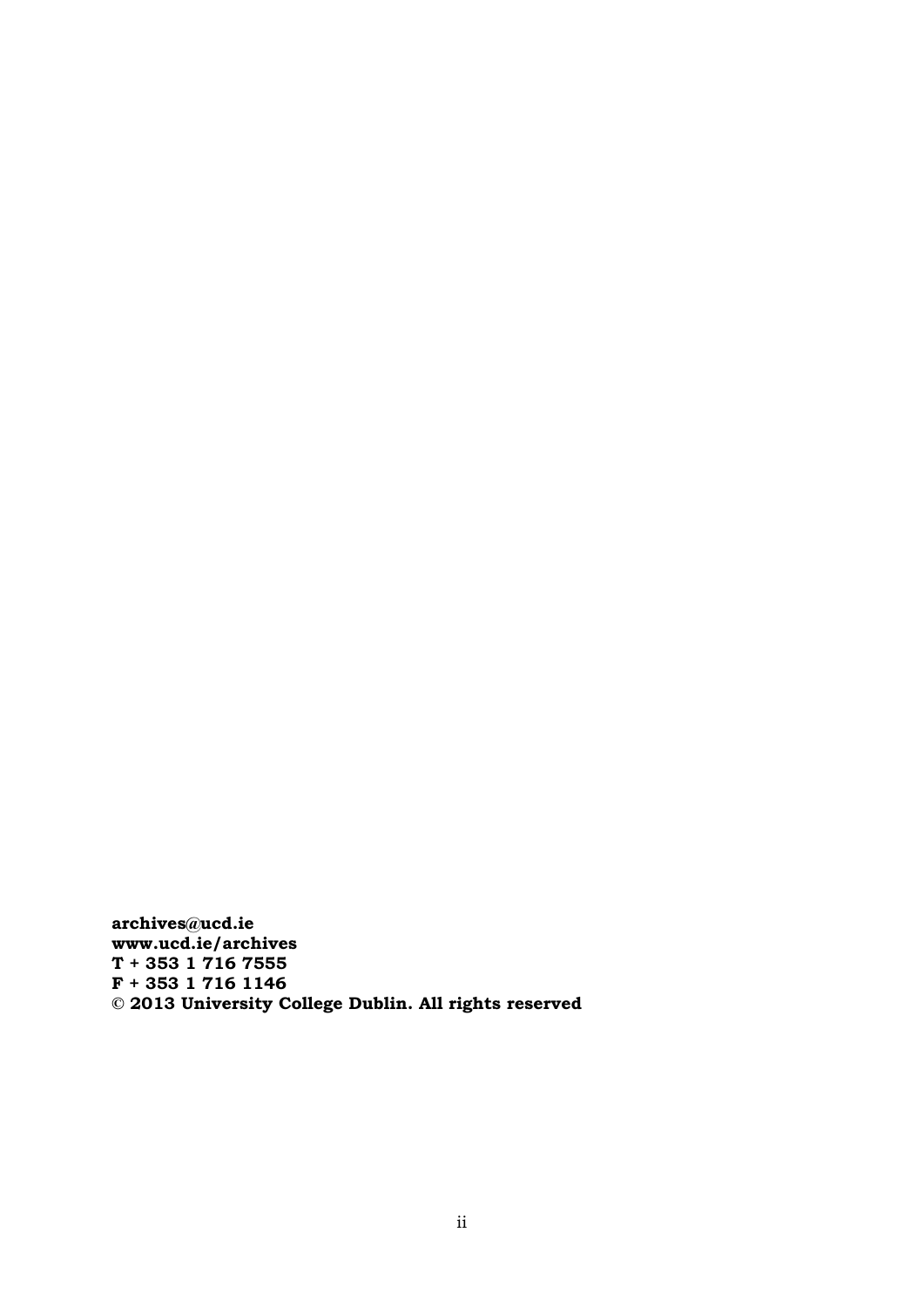# **CONTENTS**

# **CONTEXT**

| <b>Biographical History</b><br>Archival History | iv<br>v |
|-------------------------------------------------|---------|
|                                                 |         |
| <b>CONTENT AND STRUCTURE</b>                    |         |
| Scope and Content<br>System of Arrangement      | v<br>v  |
|                                                 |         |
|                                                 |         |
| <b>CONDITIONS OF ACCESS AND USE</b>             |         |
| Access                                          | vi      |
| Language                                        | Vi      |

Finding Aid **vi**

#### **DESCRIPTION CONTROL**

| Archivist's Note |  |
|------------------|--|
|------------------|--|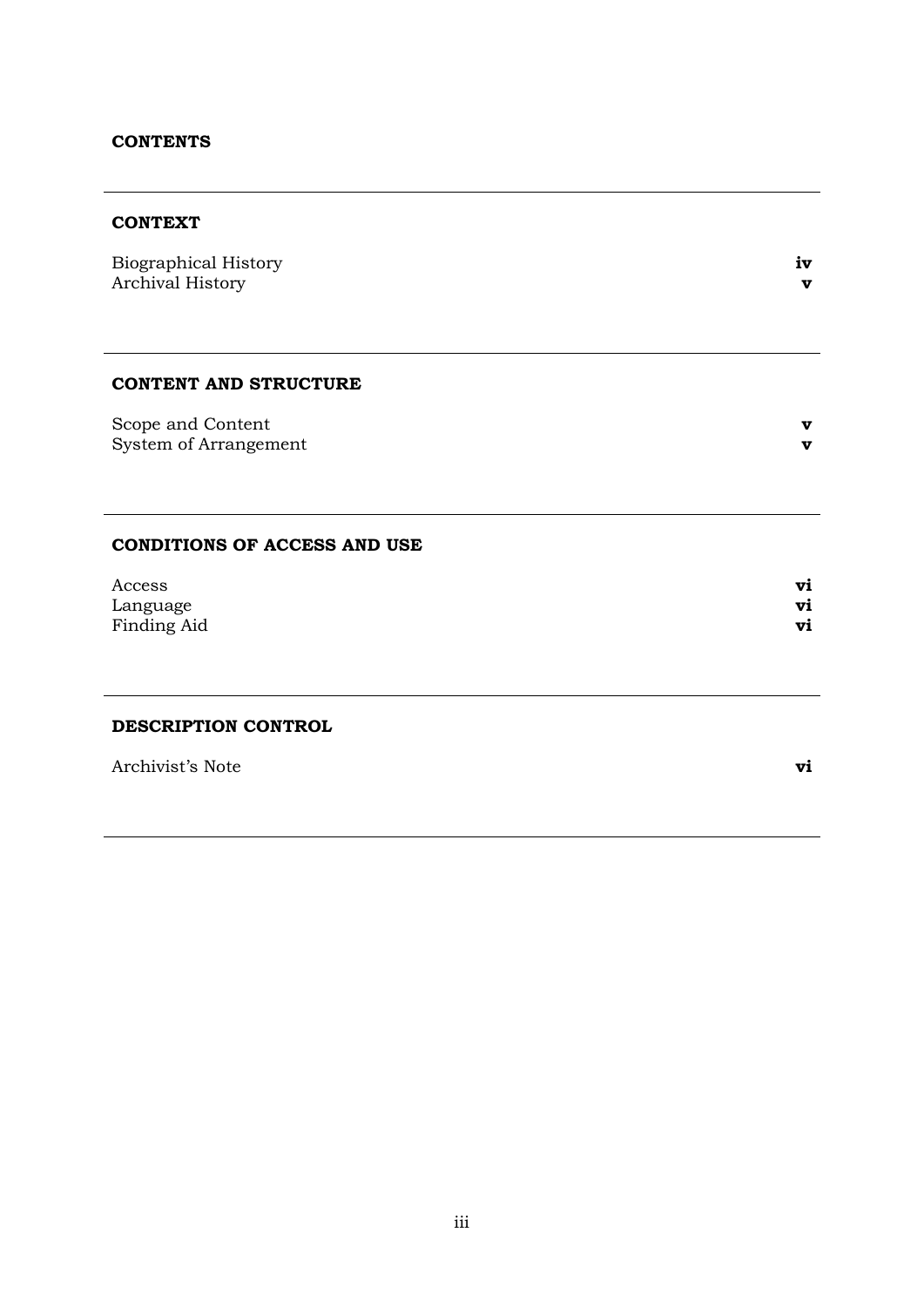# **CONTEXT**

# **Biographical History**

# **John Oram**

John Oram was born in November 1824 at Castle Cary in Somerset. He married Jane Talbot in July 1847. Through an acquaintance with Captain Wyndham, John was offered and accepted the position of managing Wyndham's estate at Burrishoole, County Mayo. In 1853 John Oram moved his young family to the west of Ireland where they would live for the next twenty years. In 1873 he, along with his wife and children, returned to live in England at Clinsfold Farm in Sussex. Up to this point John Oram had recorded daily entries in his diaries but between 1873 and 1877 he simply provides a short summary, resuming his daily entries when he returned to county Mayo in April 1877. He continued to farm and carry out his agency work at Burrishoole and surrounding townlands until September 1881 when he once again returned to live in England, this time in Somerset. He settled at Lovington where he became a tenant of Charity Farm run by the Church Commissioners. He retired to Little Weston in 1892. John Oram was pre-deceased by his wife in 1906. He died a year later in 1907. They are both buried at Weston Bampfylde.

# **Arthur Oram**

Arthur was born in March 1853 in Irwerne, Dorset but moved with his parents and two other siblings to County Mayo in June 1853. Arthur was educated in Ireland at Athlone School, completing his education in May 1868. The following year he commenced a clerkship in the offices of the Great Western Railway at Paddington where he remained for the next five years; moving to Burrishoole in 1873 to take over his father's agency business when John moved to Sussex. He took over the agency business again in 1881 when his father returned to England to live permanently in Somerset. He remained at Burrishoole with his wife Catherine living at Wilford Lodge, farming and carrying out agency work for the rest of his life. He died on 6 August 1919.

John and Arthur Oram acted as land agents on the Burrishoole estate between the years 1853 and 1907. Initially John Oram acted as the agent for the owner of Burrishoole, Captain Wyndham. After his death the estate was sold, in the 1870s, to a number of people including Victor C. Kennedy, who became John and subsequently Arthur's employer. After the death of Victor Kennedy's son the estate was sold to Mr Anketell-Jones, who in turn sold the tenanted holding to the Congested Districts Board in 1906–07.

In addition to the agency work carried out by John and Arthur, both men farmed land in the surrounding areas, John leasing land at Teevemore. They also carried out agency work for other landlords in the surrounding townlands. Both John and Arthur were elected members of the Board of Conservators and managed fishing rights in the area. Arthur was also employed by the railway company assisting in the surveying and valuing of land required by the railway as well as acting on behalf of the Drainage Committee, surveying, advertising and awarding tenders and inspecting the work carried out.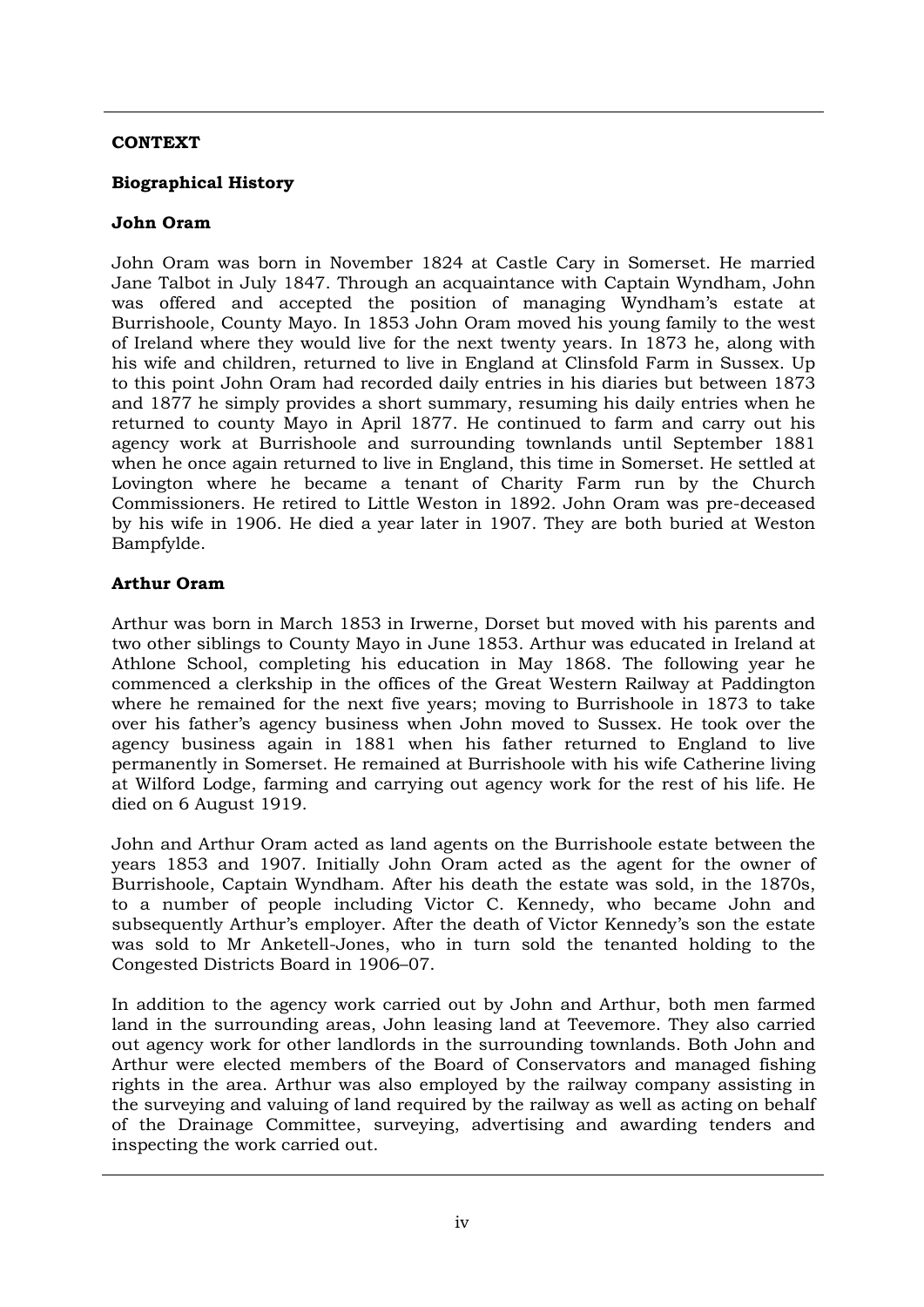# **Archival History**

Deposited in UCDA by Carolyn Sturdy and Christopher Oram in June 2012.

### **CONTENT AND STRUCTURE**

#### **Scope and Content**

Two sets of diaries, 1854–1907 and 1887–1919 written by John and Arthur Oram, father and son, farmers and land agents in Burrishoole, County Mayo.

Records the day to day management of the estate including herd management, crop sowing, harvesting and crop rotation; attending livestock markets, indicating the prices for the buying and selling of animals. Also refers to the maintenance of the land, roads, access points, dwellings and outbuildings.

Describes commitments to various committees including acting on behalf of the Board of Conservators seeing to the fishing rights on the estate and other local fisheries; and the Vestry Committee overseeing the management of the local church, the incumbency and the school. Also included in Arthur Oram's diaries are references to his work on the Railway Committee, the Drainage Committee, and his association with the Congested Districts Board and Land Commission.

Refers to the collection of rents from tenants, settling terms with existing and new tenants, drawing up leases, negotiating with the tenants regarding arrears, attending the Assizes and Petty Sessions.

Both sets of diaries record the weather for each day and often refer to national and international events; current affairs including agrarian unrest in Ireland; famine; emigration, 1862–64; the 'Fenian' conspiracy, 1865; the beginning of the Land League, 1879; the shooting dead of Lord Cavendish, Chief Secretary of Ireland and Sir Thomas Burke, Permanent Undersecretary in the Phoenix Park, 1882; the election of William McKinley as the 25th President of the United States, 1896, and his subsequent assassination on 14th September 1901; the death of Queen Victoria 1901; the appointment of James Stevenson as Chief Constable of Glasgow, 1902; the death of King Edward VII on 7 May 1910; news of a Rising in Dublin, 25 April 1916; and the 1918 'flu epidemic. Also refers to notable meteorological and astronomical events such as the total eclipse of the sun on 22 December 1870.

#### **System of Arrangement**

| DIARIES OF JOHN ORAM 1854–1907   |    |
|----------------------------------|----|
| DIARIES OF ARTHUR ORAM 1887-1919 | 14 |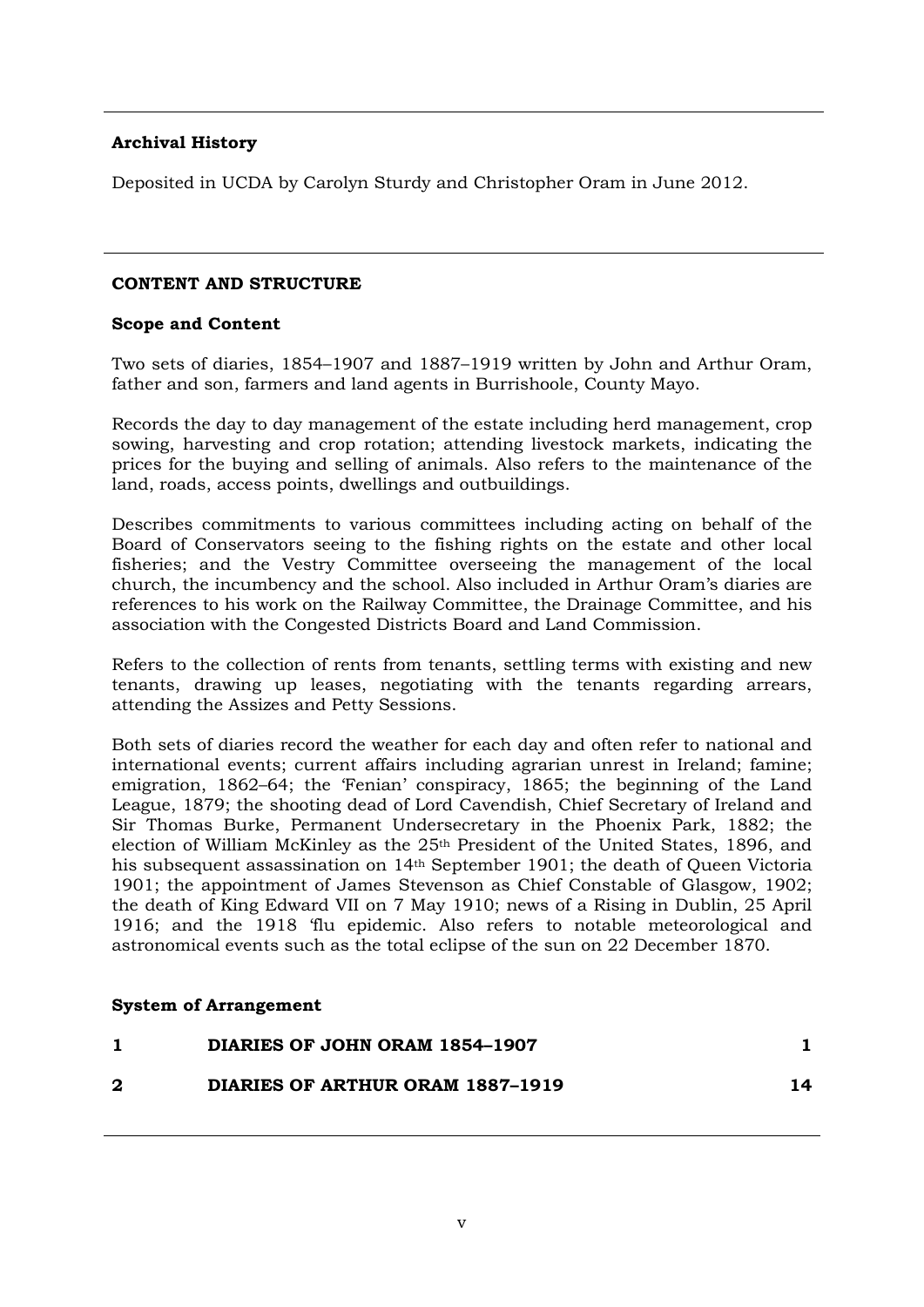# **CONDITIONS OF ACCESS AND USE**

#### **Access**

Available by appointment to holders of a UCDA reader's ticket. Produced for consultation in digital format available through the UCD Digital Library.

#### **Language**

English.

# **Finding Aid**

Descriptive Catalogue.

#### **DESCRIPTION CONTROL**

#### **Archivist's Note**

Catalogue prepared by Orna Somerville, April–June 2013.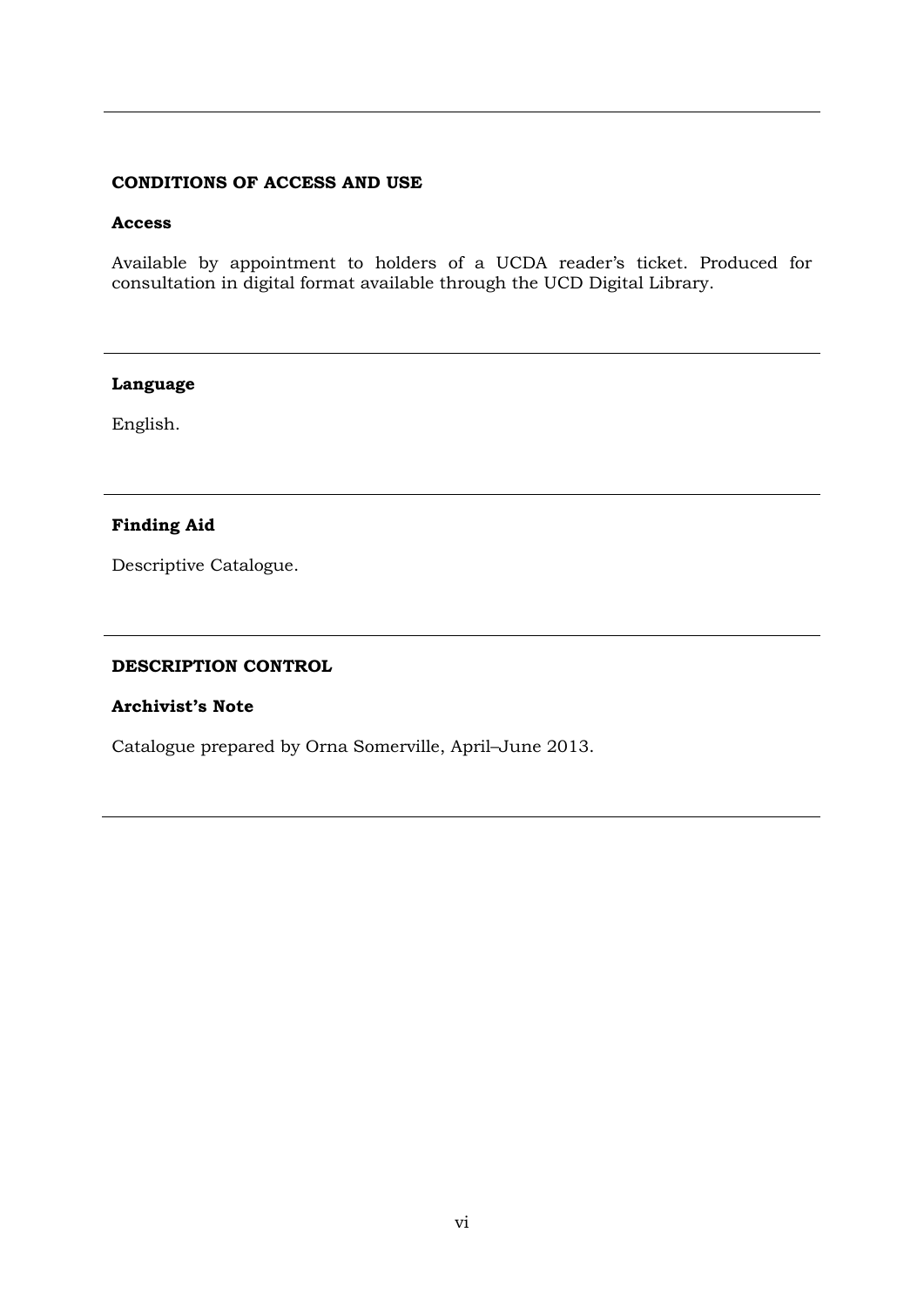# **1 DIARIES OF JOHN ORAM 1854–1907**

Series of 6 diaries of John Oram. For the most part the diaries record the day-to-day administration of the estate managed by John Oram in Burrishoole, County Mayo. The estate was owned by Captain Alexander Wyndham. The diaries consist of one-line entries recording the management of the herds on the estate, the purchase of feed, management of the fisheries, sowing crops, collecting rents, settling terms with existing and new tenants, drawing up leases, attending the Assizes, and the upkeep of buildings and roads. Also attending markets and the buying and selling of livestock. An observation about the weather is made for each daily entry. Also refers to unusual meteorological events, astronomical events, and current affairs. In general John Oram concludes his diary for each year summarising the number of days of rain and dry days, the harvest, prices for livestock and a few lines of religious verse.

### **P258/1** January 1854–December 1857

89pp

Diary is written from Maryland House, a tower on the Burrishoole Estate. This was the first house occupied by John Oram and his family.

- Records visit of Captain Wyndham, the owner of the Burrishoole estate from England (9 March 1854).
- Notes the beginning of the salmon fishing season (14 March 1854).
- Records that he sent salmon to the Duke of Leinster and Lord Fitzgerald (15 March 1854).
- Records that 102 salmon were caught (20 July 1854).
- Refers to a letter from Captain Wyndham expressing his wish to get rid of the dairy and to invest in a better breed of sheep (31 August 1854).
- Refers to a riot at Knockbrega (1 October 1854).
- Records the sale of the dairy herd and remarks '... gone at last a very good riddance …' (16 October 1854).
- Remarks that he received a 'threatening' letter (8 November 1854).
- Reviews the weather over the preceding year comparing the number of 'Fair' days and 'Rain' days (31 December 1854).
- Records the move of his family to their new home in Corraunboy and remarks '… very glad to make the change' (18 January 1855).
- Records that he caught fourteen salmon and notes that the boat crew got drunk. Remarks 'Whiskey and Popery the two curses of Ireland—the land cannot bear them both' (18 April 1855).
- Refers to the fall of Sevastopol during the Crimean War (11 September 1855).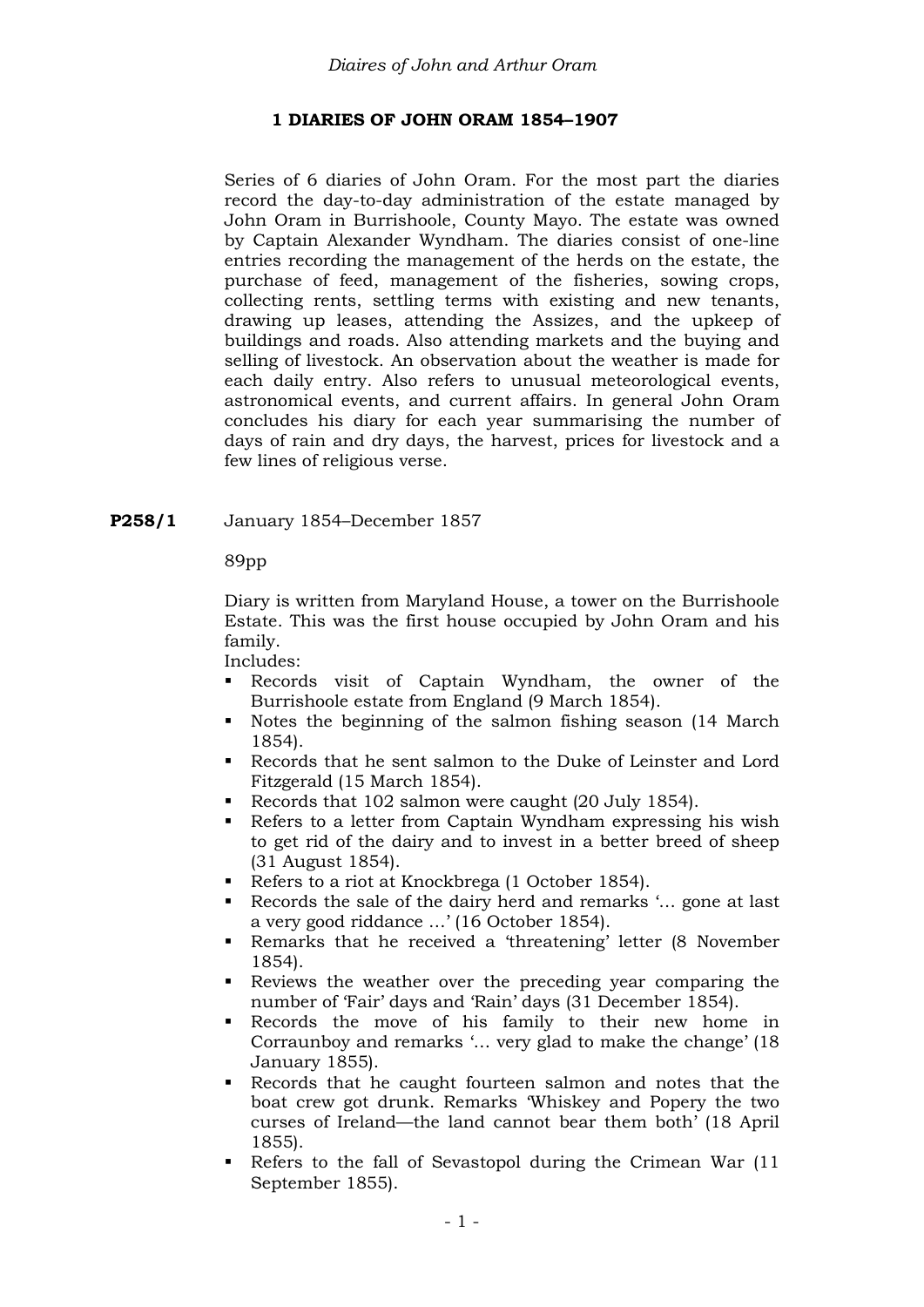- 
- **P258/1** Notes a 'splendid harvest thank God' (14 September 1855).
	- Remarks that he was appointed agent to the Estate replacing the former incumbent Caine whom Captain Wyndham '… let off … without prosecution' (13, 14 November 1855).
	- Records his thankfulness to God for the end of another year and expresses his wish for continued good fortune (31 December 1855).
	- Notes his attendance at a preliminary meeting to establish a farmers' club at Newport (23 January 1856).
	- Records that a farmers' club has been established in Newport with Sir Richard O'Donnell as President (6 February 1856).
	- Refers to Sir Richard O'Donnell's resignation as President following a difference of opinion with MacQueen. Also notes that his son Charles is very ill (2 May 1856).
	- Records the death of his son. 'My poor dear Charley left earth for heaven this day—dear blessed babe, he is with James' (11 May 1856).
	- Records Charles' funeral 'Dear, dear innocent' (16 May 1856).
	- Records the laying of the foundation stone of the Wesleyan Chapel in Newport (5 September 1856).
	- Remarks that Captain Wyndham has refused to give him permission to act as an agent for Colonel Vaughan (13 December 1856).
	- Remarks that he sent a letter to Captain Wyndham '… telling him my mind as above ...' (14 December 1856).
	- Records his thoughts on the last day of the year. Remembers his son Charley (31 December 1856).
	- Records the birth of his son James (9 February 1857).
	- Refers to the month of April as the coldest and wettest on record and remarks that hundreds of cattle died on the mountains (30 April 1857).
	- Records an account of his visit to England (7–28 June 1857).
	- Remarks that he was elected Inspector of Fisheries for Burrishoole and Achill (5 September 1857).
	- Records the finishing of the harvest and remarks '… a finer harvest never known in Ireland—thank God …' (19 August 1857).
	- Concludes his diary for the year referring to Captain Wyndham and the loss of his first wife. Refers also to the death of Captain Wyndham's daughter, her husband and child in the Indian Mutiny of 1857 (31 December 1857).
- **P258/2** January 1858–October 1864

# 138pp

- Describes his duties as Inspector of Fisheries and the area he patrolled from Achill Sound to Keel, then to Keem and back to the Sound. Nothing to report (9 May 1858).
- Describes a meeting to elect inspectors for the Conservators of Fisheries in the Bangor-Erris area. Remarks that votes were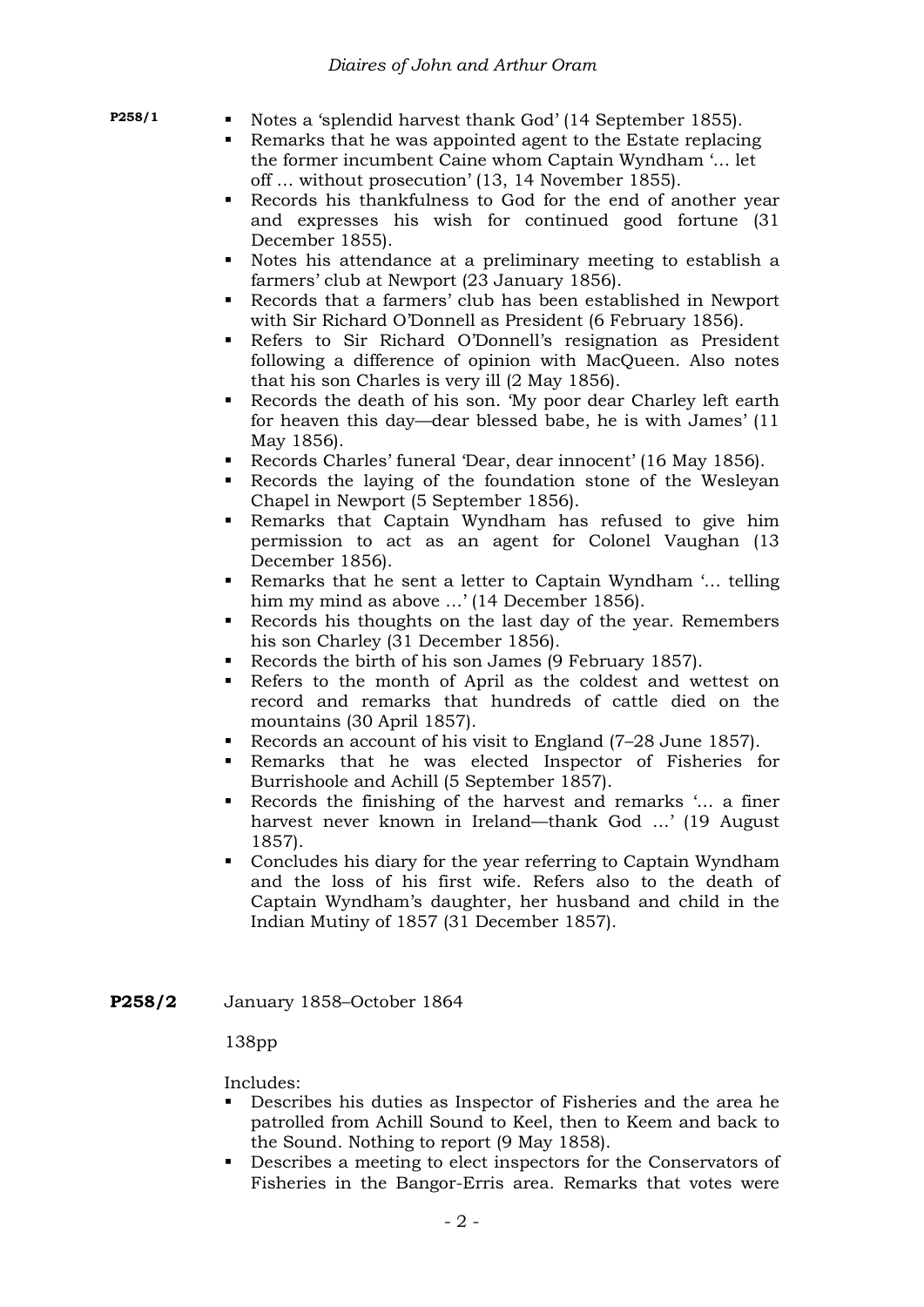**P258/2** rigged, that he objected and that the meeting was adjourned following 'disturbances' and 'riotous proceedings' (4 September 1858).

- Remarks that he was unanimously reappointed as Inspector of Fisheries by the Board of Conservators (20 September 1858).
- Refers to the collection for the Curate's Aid Society which employs fifty Curates at £50 per annum '… in places in Ireland that would otherwise be without a church minister for want of means' (17 October 1858).
- Records the birth of his son Francis Albert and his attendance at the Newport Petty Sessions, prosecuting offenders against Fishery laws (21 December 1858).
- Remarks that he began writing 'Connaught as it is' (24 December 1858).
- Received Power of Attorney from Captain Wyndham (1 January 1859).
- Records that he has been elected Church Warden by the Vestry (25 April 1859).
- Records the death of his son Francis Albert (17 August 1859).
- Records his journey to England. During his stay in England he receives a letter informing him of his son Albert's illness and his death (26 September–21 October 1859).
- Remarks that he has heard that Lord Plunkett's bailiff has been assassinated (3 January 1860).
- Records that Lord Arran's steward has been shot near Ballina but has survived (23 February 1860).
- Refers to his membership of a jury at the Castlebar Assizes and the court case Boycott *v* Carr concerning a dispute over the salvage rights to a ship wreck (10, 12 March 1860).
- Remarks that he is collecting rents but that two thirds are unable to pay (23 April 1860).
- Records that he settled terms for taking Lord Sligo's fishery (28 April 1860).
- Records that the foundation of Burrishoole House was laid (25 June 1860).
- Refers to his resignation from the Inspectorate of the Board of Conservators (1 Septembe6 1860).
- Remarks that he received news of Captain Wyndham having an accident (30 September 1860).
- Describes 1860 as the wettest and coldest year on record (31 December 1860).
- Records the birth of his son Alfred William (12 January 1861).
- Records the formation of the Cess-payers Defence Association (10 July 1861).
- Remarks that the potato harvest is very bad and that 'distress is imminent' (18 October 1861).
- Records that he dug his own potatoes and that a third of the crop are diseased (21 October 1861).
- Concludes his diary for 1861 'Wet as 1860 was 1861 was still wetter as regards the harvest months—now at the end of the year a famine of fuel exists and the potatoes being very bad great distress is anticipated. This year will be long remembered as the year of the venerated and noble Prince Albert's death' (31 December 1861).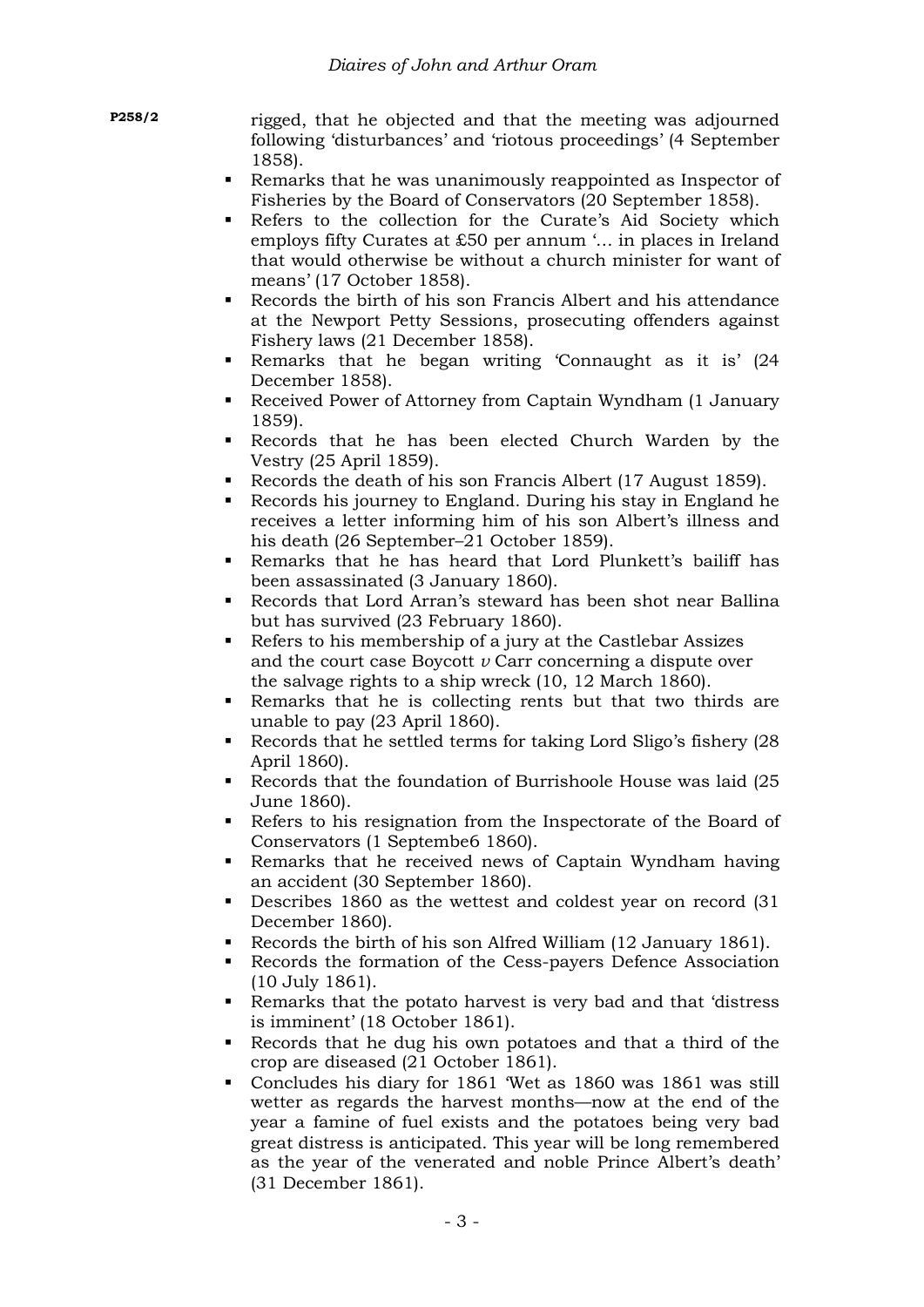- 
- **P258/2 Remarks that he received an order to stop building Burrishoole** House (14 January 1862).
	- Records that he attended a lecture on electricity (5 January 1862).
	- Remarks that he went to Mulranny to inspect the distress of the people there (30 May 1862).
	- Records the distribution of meal among the people of Mulranny (2 June 1862).
	- Records that he travelled to Clogher and Westport to collect rents but that he was unsuccessful (13 June 1862).
	- Describes his journey to England with his son John to organise John's apprenticeship to Mr Gooch in Swindon (12 August 1862).
	- Remarks that he saw the Great Exhibition in London before returning to Ireland (14 August 1862).
	- Records that he searched for iron ore in Glendahurk (26 September 1862).
	- Concludes his diary for 1862 'Very wet year and late deficient harvest potato disease less prevalent—the poor tenants still getting poorer and less able to meet their engagements' (31 December 1862).
	- Records his decision to attempt to lower Clogher Lake by widening the [gulphs] (3 February 1863).
	- Remarks that he took possession of Maryland from Mr Hope and received documentation form Mr Bushby following his appointment to Mr Bushby's Agency (14 February 1863).
	- Records that he travelled to Clogher looking for rents and reports that there is 'much distress among the poor people' (20 February 1863).
	- Remarks that the chimney tops were installed at Burrishoole House (19 March 1863).
	- Remarks that he received orders from Colonel Vaughan to distribute two tons of meal among his poor tenants (8 March 1863).
	- Records his attendance at a meeting of the Fishery Commissioners at Newport and a decision that bag nets were illegal (20 April 1863).
	- Records the birth of his daughter Caroline Susannah (7 May 1863).
	- Remarks that his baby daughter is sick and has been privately baptised (19 July 1863).
	- Observes that there is a 'great deal of emigration going on' (19 February 1864).
	- Makes the same observation again regarding emigration (11 March 1864).
	- Remarks that he has let Burrishoole house and the shooting and the angling rights to Captain Goff (20 April 1864).
	- Remarks that he received a letter from Captain Wyndham indicating that he wants to let the farm (18 May 1864).
	- Records that Captain Goff has taken up residency in Burrishoole House (14 June 1864).
	- Reports that he saw 489 salmon taken from the weirs at Ballina (6 July 1864).
	- Remarks '… it blew the most fearful hurricane I ever witnessed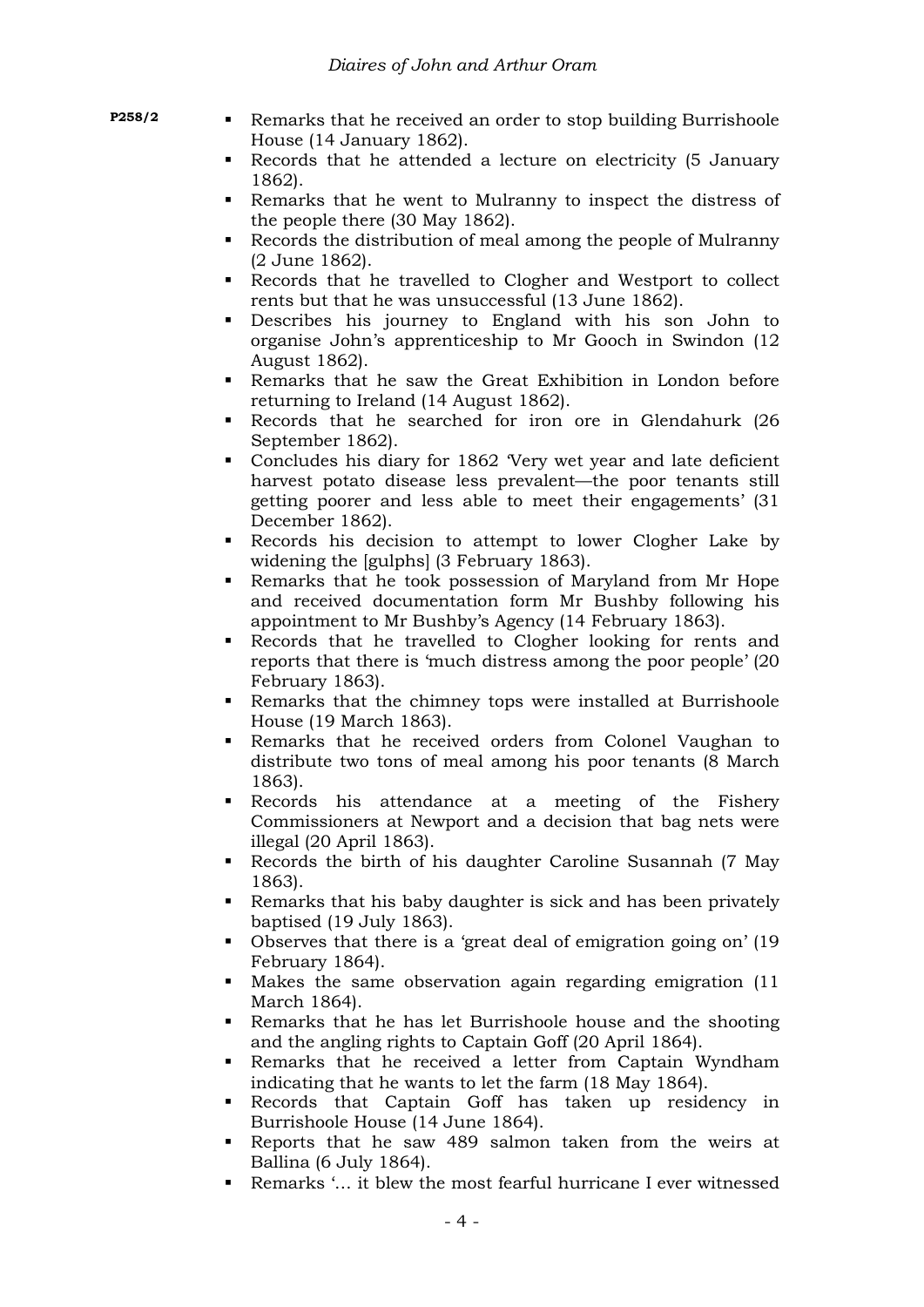**P258/2** on this coast, great damage to crops …' (31 July 1864).

- Records that he was elected Conservator to Sheskin (3 September 1864).
- Copy of a letter from John to his sister Mrs Hockey, Weston Bampfylde, Ilchester, England concerning the possibility of taking up the lease of a farm in England. Urges his sister to be discreet, remarking that if the present tenant decides to continue with his lease he does not want to cause any tension between him and his landlord. Remarks 'I would write to Mr Blandford and ask him not to forget me in case of a vacancy but I fear it would look too much like undermining others a thing I will never do' (8 March 1861, 2pp).

### **P258/3** November 1864–December 1878

#### 102pp

- Remarks that Captain Goff has asked to sub-let Burrishoole House (7 November 1864).
- Concludes his diary for the year by referring again to the 'fearful hurricane' on 31 July which nearly destroyed the harvest along the shore (31 December 1864).
- Records the birth of his daughter Emma Agnes (9 April 1865).
- Remarks that Emma was baptised privately due to being sick (19 April 1865).
- Remarks that he was presented with a gold watch and silver chain by Captain Goff (24 April 1865).
- Records Captain Goff's departure for London (2 August 1865).
- Records that Mr Hope's mare has been 'maliciously killed' (3 September 1865).
- Refers to an arbitration between himself and Jonathan Pim MP and that the case was decided in his favour with Mr Pim instructed to pay John Oram commission for the sale of Ross House (28 October 1865).
- Reports that Mr Hope's claim that his horse was deliberately killed was accepted at the Barony Sessions (13 October 1865).
- Notes the improved conditions for the tenants and observes that they are '… more comfortable than for some years past …' (14 December 1865).
- Remarks that Mr Kennedy has taken possession of Burrishoole House (14 December 1865).
- Concludes his diary for 1865 remarking on the excellent harvest and making note of the 'Fenian conspiracy' towards the end of the year (31 December 1865).
- Records his journey to England and safe return home via Dublin where he saw the Model Farm in Glasnevin (26 January 1866).
- Remarks on the sale of the wreck of the American Barque 'Otter' (31 January 1866).
- Records the launch of the repaired hull of the 'Otter' at Mulranny (15 May 1866).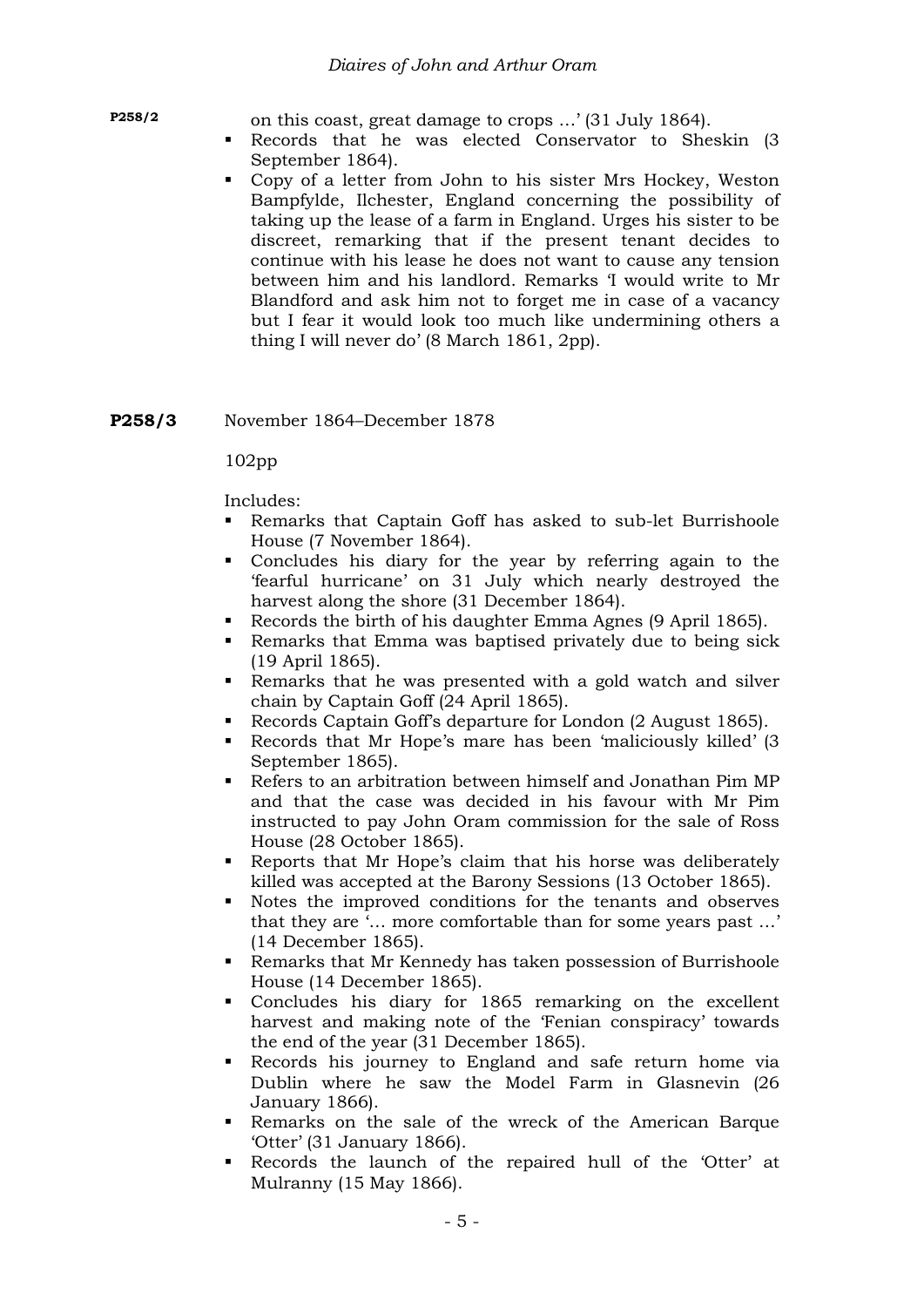|--|

- Refers to panic in the cattle trade due to the appearance of the viral disease Rinderpest in County Down (22 May 1866).
- Notes that there is cholera in Westport (23 August 1866).
- Again remarks that there are 'fearful accounts' of cholera in Westport (27 August 1866).
- Refers to the harvest and the dry settled weather for 15 successive days '… during which millions worth of corn and hay has been secured throughout Ireland—we were in despair—now we are rejoicing thanks be to God' (12 October 1866).
- Remarks that his wife Jane is very ill following the birth of their son George who died the same day (16 December 1866).
- Records that he obtained one of four licences granted in the Barony to carry arms (17 December 1866).
- Remarks that all of the public houses are closed because of the Fenians (17 March 1867).
- Records his son John's departure for New York (18 March 1867).
- Remarks that he travelled to Sheskin to serve P. Joyce with a notice of proceedings in the Landed Estates Court (18 June 1867).
- Remarks that he finished work on the new fish pass and hopes that salmon will get into Scaderaughdauntaun Lake (31 July 1867).
- Remarks that his son Arthur is attending Athlone School (28 August 1867).
- Records that Mr McDonnell and his wife have been put in charge of Burrishoole House (3 September 1867).
- Records his visit to England, his meeting with Captain Wyndham and a proposal from the Captain to manage Pertwood, Dorset. Remarks that he returned to his relatives in West Lodge, held a family conference and decided to remain in Ireland (14–25 October 1867).
- Records the birth of his daughter Lily Louisa (30 December 1867).
- Reports that there is 'great alarm' owing to the theft of gunpowder from Mr Carey's store (24 January 1868).
- Remarks that Captain Goff surrendered the lease of Burrishoole (29 June 1868).
- Remarks that a company of the 63rd Regiment are in Newport to keep order during the county elections (17 October 1868).
- Concludes his diary by remarking on the harvest as the '... best … probably ever known in Ireland … England was literally burnt up—the heat there was tropical' (31 December 1868).
- Records the news of Captain Wyndham's death (12 January 1869).
- Remarks that the stock was valued for probate duty (12 February 1869).
- Records his journey to England where he was interviewed in London by solicitors representing the Executors of Captain Wyndham's estate (22 May–3 June 1869).
- Remarks that he received orders to return to England to attend a meeting concerning the sale of Burrishoole (16–26 June 1869).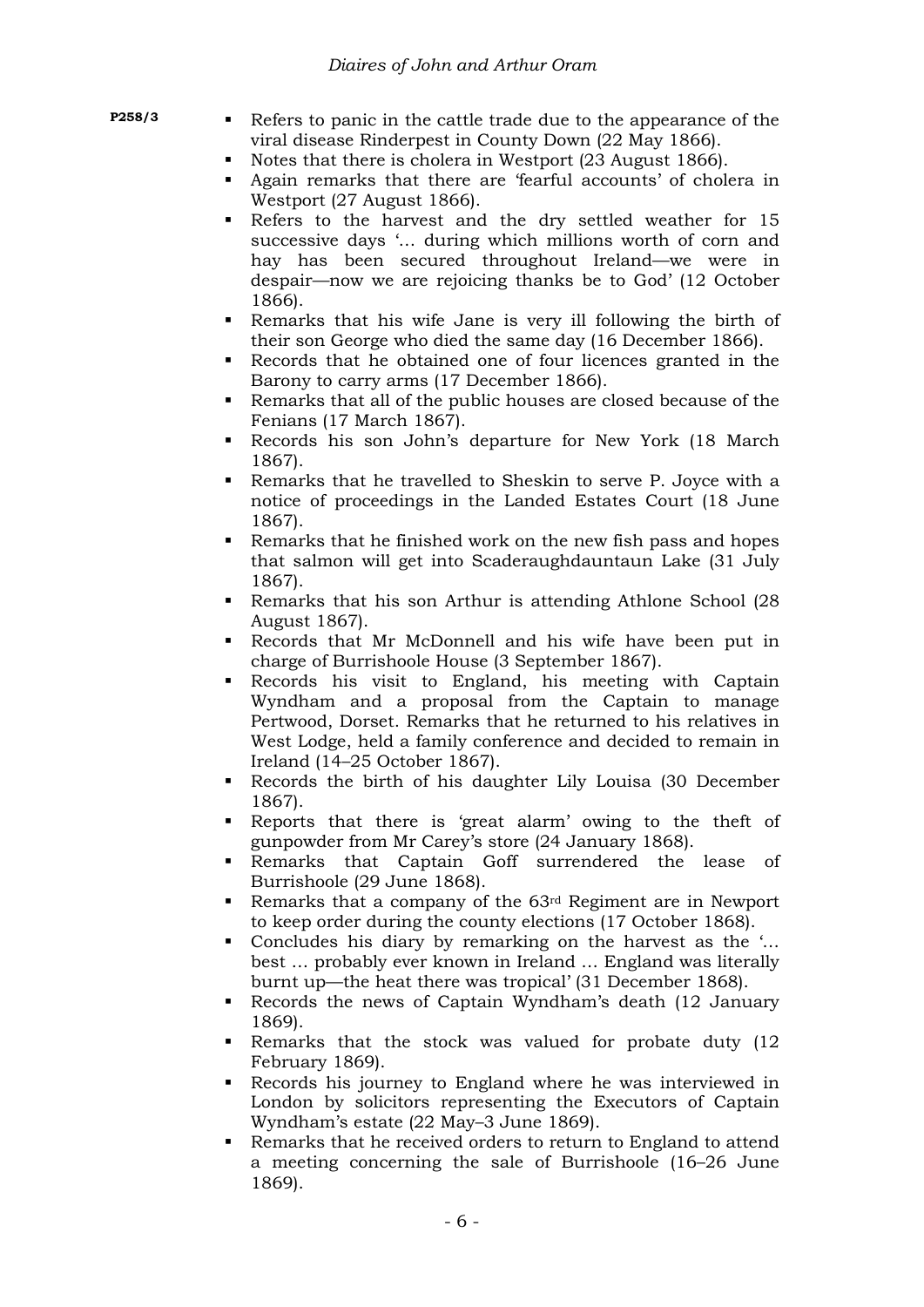- 
- **P258/3 Records** receiving notice that Mr Kennedy has purchased the Burrishoole Estate (30 June 1869).
	- Remarks that he has arranged to continue with Mr Kennedy (29 July 1869).
	- Records his journey to England where his son was taking examinations for Clerkship at Paddington, Arthur remaining as a Clerk in Paddington and John Oram returning to Ireland (15–22 July 1869).
	- Refers to the shooting dead of Hunter (29 August 1869).
	- Refers to the inquest '... verdict wilful murder against persons unknown' (31 August 1869).
	- Records the arrival of the Executor to the Estate, Mr W.C. Wyndham (1 September 1869).
	- Remarks that it has been a week of 'trouble and hard work' (4 September 1869).
	- Records that the prisoners in Hunter's murder case have been discharged (5 October 1869).
	- Refers to a great riot at the funeral of Susan Nixon. 'Priest and mob burying corpse by force' (11 October 1869).
	- Remarks that he finalised an agreement with a contractor to build Rosturk Castle (6 November 1869).
	- Remarks that he received a 'threatening' letter (12 November 1869).
	- And that he made an Affidavit of receiving a threatening letter (19 November 1869).
	- Remarks that he received news of Miss Gardiner of Ballycastle being shot, but not fatally (31 December 1869).
	- Concludes his diary for 1869 by reviewing the harvest. Refers also to the death of Captain Wyndham and the shooting dead of Mr Hunter. 'This county long considered the quietest, now has the name of being one of the worst if not the very worst in Ireland (31 December 1869).
	- Remarks that he has been asked to join in a memorial to the government concerning the state of the country (5 January 1870).
	- Refers to his attempts to sell seaweed at Mulranny but that there is a conspiracy not to buy it (15 January 1870).
	- Refers to the disturbed state of the country and men demanding higher wages (17–18 January 1870).
	- Remarks that wages were raised but that the men are demanding more, 'country very disturbed' (24 January 1870).
	- Records the birth of his daughter Edith Mabel (11 March 1870).
	- Refers to canvassing the parish regarding the Parochial schools and proposing a plan for their future management (10 May 1870).
	- Observes the strange appearance of the sun '... rose quite red, got dark red at 10 o'c pink at 1 fading into yellow after—so dim that it looked like the moon' (22 May 1870).
	- Records the opening of the National Bank in Newport (5 June 1870).
	- Reports news of the defeat of the French by the Germans during the Franco-Prussian War (8 July 1870).
	- Records that Mr Saunder's guns were taken from Burrishoole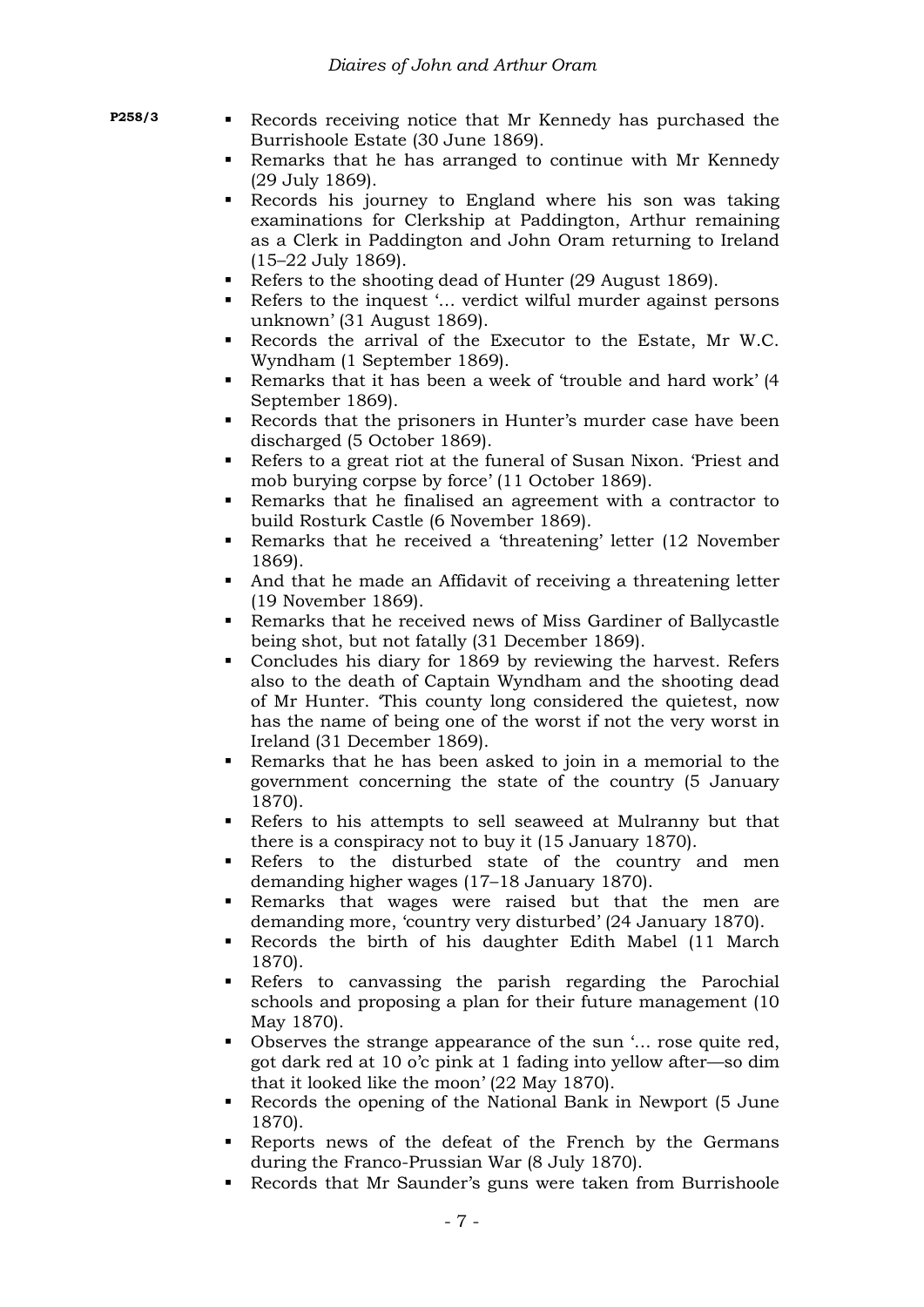**P258/3** House by 'villains' (28 August 1870).

- Refers to reports that the French Emperor (Napoleon III) has been taken prisoner and that the French army have surrendered to the Germans (4 September 1870).
- Records the letting of conacre (16 December 1870).
- Records the total eclipse of the sun (22 December 1870).
- Concludes his diary for 1870 by making observations about the weather for the past 17 years in Ireland. Remarks '… 1870 is the finest season on the whole and the least number of rainy days—the weather whether as regards the forwardness of the spring, the heat of the summer or the frost of December was just what would be looked on as a good average season in the South of England' (31 December 1870).
- Remarks that Mr Clive's guns were taken (4 January 1871).
- Records visiting Clogher and warning the tenants of the consequences of not paying their rents (25 February 1871).
- Remarks that Mr Hope was shot at (3 April 1871).
- Records receiving a letter informing him of the death of his uncle Thomas Talbott (21 October 1871).
- Reports that some of the cattle have foot and mouth disease (23 November 1871).
- Refers to repairs to the house at Maryland in preparation for the school and the opening of Maryland school (2, 6 December 1871).
- Refers to the 'alarming' illness of the Prince of Wales who was suffering from typhoid fever (9 December 1871).
- Concludes his diary for 1871 by remarking 'A year of high prices and good crops in Ireland—politically quieter than the last two but dislike to England and English rule gaining ground and deterring strangers from either coming to or investing money in Ireland (31 December 1871).
- Remarks that he has received replies about farms in Dorsetshire (6 January 1872).
- Records the death of his daughter Letitia Kathleen (27 January 1872).
- Remarks that he accepted Colonel Roome's offering for House (not specified) and Sporting (23 February 1872).
- Remarks that he attended the Castlebar Assizes and the trail of A.E. Molloy and R.H. Smithwick who were found guilty of manslaughter and sentenced to two years imprisonment (13 March 1872).
- Refers to the fishery case at Westport and the decision to reinstate bag nets (17 May 1872).
- Reports that he was shot at returning home from Mulranny and that the bullet went through his clothes (2 October 1872).
- Records his journey to England to look at farms (4–19 November 1872).
- Remarks that he had a police escort as he went about his business (27 November, 9 December 1872).
- Remarks that he handed over the books, papers and documents relating to Mr Vaughan's estate to Mr Hope (5, 11 December 1872).
- Concludes his diary for 1872 observing that it was the wettest year on record and remarking 'A memorable year to me as on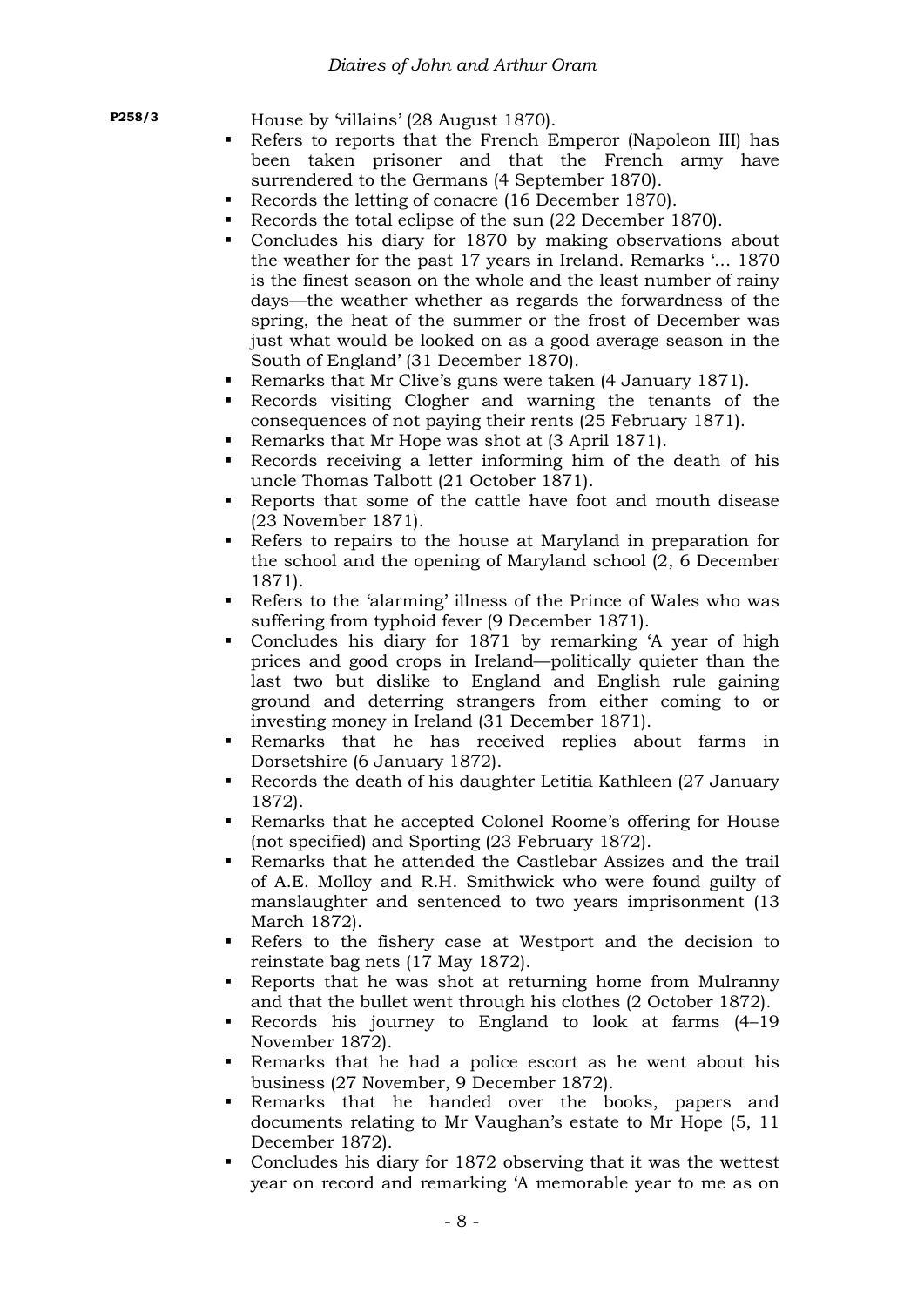**P258/3** the 2nd October I was shot at, at 2 o'clock pm a mile beyond Dughill. The ball passing through my Macintosh and under coat by God's blessing I escaped unhurt—in consequence of this I surrendered Mr Vaughan's agency, and tried to get a farm in England but have not as yet succeeded' (31 December 1872).

- Remarks that he has been offered a farm in Sussex (11 January 1873).
- Describes his journey to England and his decision to lease Clinsfold farm in Sussex from Mr Simes (17 February–4 March 1873).
- Remarks that William Rose was appointed farm manager to Mr Kennedy (26 May 1873).
- Records that he arranged for his son Arthur to succeed him in Ireland as agent (31 May 1873).
- Records the departure of his wife and children for England (25 September 1873).
- Records his own departure for England (6 October 1873).
- Provides a summary of his life in England for the years 1874, 1875, 1876 up to April 1877 when he returned to Ireland to live in Wilford Lodge. Remarks 'On Thursday April 26th left Clinsfold very glad indeed to leave it … all well—a home in Ireland once more—thanks be to the giver of all good. After all was settled found the price paid by Mr Anscombe (who took over Clinsfold) re-imbursed all my loss and left me £147 better than when I left Ireland in Oct 1873' (January 1874–April 1877).
- Reports that Sir R. O'Donnell had been made Earl of Tyrconnell (18 September 1877).
- Remarks that the Lord Lieutenant arrived at Westport (22 October 1877).
- Remarks that Lord Hinton took Burrishoole (22 July 1878).
- **P258/4** January 1879–July 1888

73pp

Despite returning to England in 1881, John Oram records in his diary regular journeys to Ireland up to and including the year 1885. Some of the trips involved buying and selling livestock. John's son Arthur and his wife Catherine *née* Anderson remained in Mayo living in Wilford Lodge.

- Includes:
- Records that Mr Sydney Smith was shot at near where he himself had been shot at in 1872. Remarks that Mr Smith's son returned fire and shot the man (1 October 1879).
- Remarks that he was at Mulranny sitting on the coroner's jury regarding the man who was shot by Mr Smith's son. The verdict returned was justifiable homicide (2 October 1879).
- Records that a 'Land meeting' was held on the street at Newport (19 October 1879).
- Concludes his diary for 1879 remarking that it was the 'most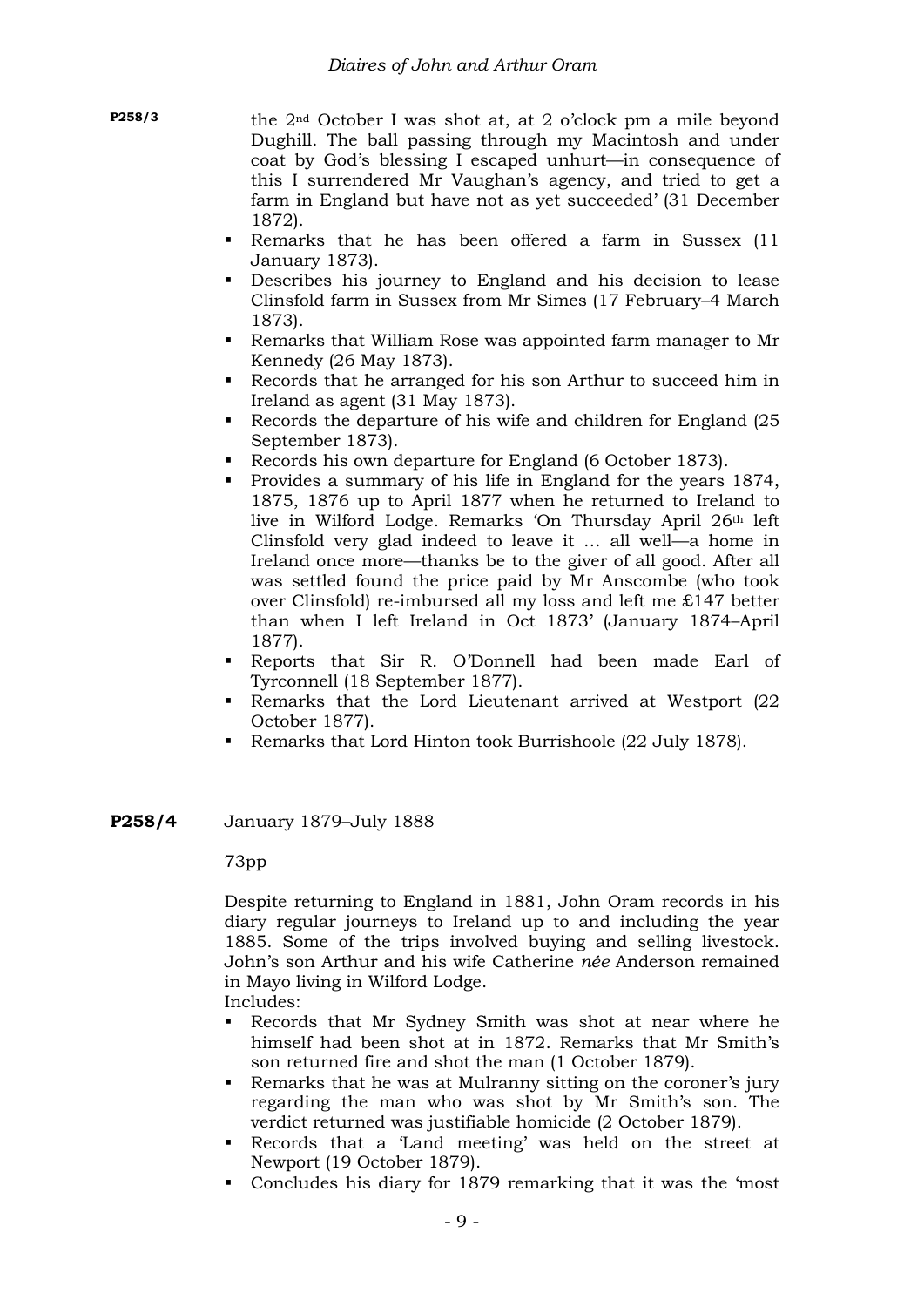disastrous' year for farmers and the worst harvest in England. Remarks that in Ireland the oat crop was fair but that potatoes were diseased '…much distress among the poor—rents badly paid …' Refers to the beginning of the Land League (31 December 1879).

- Remarks that he sent off his application and testimonials to the trustees of the Achill Mission, formerly the O'Donel estate (3 January 1880).
- Refers to crowds at Newport 'looking for relief' (12 January 1880).
- Remarks that there are 172 applicants for the Achill Mission agency (17 January 1880).
- Records that he was not chosen as the agent for the Achill Mission. (4 February 1880).
- Remarks that he received an offer of Wheathill farm in Somerset (21 February 1880) and that he declined to take it (27 February 1880).
- Records polling day at the county election and that John O'Connor Power and Charles Stewart Parnell were returned (12 April 1880).
- Records the arrival of his cousin Marshall Bartlett (23 August 1880).
- Remarks that he received a letter from Revd L. Bartlett offering a farm at Weston (12 October 1880).
- Remarks that he received 'particulars' of a farm in Lovington (6 November 1880).
- Records his journey to England to visit the farm at Lovington and his decision to take it. Remarks that on his return to Ireland as he made his way from Dublin to Mayo he came across the 'Boycott' expedition in Roscommon (13–27 November 1880).
- Remarks that he travelled to Newport to have the Lovington agreement signed and witnessed (17 December 1880).
- Remarks that he brought his son Jemmy to Dublin who was travelling on to Liverpool (18 January 1881).
- Records his journey from Dublin to Holyhead to oversee matters in preparation for the move back to England (3 February 1881).
- Records his arrival back in Ireland (7 May 1881).
- Refers to another journey to England, again to attend to the farm at Lovington (3 June–17 September 1881).
- Remarks that he settled terms with his son Arthur (5 September 1881).
- Records his return to Lovington (6 October 1881).
- Records the news of Lord Cavendish (Chief Secretary for Ireland) and Sir Thomas Burke (Permanent Undersecretary) being murdered in the Phoenix Park (8 May 1882).
- Records the marriage of his daughter Jane to William Puttock. (19 October 1882).
- Refers to a great storm and flood that destroyed the ancient Lovington Cradle Bridge (24 October 1882).
- Records the presence of foot and mouth disease (12 February 1883).
- Records the departure of his daughter Jane and husband,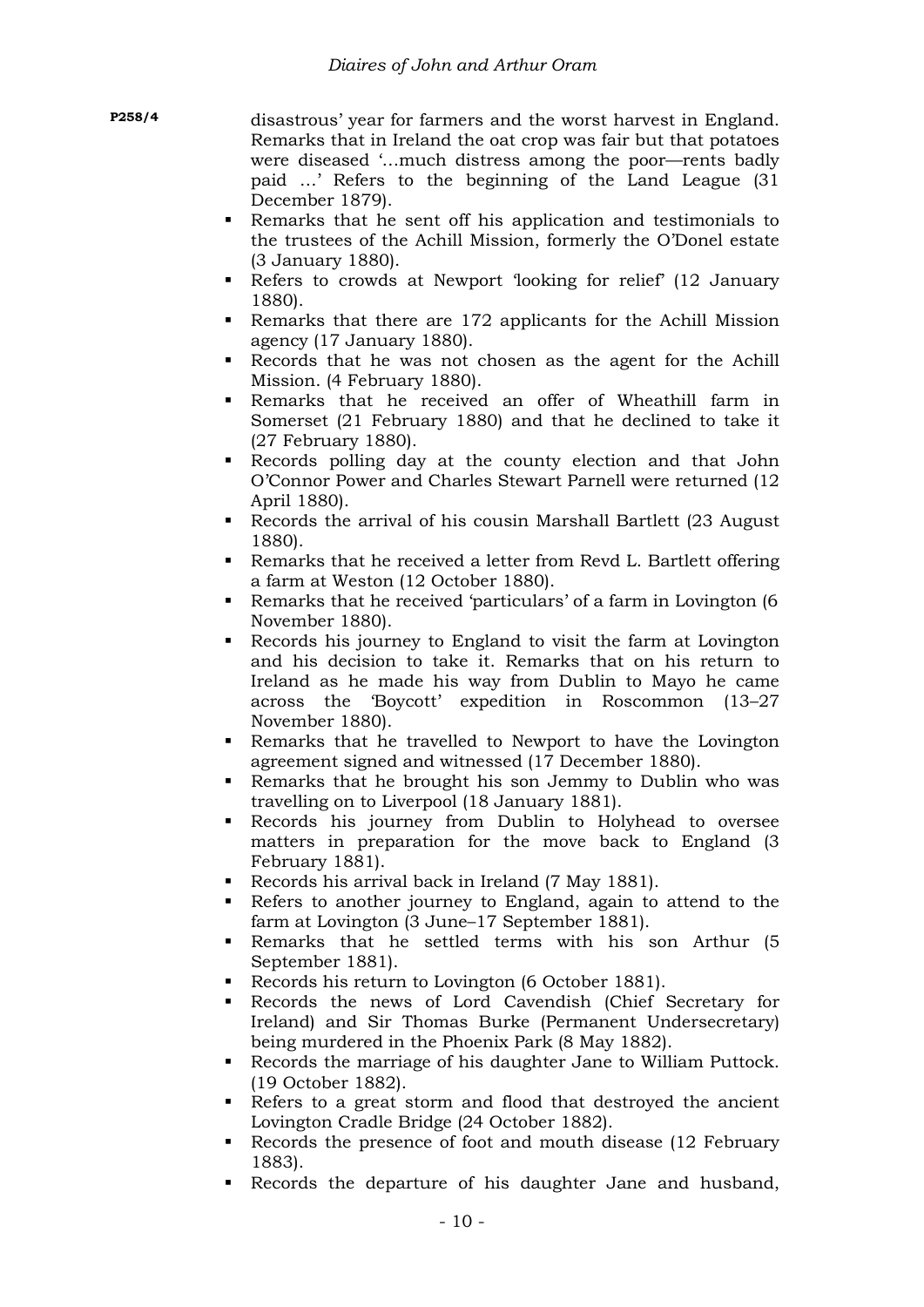|--|

William Puttock, for New Zealand (28 February 1883).

- Remarks that he was re-elected as Church Warden (24 March 1883).
- Remarks that there has been no sale of store stock at the markets or other public sales because of foot and mouth disease (31 March 1883).
- Records the re-opening of the markets (6 April 1883).
- Refers to an order prohibiting any stock from being brought from Bristol (3 November 1883).
- Remarks that he received notification offering him a continuation of his lease for the farm (22 December 1883).
- Concludes his diary for 1883 by remarking on the prevalence of foot and mouth disease and the effect this had on the buying and selling of livestock (31 December 1883).
- Remarks that he travelled to London to sign the agreement for the farm (8 February 1884).
- Records that he was reappointed as Church Warden (24 March 1884).
- Records a 'great eclipse' of the moon (4 October 1884).
- Remarks 'Prospects of peaceful settlement of dispute with Russia …' referring to the Panjdeh incident which caused a diplomatic crisis between Russia and Britain (6 May 1885).
- Records that he used a machine to cut the wheat (15 August) 1885).
- Concludes his diary for 1885 remarking that there were low prices for all farm produce, livestock and that the price for wheat was lower than it had ever been for more than a century (31 December 1885).
- Records the marriage of his cousin Marshall Bartlett (23 February 1886).
- Remarks that there has been frequent communications concerning Teevemore, County Mayo and the sale or purchase of the estate as a result of bankruptcy (2 May 1886).
- Records that he 'retook' the farm. (26 June 1886).
- Remarks that he is very anxious on account of not hearing from Ireland. (12 October 1886).
- Expresses relief at hearing from all of his absent family (16 October 1886).
- Records that John [his son], his wife and their son left for America (4 August 1887).
- Records that the drought continues and that there is 'great scarcity of water and grass in many places' (5 August 1887).
- Expresses relief that the rain has come at last (31 August 1887).
- Remarks that he has received a letter from his daughter Jane informing him of her arrival from Australia (12 September 1887).
- Announces that Jane has arrived safely (26 September 1887).
- Remarks that he was elected as a Guardian and Waywarden, Ladyday Vestry and that he received a letter concerning the purchase of Teevemore (23 March 1888).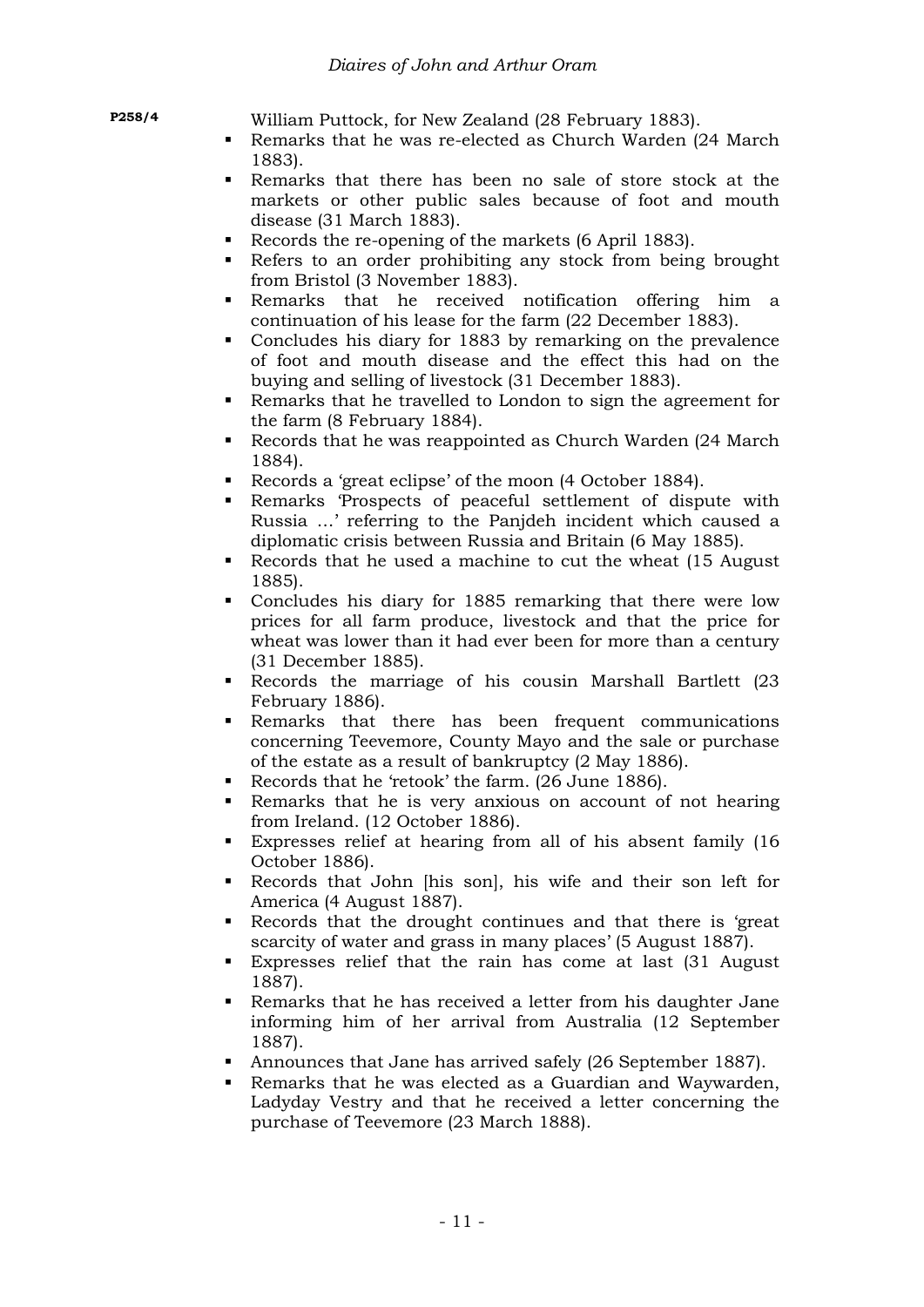**P258/5** July 1888–August 1898

187pp

- Remarks that he has heard that Priest Greally has purchased Teevemore (22 October 1888).
- Concludes his diary for 1888 referring to the weather and harvest and the entire area of the Wincanton division being declared infected due to foot and mouth disease (31 December 1888).
- Records the death of Mrs E. Oram (9 January 1889).
- Refers to an outbreak of cattle disease in Weston and remarks that 25 animals had to be killed (14 January 1889).
- Remarks that he has received a letter from his son Arthur regarding the difficulty in settling the Teevemore account and rent arrears (18 March 1889).
- Remarks that he has resigned the office of Guardian and Waywarden (25 March 1889).
- Refers to a letter from America from his son John informing the family of the death of John's wife (12 January 1890).
- Remarks that he has received a letter regarding the purchase of the Teevemore lease (29 April 1890).
- Records that he 'gave up' Teevemore to his son Arthur (30 September 1890).
- Remarks that he finished reading the Bible and that he has begun again (19 October 1890).
- Refers to his cousin John Oram's funeral, 'aged 90' (15 January 1891).
- Remarks that he reported 'sheep scab' in his flock and that restrictions were put in place (23 February 1892)
- Reports that the restrictions have been lifted by the veterinary inspector (12 April 1892).
- Remarks that John, James and '3 girls' arrived from America (14 June 1892).
- Remarks that Emma married Alfred Hinxman (12 August 1892).
- Remarks that he offered the farm and stock to Mr Emerson (22 August 1892).
- Records that he received a letter from the Commissioners agreeing to the transfer to Mr Emerson (9 September 1892).
- Remarks that he got the keys to the house at Weston Bampfylde (10 September 1892).
- Remarks that he travelled to London with Mr Emerson to arrange the surrender of the farm (15 September 1892)
- Records his departure from Lovington and arrival at Weston to live in 'Mr Lye's old house!' (17 September 1892).
- Concludes his diary for 1892 describing the season as very 'trying' for farmers. Continues '… an extraordinary year on the whole—to me it is so on account of our family gathering in August and my giving up business and coming to live at Weston Bampfylde in September—having left it in August 1841 …' (31 December 1892).
- Records the marriage of Edith to Walter Loveridge (15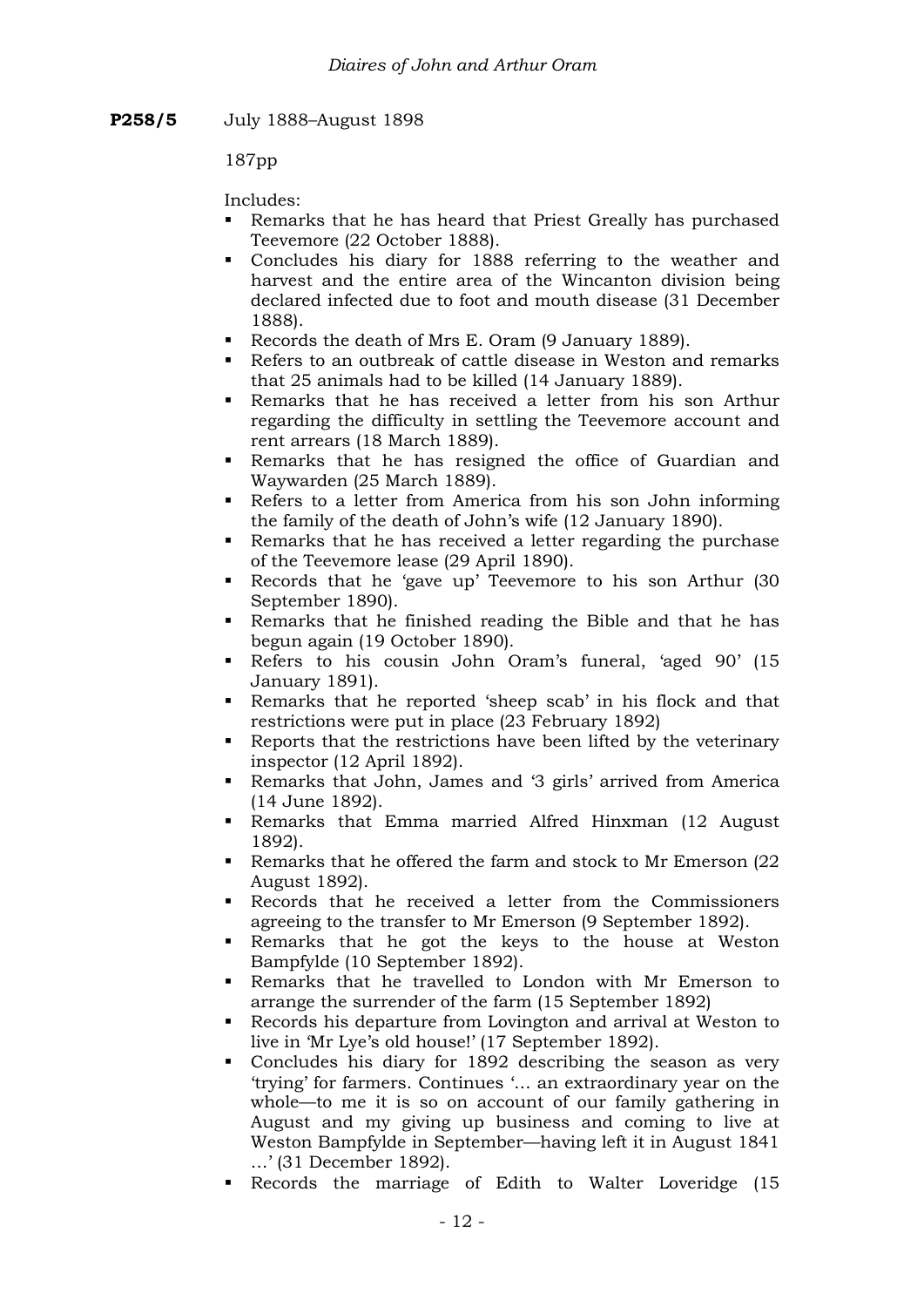**P258/5** February 1893).

- Records that he made his will and had it signed and attested (26 September 1894).
- Records the news of the resignation of the Prime Minister, Lord Rosebery (26 June 1895).
- Refers to the election and reports that the Unionists have performed well at the polls (16 July 1895).
- Remarks that he 'engaged with Mr Bennett to take charge of the manor' (10 October 1896).
- Reports the news of William McKinley's election as the  $25<sup>th</sup>$ President of the United States (5 November 1896).
- Refers to Alfred's appointment [to the Ulster Bank] in Letterkenny (18 December 1896).
- Records the death of Marshall Bartlett (12 June 1897).
- Records the 60<sup>th</sup> year of the reign of Queen Victoria (20 June 1897).
- Refers to his  $50<sup>th</sup>$  anniversary (18 July1898).

**P258/6** August 1898–March 1907

161pp

John Oram's final diary.

- Records an eclipse of the sun (28 May 1900).
- Records the death of Queen Victoria (22 January 1901).
- Remarks that he heard of President William McKinley's death (14 September 1901).
- Remarks that his wife Jane is very ill (14 March 1902).
- Refers to Jane's recovery (6 April 1902).
- Records the coronation of King Edward VII (9 August 1902).
- Records the fall of Port Arthur during the Russo-Japanese War (2 January 1905).
- Remarks that Jane came downstairs for the first time in nine weeks (15 April 1906).
- Over the course of six days John records Jane's illness and the gathering of family at the house (23–28 May 1906).
- Records the death of his 'beloved' wife (29 May 1906).
- Newspaper cutting of Jane's death notice published in the *Western Chronicle* (May 1906).
- Records that he resigned the Sparkford Agency (29 September 1906).
- Concludes his diary for 1906. 'An eventful year for me—the loss of my darling wife in April and sickness since September all my children here in April—I never expected to see another year in this world' (31 December 1906).
- The final entries are very brief, simply recording whether he left the house or stayed at home, and the weather. On 29 March 1907 he remarks that he saw the doctor. His final entry reads 'Easter Sunday. A dry March—mostly bright days and frosty nights' (31 March 1907). John Oram died on 14 April 1907.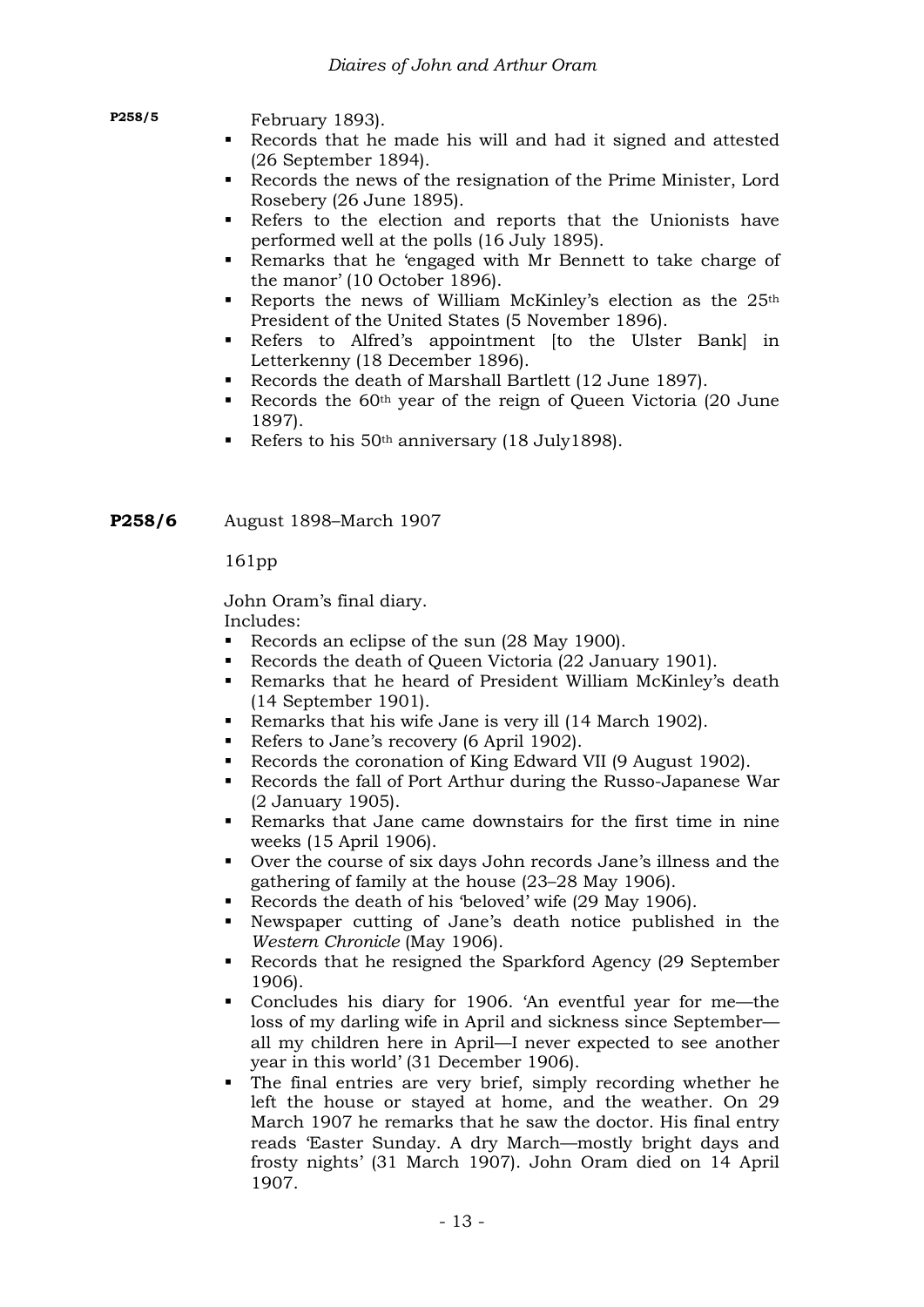# **2 DIARIES OF ARTHUR ORAM 1887–1919**

Series of 33 diaries of John Oram's son, Arthur Oram, farmer and land agent, County Mayo. Records his day-to-day work on the farm, the management of the land under his care, the management of the animals and crops, the buying and selling of livestock at local markets. Also repairing fences, farm buildings, roads and ensuring their upkeep. Also notes the weather for each day, his commitments at the Assizes, attendance at the Petty Sessions and other community work relevant to his social standing. Alludes to his work as an elected representative on the Board of Conservators, his membership of the Drainage Committee and the Railway Committee, the surveying and valuing of land, the advertising and awarding of tenders, and the commissioning and inspection of work carried out in respect of these two committees. Refers frequently to the difficulty in collecting rents from tenants. Records rents received, name of tenant and amount. Refers to events and milestones reached in his own family, attendance at church and the regular company the Orams kept with their neighbours and extended family. Makes reference to current affairs.

**P258/7** January 1887–December 1887

108pp

Includes:

- Records the death of Robert Dick (Robert was married to Arthur's sister-in-law Isabella Anderson) after an illness (7 May 1887).
- Refers to his journey to England to see his father John Oram at Lovington Farm and that he met his brother John 'after 20 years absence in America …' (28 May 1887).
- Records the death of Mr James Dick (8 September 1887).
- Refers to the Clogher tenants and attempts to offer a deal which very few accepted (13 December 1887).
- Refers to a letter received indicating that part of the Teevemore lands had been sold to another person. His father John Oram had an interest in the Teevemore lands. Remarks that he sent a telegram to his father (17 December 1887).
- Includes accounts of money paid to labourers for work at Wilford and Teevemore (12 February–10 September 1887).
- **P258/8** January–December 1888

106pp

Includes:

 Records that he received a letter from Mr Kennedy, proprietor of the Burrishoole Estate and Arthur Oram's employer, informing him of the death of Miss Kennedy and that the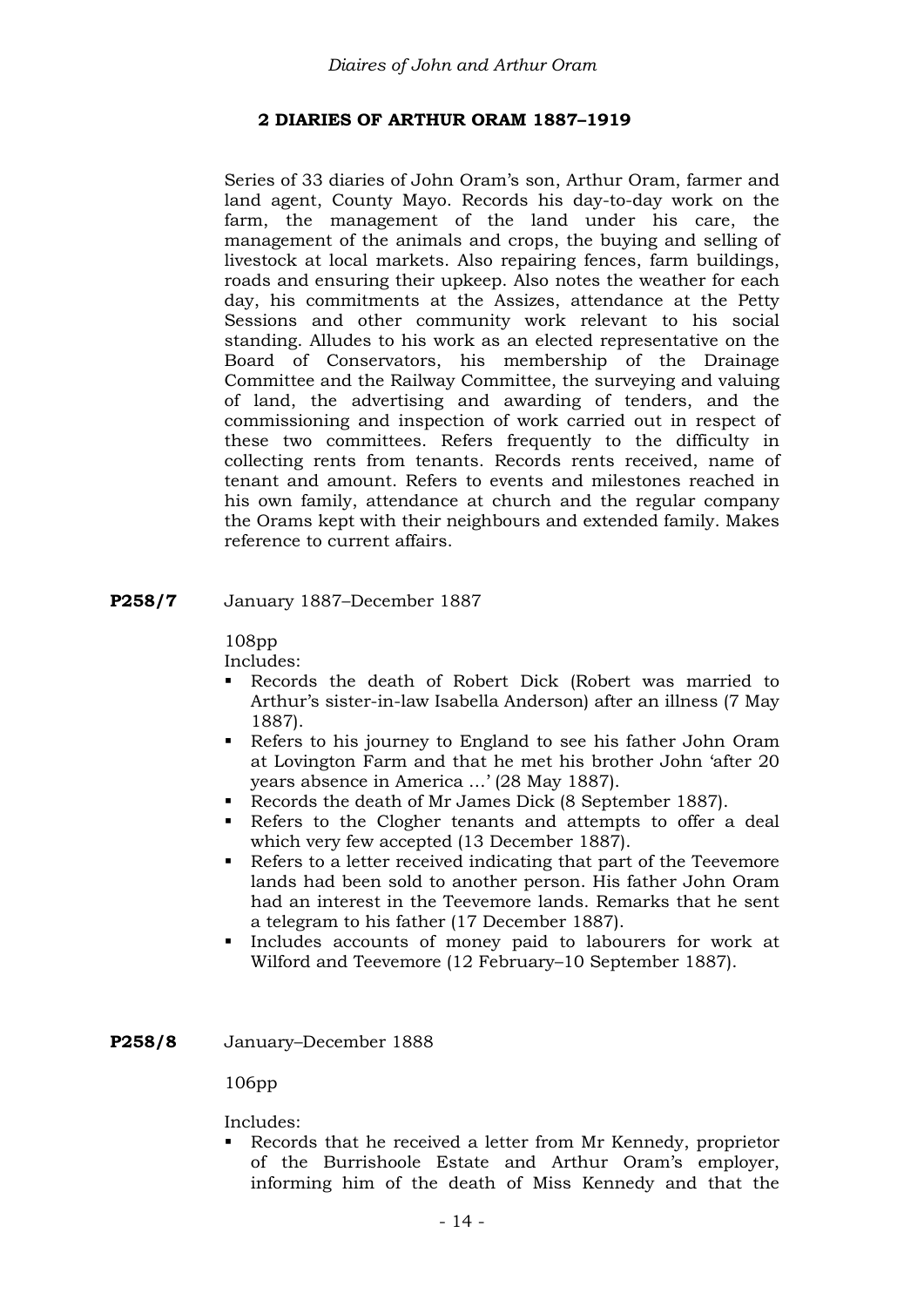funeral was strictly private (6 January 1888).

- Records the baptism of his daughter Margaret and the people who attended the celebration (22 February 1888).
- Describes a meeting with tenants of the Clogher Estate and his refusal to meet their demands of 20% on arrears. Remarks that after a consultation, Mr Carey consented to the demands of the tenants (3 March 1888).
- Numerous references to the difficulty of Mr Hope to fulfil his commitments concerning his tenancy. The Hope family were long time neighbours of the Oram family. Remarks that he asked Mr Hope to leave in advance of the Sheriff's arrival (10 October 1888).
- Remarks that Mr Hope called to say that he has obtained security (22 November 1888).

**P258/9** January–December 1889

106pp

Includes:

- Refers to a meeting with the Clogher tenants and their request to be given more time to settle their rent arrears (22 January 1889).
- Remarks that Mr Hope's nephew agreed to act as security and that he has written to Mr Kennedy to inform him (1 February 1889).
- Refers to the Newport Races and remarks '… what would have been a nice day's amusement spoiled by the continual wet …' (19 August 1889).
- Records that he attended a meeting of the Railway Committee in Newport (5 November 1889).
- **P258/10** January–December 1890

106pp

- Records that he attended an inquiry concerning the railway to Belmullet (14 January 1890).
- Refers to the birth of his twins, a boy and a girl (20 February 1890).
- Records the baptism of the twins, James and Emily (4 April 1890).
- Remarks that he remained at home filling out notices for defaulting tenants (4 September 1890).
- Remarks that all but one tenant looking for relief on their rents and promising to pay next month (20 October 1890).
- Records that the Chief Secretary of Ireland Mr Balfour passed through Newport on his way to Achill (28 October 1890).
- Remarks that on the day appointed for Mr Kennedy's tenants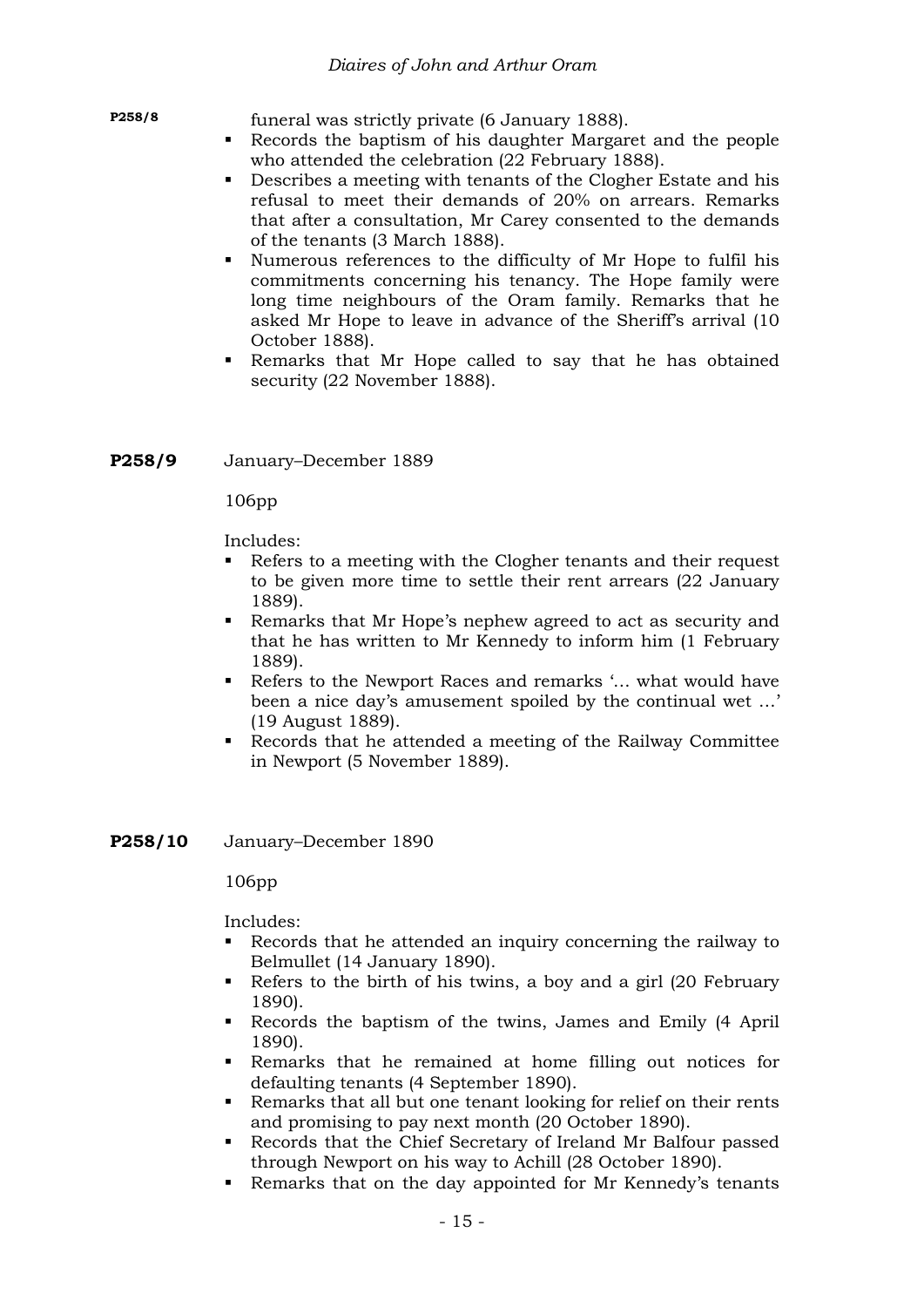**P258/10** to pay rent, only one appeared (31 October 1890).

- Records that he went to Castlebar to attend a Grand Jury assembled to deal specifically with railway business, remarks that the proceedings were 'merely formal' (24 November 1890).
- Remarks that he has received a 'good many' of the rents due from Mr Kennedy's tenants (28 November 1890).
- Records that he met with Mr J. O'Donel concerning Mrs Dick's consent for the use of land for the railway. (6 December 1890).
- Remarks that he travelled to Newport and Mullawn and saw the railway cuttings at Kilbride and Carrowbawn for the first time (9 December 1890).
- Remarks that he and Mr Kennedy walked the full line marked out for the railway on Mr Kennedy's estate (13 December 1890).
- **P258/11** January–December 1891

105pp

- Notes the commencement of work on the railway at Mr Kennedy's farm at Burrishoole (13 January 1891).
- Remarks that he reached an agreement for the site and cost of the huts for the construction of the railway at Kilbride (19 January 1891).
- Remarks that he met Mr Banks to discuss railway business at Newport Hotel and expressed his opposition to the construction of a culvert for a cattle pass; 'asked for over or under bridge.' Also objected to the railway crossing (26 January 1891).
- Records that there is a strike at the railway with workers asking for higher wages (5 February 1891).
- Remarks that Michael Davitt was at Newport where he advised the striking railway workers to return to work (7 February 1891).
- Records that he met with the surveyors for the railway line and accompanied them as they inspected Mrs Dick's and Mr Kennedy's lands (14 August 1891).
- Remarks that he was re-elected for the Upper or Fresh Water Division by the Board of Conservators. Notes that he was first elected in 1879 and has served on the Board ever since (3 October 1891).
- Records the birth of his daughter (14 October 1891).
- Records the baptism of his daughter Isabella at home (30 October 1891).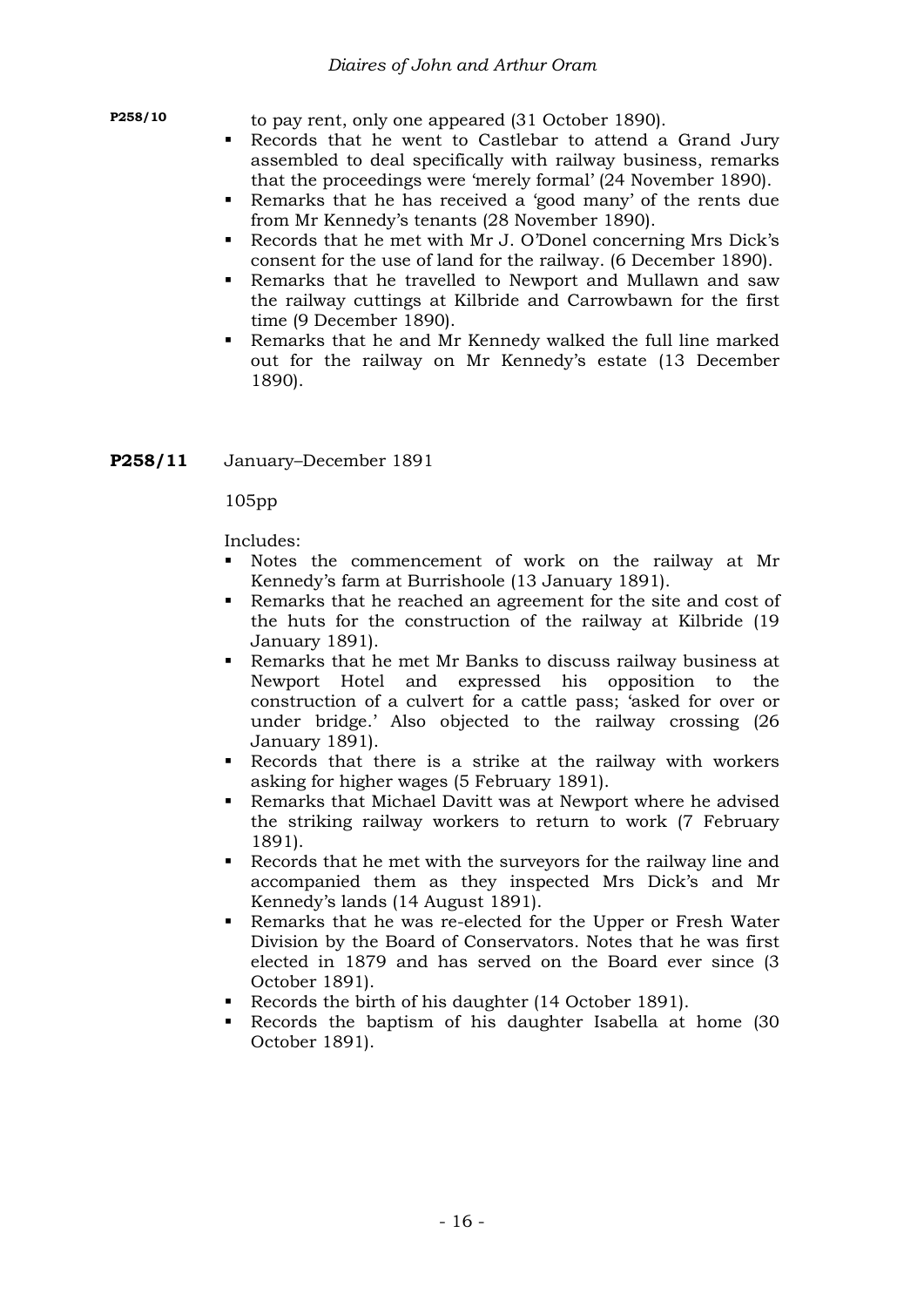**P258/12** January–December 1892

107pp

Includes:

- Records the details of his sister-in-law, Bella Dick's severance from the Railway Company (12 January 1892).
- Refers to difficulties arising out of the payment of compensation by the Railway Company for land required for construction (26–27 January 1892).
- Remarks that he went to Newport to receive Mr Carey's rents but none of the tenants came. Describes Mr Carey as '… displeased and vows to process them …' (15 June 1892).
- Records his journey to Lovington to attend the wedding of his sister Emma to Alfred Hinxman (12 August 1892).
- Remarks that he called on Mr Carey to discuss the defaulting tenants and Mr Carey's decision to serve ejectments (1 September 1892).
- Remarks that Mr Carey, along with Mr Kennedy, has agreed to act as security for Alfred (Arthur's brother) if necessary (13 December 1892)

**P258/13** January–December 1893

105pp

- Records that his scheme to improve drainage in the area was adopted by the Board (2 March 1893).
- Remarks that he signed a petition against Home Rule (5 March 1893).
- Remarks that he was elected as a Church Warden (28 April 1893).
- Records a journey to London. 'Left for London as delegate to the Anti-Home Rule demonstration at Albert Hall … went on board the special steamer 'Banshee' cheers and National Anthem sung by crowd on board and on the wall. Pleasant trip all the way to London' (21 April 1893).
- Describes the meeting in London and the 'splendid speeches' (22 April 1893).
- Describes the journey to Hatfield as part of the delegation, where they again enjoyed a reception, lunch and more speeches (24 April 1893).
- Records his visit to his former place of employment at Paddington where he worked as a clerk. Remarks that many of the clerks who he worked with were still there. Arthur Oram left this job in 1873 (25 April 1893).
- Records his journey from London to visit his Father and Mother at Lovington. 'Found Mother fairly well but Father suffering from bad arm and hand, very old fashioned house but comfortable (26 April 1893).
- Refers to a 'dreadful storm' and the damage done to crops,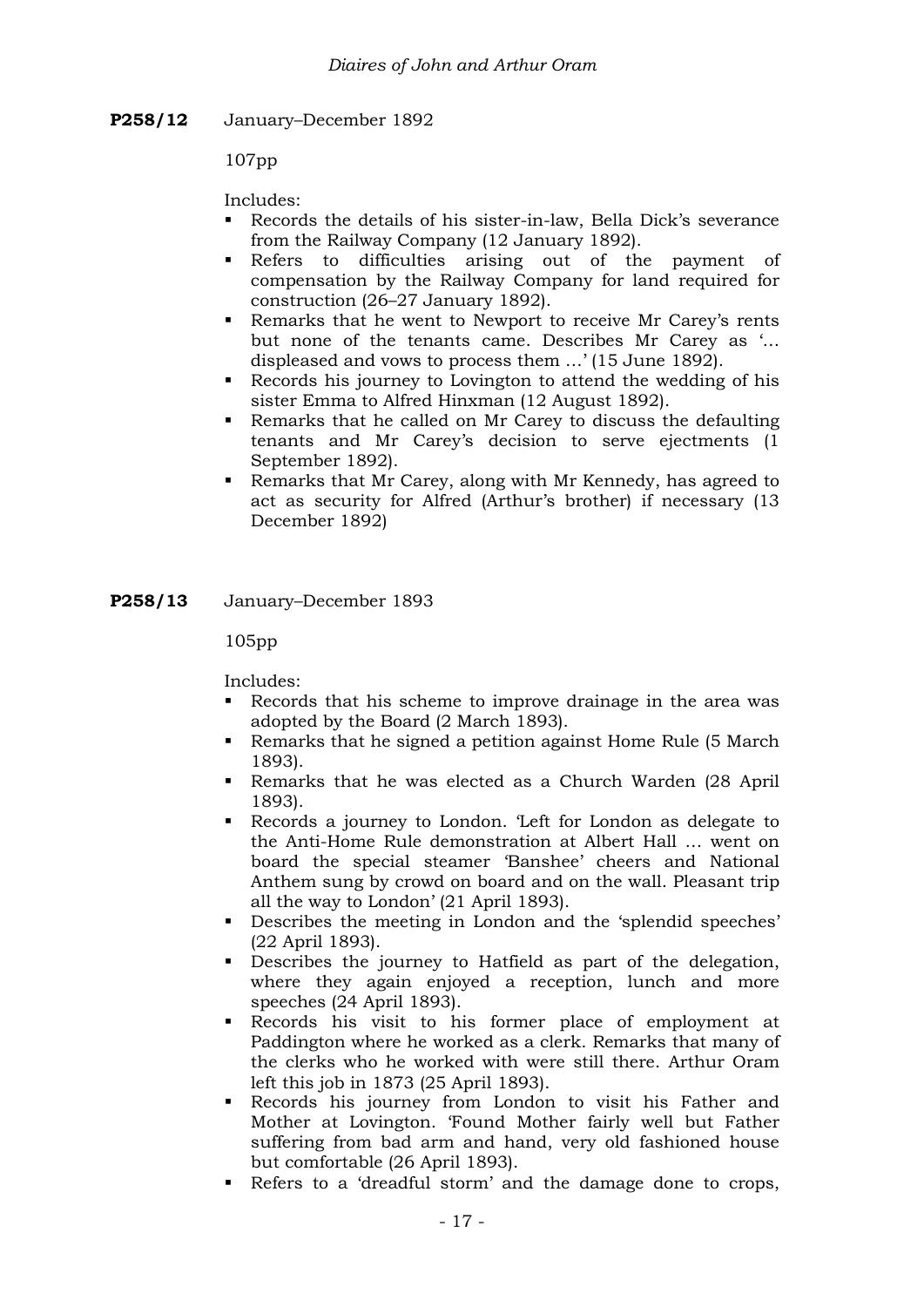**P258/13** hay, and fruit trees (21 August 1893).

- Refers to a Vestry meeting at Newport regarding the presentation of candlesticks for the pulpit, reading desk and communion table from the Girls Friendly Society. Remarks 'Hugh O'Donel objects to any addition to communion table, Rector (Mr O'Connor) charges sexton (D. Reynolds), with impertinence, complaint heard and sexton cautioned' (19 September 1893).
- Remarks that he walked over the railway from the west end of Knockrega to Burrishoole Bridge and made notes of work needed to repair the damage to people's holdings and accommodation (29 September 1893).
- Refers to the collection of rents at Aughness 'a good many tenants appeared but only 3 cases of arrears paid, 5 water keepers ask their pay and are paid which I consider bad on their part but having promised them when appointing them to pay irrespective of rent I did so' (12 October 1893).
- **P258/14** January–December 1894

107pp

- Remarks that almost everyone in the house is sick with colds and influenza (27 January 1894).
- Remarks that he travelled for the first time by train from Newport to Westport (22 February 1894).
- Refers to Mr Kennedy's death and the funeral arrangements. 'I have to mourn the loss of a kind indulgent employer and the greatest personal friend' (24 May 1894).
- Remarks that he heard that Mr Kennedy had left  $£200$  in his will to him and Mr Rose (30 May 1894).
- Refers to a telegram from Mr Lane asking Arthur to act as a valuer on the Achill railway and that he agreed (16 July 1894).
- Describes inspecting the route of the railway line from Achill Sound as far as the boundary of Owenduff (3 September 1894).
- Describes over the course of a number of days, meeting with the engineers from the railway company and the arbitrator concerning the building of the railway line out to Achill (31 August–13 September 1894).
- Remarks that he met Mr Murphy who informed Arthur that anyone who wished to pursue re-arbitration along the route of the railway line between Mulranny and Newport would have to do so by memorial (14 September 1894).
- Remarks that none of Mr Kennedy's tenants paid their rent on the appointed day (15 September 1894).
- Refers to another day appointed for the payment of Mr Kennedy's rents and the arrival of a large group of tenants seeking an abatement of their rent. Remarks that he wrote up their petition (13 November 1894).
- Remarks that the tenant's petition has been refused (21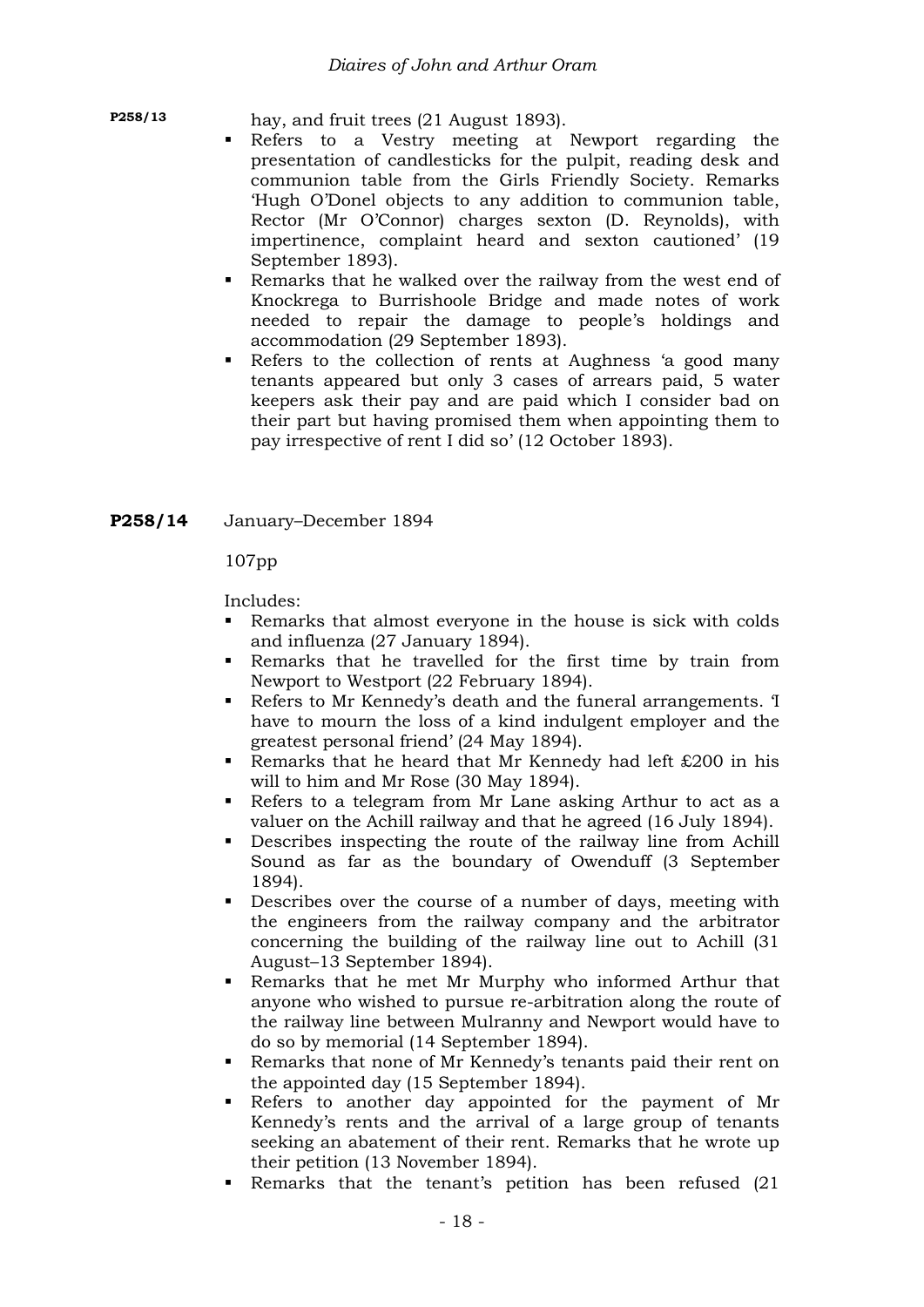#### **P258/14** November 1894).

 Refers to a meeting at Newport at which William O'Brien and others spoke and denounced landlord's agents and Unionists generally and naming Arthur Oram amongst others (29 December 1894).

# **P258/15** January–December 1895

106pp

Includes:

- Remarks that he has let Burrishoole House to the Right Honourable Master of the Rolls for three months at a charge of £200 (2 March 1895).
- Refers to the death of Mrs Carey (25 May 1895).
- Remarks that he posted lists for ejectments from the Burrishoole and Clogher Estates (6 December 1895).

**P258/16** January–December 1896

108pp

Includes:

- Remarks that he travelled to Dublin with Mary, his wife joining them later. Attended, in Ballsbridge, a 'fine show of cattle, poultry and dogs, also implements etc. horse jumping etc. To the opera at the Gaiety Theatre' (16 April 1896).
- Refers to the remainder of their trip to Dublin describing the places visited including the Phoenix Park, the People's Gardens and the zoo, Glasnevin and the Botanical Gardens and then to a service at St Patrick's Cathedral (18 April 1896).
- Refers to the consecration of the new church at Inisbeagh by Bishop O'Sullivan of Tuam and describes it as a 'long impressive ceremony …' (29 April 1896).

### **P258/17** January–December 1897

108pp

- Remarks that a group of tenants came to offer to purchase their holdings. Remarks that he wrote to inform Mr Kennedy (13 January 1896).
- Refers to an accident with the harness of his car, expresses relief that no one was hurt (23 January 197).
- Remarks that Mr Kennedy's tenants have asked if he will settle out of court at 25% off the current judicial rent (16 February 1897).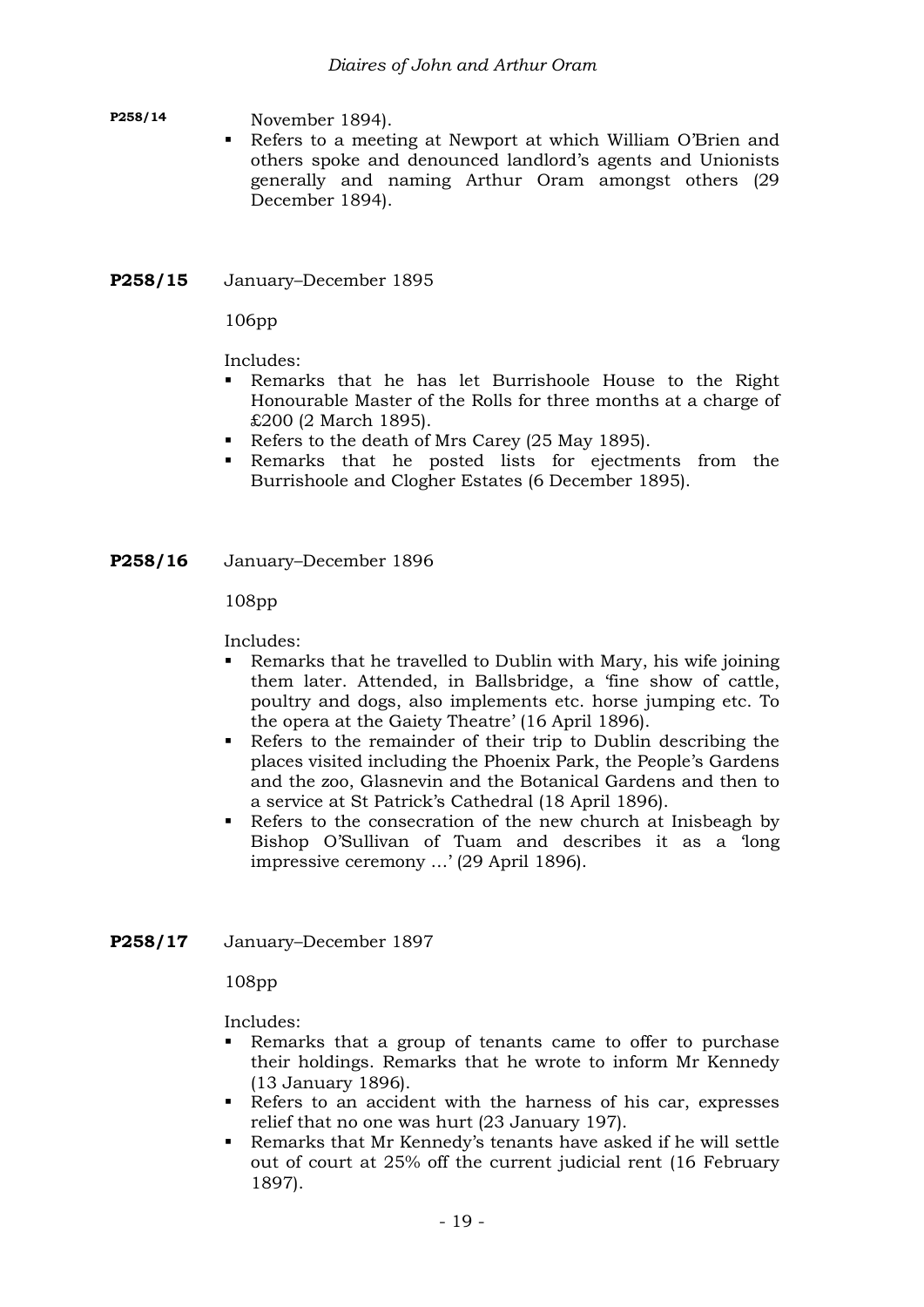- **P258/17** Refers to the death of Mr Kennedy (20 May 1897).
	- Remarks that he received a letter from Mrs Kennedy regarding the sale of Burrishoole (30 June 1897).
	- Refers to an accident at Burrishoole Bridge involving his horse 'Paddy' who suffered a broken leg. Arthur Oram describes how he had to shoot him and remarks 'Poor Paddy, 16 years … working 13½ years … and & a more useful horse never lived, great sympathy from everybody' (22 July 1897).
	- Refers to his children Gretta and John suffering from chicken 'pock' (pox) (30 July 1897).
	- Refers to the marriage of his brother Alfred to Miss Jane Green at Ballyshannon (18 August 1897).
	- Remarks that he was re-elected by the Board of Conservators (5 October 1897).
	- Remarks that the Burrishoole tenants have asked for an abatement of their rent (12 November 1897).
	- Refers to Aunt Margaret Anderson's funeral (16 December 1897).

#### **P258/18** January–December 1898

#### 107pp

- Remarks that he spoke to two tenants: 'Mrs Muldone re rent which she is evidently not inclined to pay, spoke to Michael Grady re rent … who refuses to pay any rent …alleging that no rent having been demanded for many years he is now not liable I am astonished as I have regularly paid the 4th year for him' (6 January 1898).
- Remarks that Michael Grady agrees to pay and that the case is settled. Remarks that he sent a wire to Mr M.J. Kelly to inform him of the outcome (7 February 1898).
- Refers to a meeting of the Relief Works Committee. Arthur Oram served as Honorary Secretary on the Committee (14 February 1898).
- Refers to a rumour that an Anti-grazing Crowd were to assemble and were planning a protest. Remarks that the police approached him, asking if he anticipated any trouble or if the crowd meant him any personal harm 'I informed them decidedly not.' Remarks that approximately 300 people arrived with Mr P Grady acting as spokesperson. On behalf of the crowd he asked for work on the land and failing that the land to be divided up among the people. 'I replied that I gave as much work as I could … that I had no land of any great extent Grady said "what about Teevemore?" I said that I believed they were all aware how I was treated about Teevemore, how I am and have being paying £60 a year or over … owing to Rev Canon Greally without saying a word to me buying it over my head … several in the crowd said they knew about it. Grady then asked if I would sell Teevemore if the Congested Districts Board, Canon Greally and I could agree, I replied "yes" but the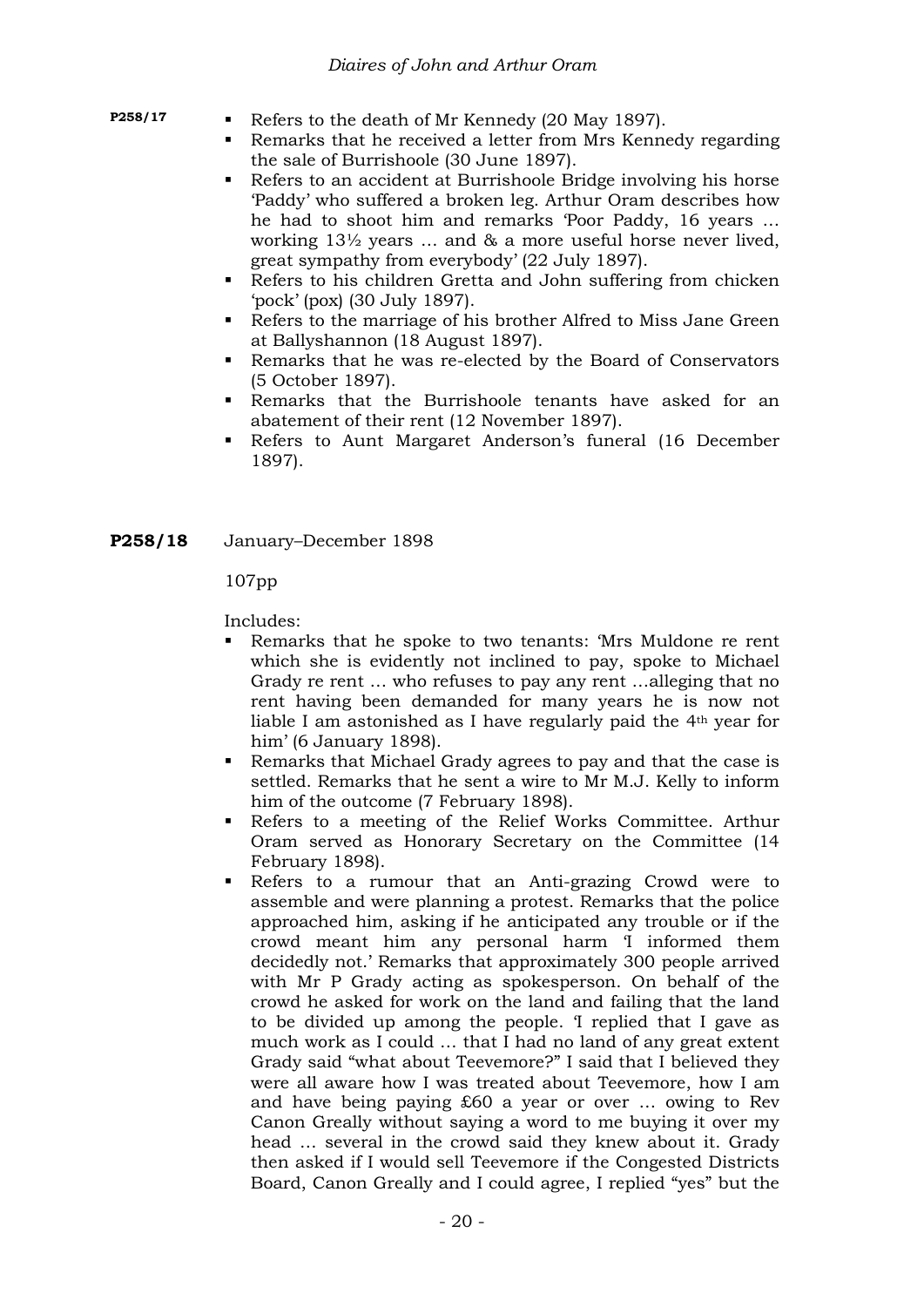**P258/18** first condition I insist on is that I am restored to the position I was deprived of by Canon Greally and that then I would meet the CDB, they said that was all they wanted, thanked me and left' (15 February 1898).

- Includes a handwritten statement by Michael Dever, Water Bailiff, pasted into the diary. Describes coming across a boat with three men in it at the tidal area of the Burrishoole fishery. He was alerted to their presence by a noise 'as if an anchor was being thrown.' The men in the boat saw Dever and turned towards the sea. Dever eventually caught up with the boat and boarded it. Remarks that he demanded to inspect their net which the men refused. Describes a struggle. At Ardagh harbour Dever measured one of their nets using a penny and found that the mesh 'was considerably larger that the breadth of the penny. Names the men as John Fergus, A. Conway and M. O'Grady. Arthur Oram contributes to the statement remarking that Dever, during the struggle, threatened one of the men, Fergus, with the butt of his gun and pointed the muzzle at him (30 June 1898).
- Remarks that he went to see the effects of Mr Carey's drainage of the lake and that he was shocked to see 'cracks and landslips' caused by the drainage (26 July 1898).
- Remarks that he asked John and Owen Coyne to come to do some work on the farm but 'he expresses his great sorrow that he cannot, as if he does Pat, his son, will leave … John Coyne's health evidently failing under the coercion of the UIL.' (the United Ireland League) (28 July 1898).
- Remarks that he discovered two boys trying to drive yearlings into the river and that he found two boats which he took. (15 August 1898).
- Refers to the new owner of Burrishoole as Mr Anketell-Jones. Also provides a brief history of the owners of Burrishoole. Ashworth sold the estate to Captain Wyndham who in turn sold it to Mr Victor C. Kennedy. The estate then passed to Kennedy's son, Mr J. Kennedy whose executors sold it to Anketell-Jones (22 September 1898).
- Describes the day appointed to collect rents from the Burrishoole tenants and the difficulty in reaching an agreement satisfactory to all parties (19 October 1898).
- Describes the collection of rents from the Clogher Estate tenants (23 November 1898).
- **P258/19** January–December 1899

### 103pp

- Remarks that the tenants at Knockbrega have declined Mr Jones' offer of a mountain for grazing (3 January 1899).
- Refers to an agreement between the tenants and Mr Jones about the mountain grazing (31 January 1899).
- Remarks that he went to the Rectory to see about the Sexton,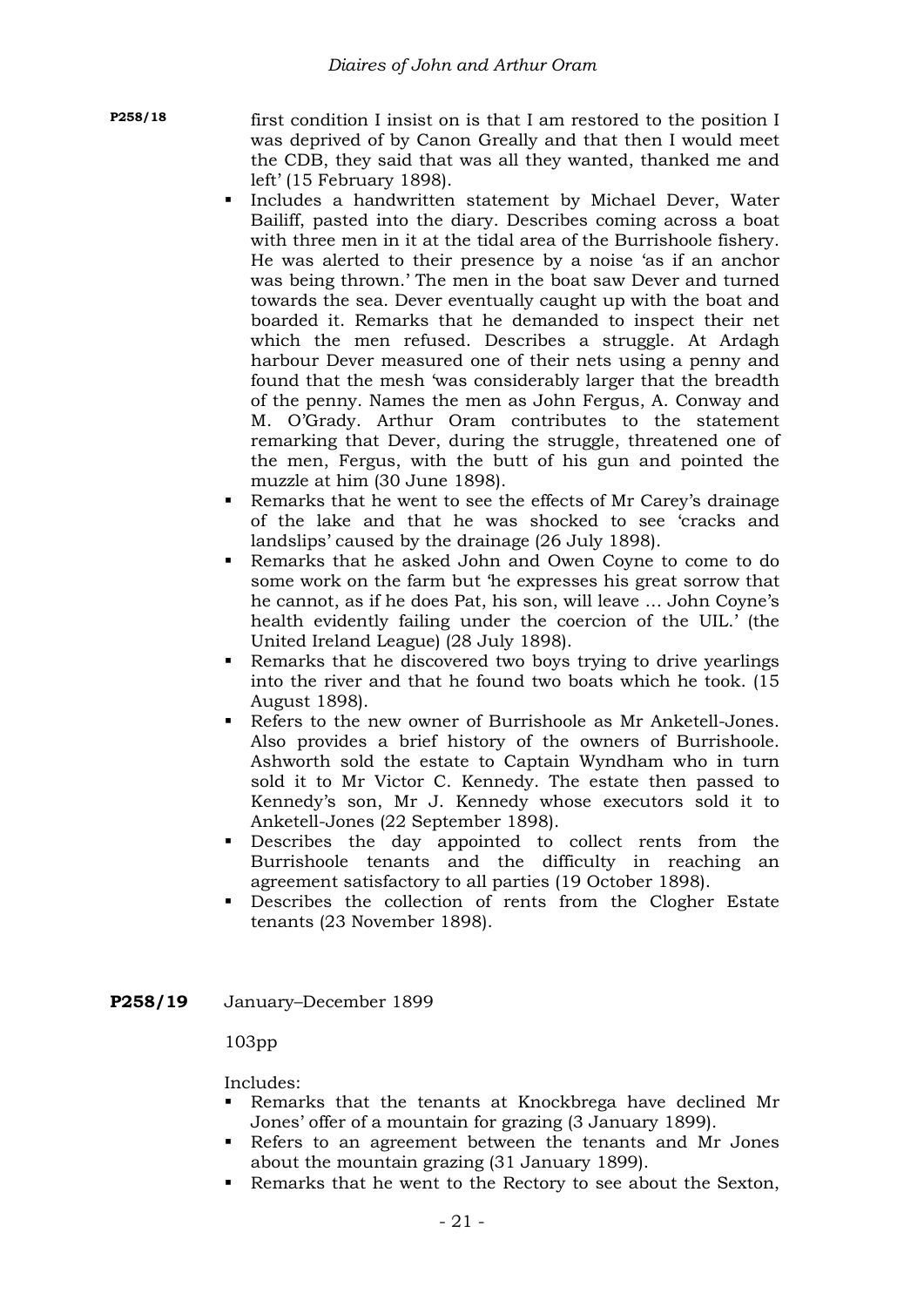**P258/19** Mr O'Conor and found him 'hopelessly drunk' and incapable of carrying out his duties (13 February 1899).

- Refers to a Vestry meeting and the matter of Mr O'Conor's drunkenness. Remarks that O'Conor attempted to 'wriggle' out of the charge but failed (21 February 1899).
- Describes his journey to England to visit his family at Lovington (23 March-3 April 1899).
- Remarks that he received a wire from Colonel Malone who asked him to come immediately to Lagduff. On arrival Arthur Oram is informed by Colonel Malone that an RIC Constable had observed Mr Gallagher transporting fish to Bangor. Following a consultation with Colonel Malone Arthur Oram inspected the full length of the river with the Keeper (22 August 1899).
- Describes having three teeth extracted and difficulty in stopping the bleeding (7 October 1899).

#### **P258/20** January–December 1900

108pp

Includes:

- Remarks that he travelled to the lake and walked as far as the leap beside Lake Fadda. Remarks that he found a net concealed in the sally bushes (29 June 1900).
- Reports on the first meeting of the new Board of Conservators and remarks that they have the largest amount of funds on record and that a sum of £220 has been allocated to rivers. Also remarks that he proposed that Ulster Bank be appointed treasurers instead of Bank of Ireland but that voting on the matter was split down the middle (18 October 1900).
- Refers to his son John travelling to Belfast to apply for a position (23 October 1900).
- Remarks that he received a wire form John saying that he failed his exam but that he could try again in a few months (25 October 1900).
- **P258/21** January–December 1901

108pp

- Refers to his son John going to Dublin to attend college (14 January 1901).
- Remarks that a rumour that Mr Carey had died turned out to be utterly false (28 February 1901).
- Refers to a meeting of the Conservators where he again proposed that Ulster Bank instead of the Bank of Ireland should act as Treasurers. Remarks that the vote was again split down the middle (7 March 1901).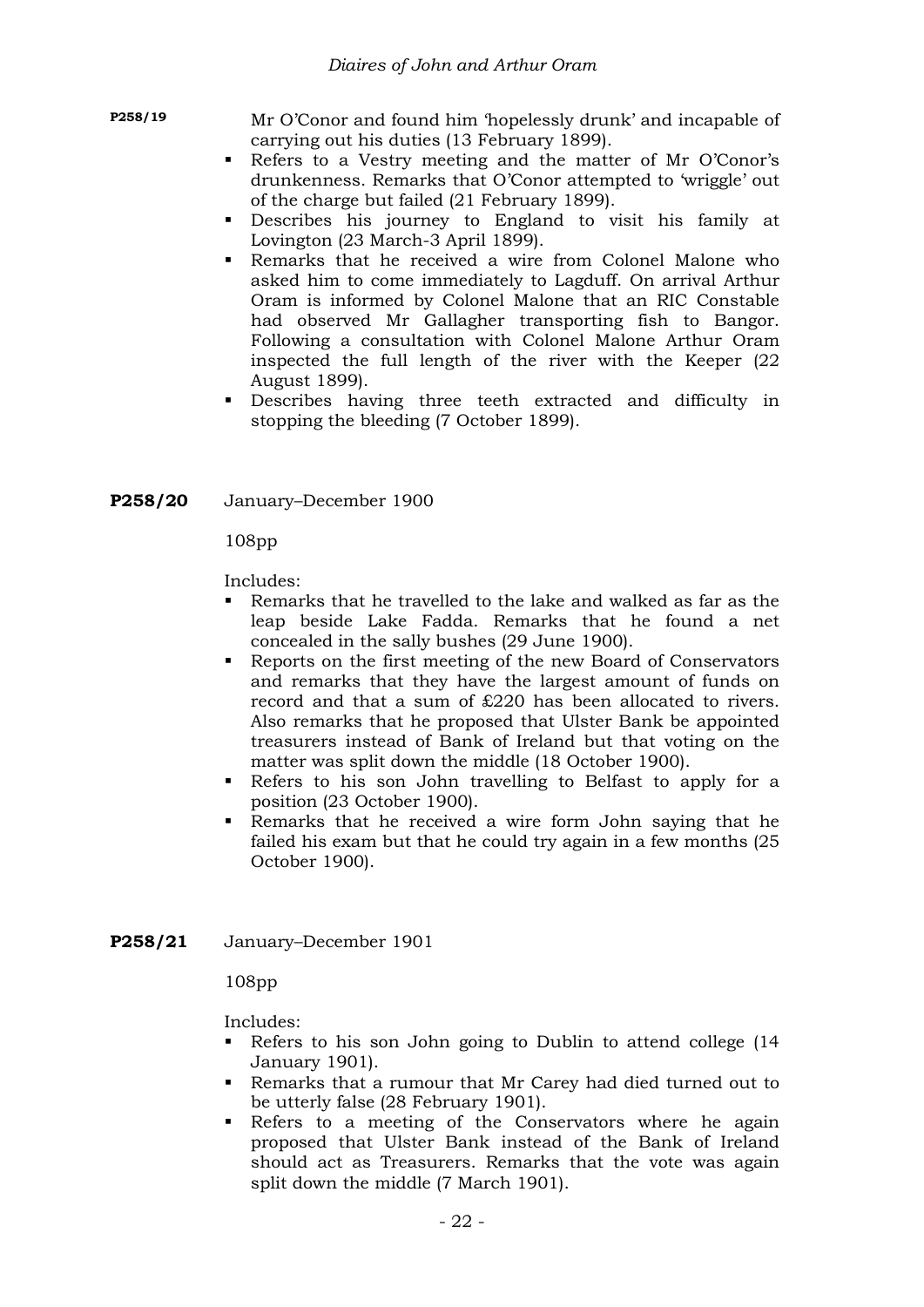- 
- **P258/21 Remarks that he travelled to Srahnamanragh where he found** that the Sherriff's Bailiff had carried out ejectments but that he reinstated them as caretakers pending further arrangements. (15 April 1901).
	- Remarks that he received a wire from his son John that he has passed the Ulster Bank's examination in Belfast (18 April 1901).
	- Remarks that John received a letter from the bank regarding a position (2 May 1901).
	- Refers to John's departure for Belfast to begin work at Ulster Bank (6 May 1901).
	- Remarks that a large body of Clogher tenants request to see Mr Carey and ask for their holdings to be sold to them 'Mr Carey offers to sell all @ 18 years purchase under the Ashbourne Act, some agree but majority say it's too high' (19 August 1901).
	- Remarks that he met with Mr Carey in Newport regarding the sale [of land] to the tenants appearing in the papers (23 August 1901).
	- Refers to the sale of the Clogher Estate to the tenants (21 September 1901).
	- Refers to the death of Mr Hope, Arthur Oram's friend and neighbour and long-time friend of Arthur's father John Oram (15 October 1901).
	- Remarks that Mr Jones informed him that Revd Cannon Greally is selling a portion of his grass land to the Congested Districts Board (15 November 1901).
	- Remarks that he applied for the Achill Mission Agency (28 November 1901).
	- Refers to the death of Captain O'Donel and the military funeral in Castlebar (18–19 December 1901).
- **P258/22** January–December 1902

### 108pp

- Refers to a meeting of Conservators remarking that he handed in his resignation with a view to being appointed Clerk. Remarks that his resignation was not accepted owing to there being confusion over the legality of this action (18 February 1902).
- Remarks that he interviewed a number of the Clogher Estate defaulters (7 March 1902).
- Refers to a meeting of Conservators and remarks that Mr William Nixon was appointed clerk (12 March 1902).
- Refers to a Vestry meeting at Newport where he is elected to continue as Treasurer and Secretary. Remarks that despite not receiving approval from Revd O'Connor it was agreed to approach the Representative Church Body concerning the poor state of the graveyard (31 March 1902).
- Refers to the appointment of James Stevenson, a native of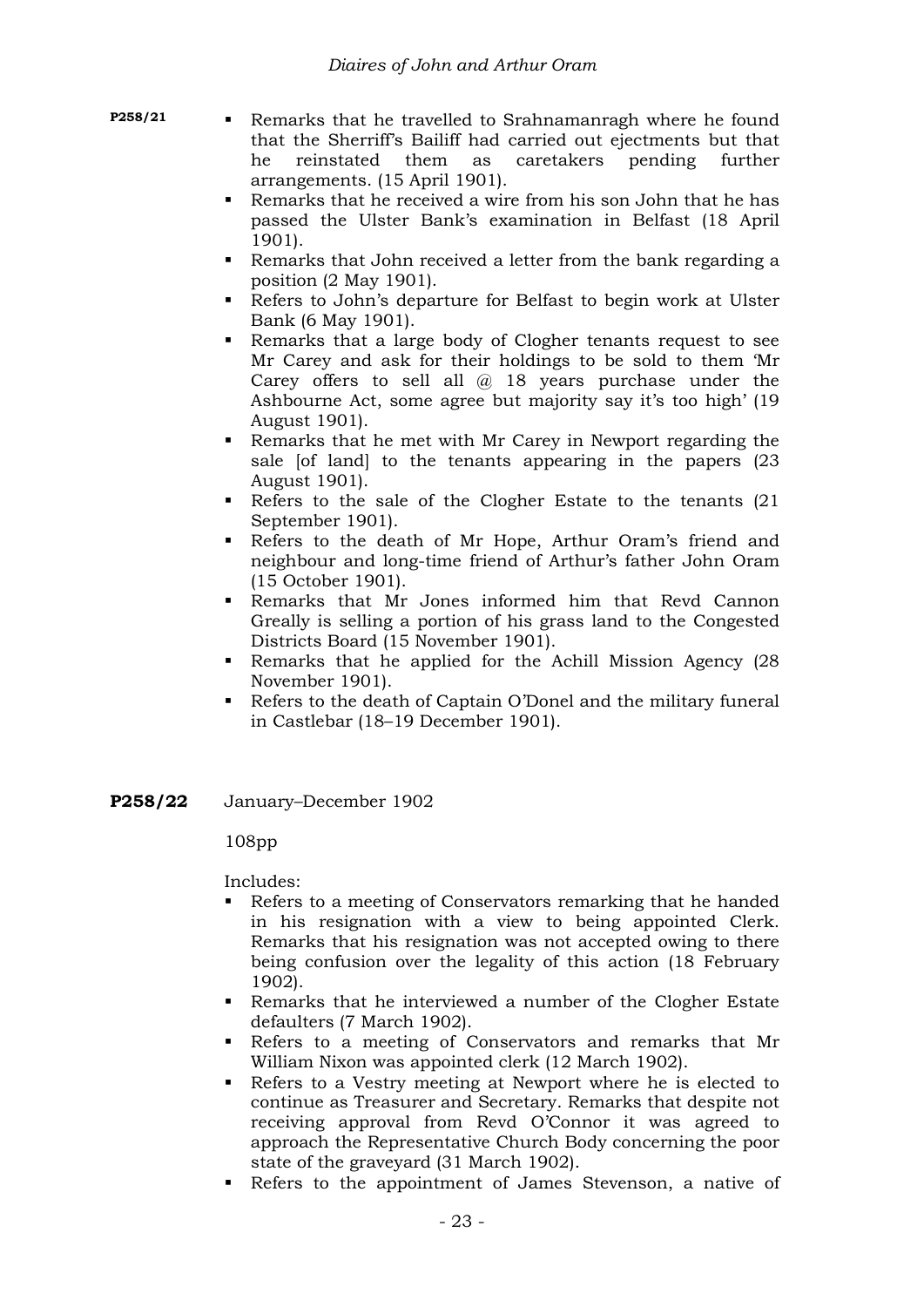**P258/22** Athlone, to the position of Chief Constable of Glasgow (2 April 1902).

- Refers to the arrival of Mr Anketell-Jones on his new yacht which set sail from Southend (2 July 1902).
- Refers to a letter from Mr Stoney who has offered a further  $£20$ subscription to the school on condition that certain texts for religious instruction are used in the school. Remarks that he submitted the letter to Revd O'Conor (11 September 1902).
- Refers to the children's party in the school and the magic lantern and gramophone entertainment provided by Mr Anketell-Jones (30 December 1902).
- **P258/23** January–December 1903

108pp

- Refers to the arrest of Francis Chambers over the theft of brass fittings from old engines at the railway (22 January 1903).
- Refers to the funeral of Billy Spicer (8 May 1903).
- Remarks that he submitted a case at Castlebar concerning the deliberate damage done to river dams at Lagduff (20 July 1903).
- Refers to the death of Mr Bushby, a landowner for whom Arthur Oram acted as agent. Refers to the Executors of Bushby's will (2 September 1903).
- Remarks that he and Mr O'Donell judged cottages in Newport in connection with the Mayo Industries Exhibition (1 October 1903).
- Remarks that he came across John and Spencer Anketell-Jones stuck in their motor car between Mulranny and Ballygurney and the assistance they required to 'drag the machine' back to Mulranny (19 October 1903).
- Describes the atmosphere in the rent office in Newport and the Clogher tenants. Remarks that Mr Carey announced that he would give extra time to those who need it and was willing to take a half year's rent, the remainder to be paid by 7 February 1904 '…when coming to W. Joyce's name and he saying he would pay only half year, Mr C left the office displeased and saying "you might as well give it to the whole of them in that case", half years rents were then paid' (20 November 1903).
- Refers to the Aughness tenants who requested in writing to purchase through the Congested Districts Board, with the rent due to be added to the purchase money (26 November 1903).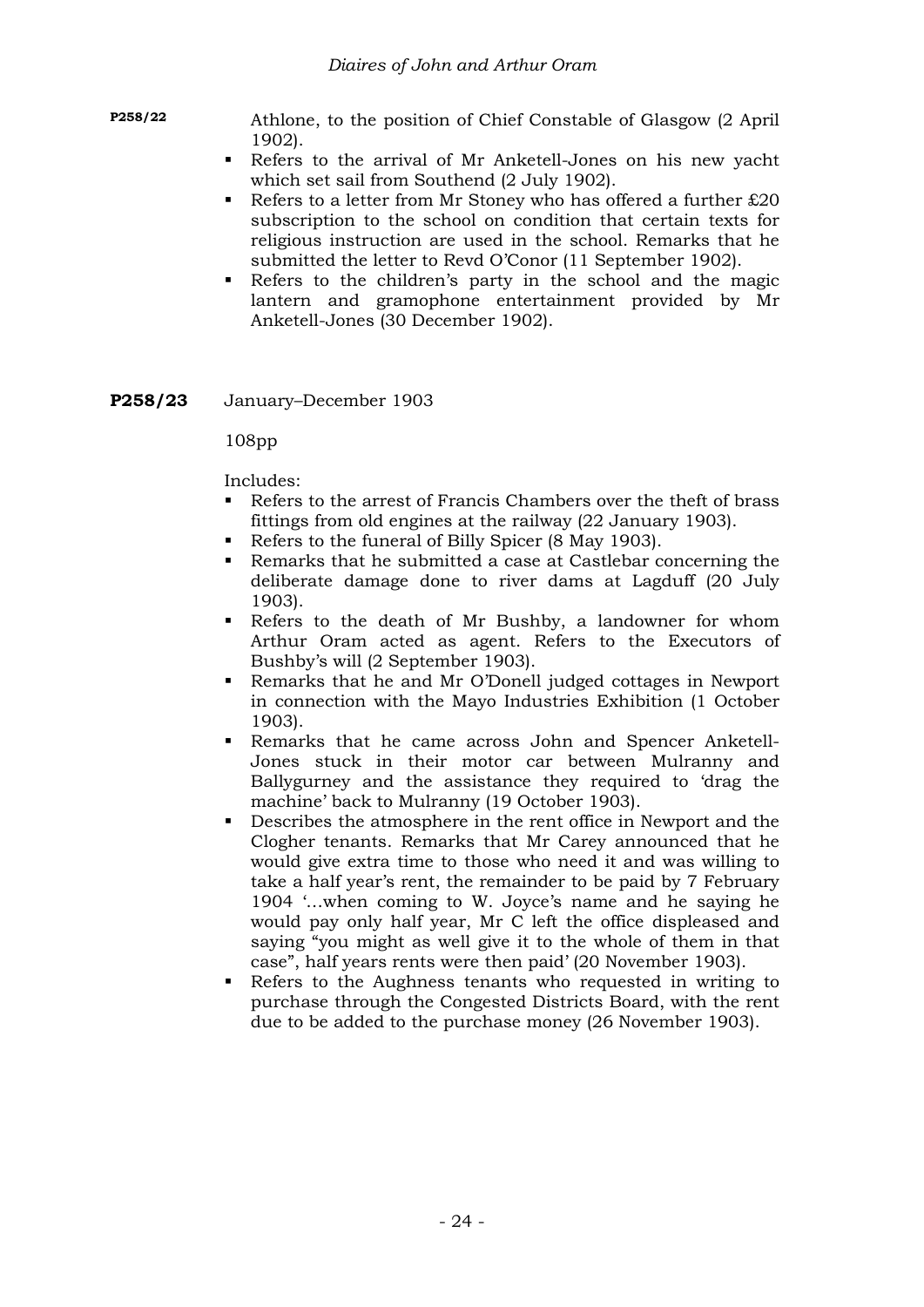**P258/24** January–December 1904

107pp

Includes:

- Refers to a dispute over the gathering of seaweed at Aughness strand and the difficulty in settling shore marks for the Estate (3 March 1904).
- Refers to his inspection of the weirs and pools noting what needs to be repaired in advance of the season (10 May 1904).
- Remarks that he was unanimously elected as Secretary and [Superintendent] during a meeting of the Moyour and Brockagh Drainage Trustees (25 August 1904).
- Remarks that he was at Burrishoole House making out valuations for the sale of the outside portions of the Estate (7 October 1904).
- Remarks that he received a wire from his son Attie concerning his first place results in his exams (4 November 1904).
- Refers to the day appointed for the Burrishoole Estate tenants and remarks that none attended except for widow McNulty who was granted a remittance of a half year's rent by Mr Anketell-Jones due to her husband's death (12 November 1904).
- Remarks that he met Mr Anketell-Jones who said that the tenants arrived in a group but that he was determined to refuse their request for a general abatement (14 November 1904).
- Refers to Mr Carey's Clogher Estate tenants and their request for abatement. Arthur Oram informs the tenants he has no authority to grant this request. The tenants appeal directly to Mr Carey who allows 25% on the years rent (19 November 1904).
- Remarks that Mr Anketell-Jones instructs him that the Bailiff is to give a verbal notice to the tenants to pay by 10 January 1905 (29 November 1904).
- Refers to the Aughness tenants asking for a reduction citing a bad year '…after two hours (almost) hesitation the majority paid, a few asking a little time …' (5 December 1904).
- **P258/25** January–December 1904

10pp

Duplicate diary for 1904 mostly containing accounts relating to drainage work schemes for which Arthur Oram had responsibility. Includes:

 Draft of a letter from Arthur Oram to [Mr Anketell-Jones] relating to the sale of the Burrishoole Estate to the Congested Districts Board in 1906–07 and a cheque 'over the sale of the tenanted portion of the Estate.' Remarks that he did not expect to receive any further amount in respect of the Estate. Makes reference to Mr Jones' concern over the charging of postage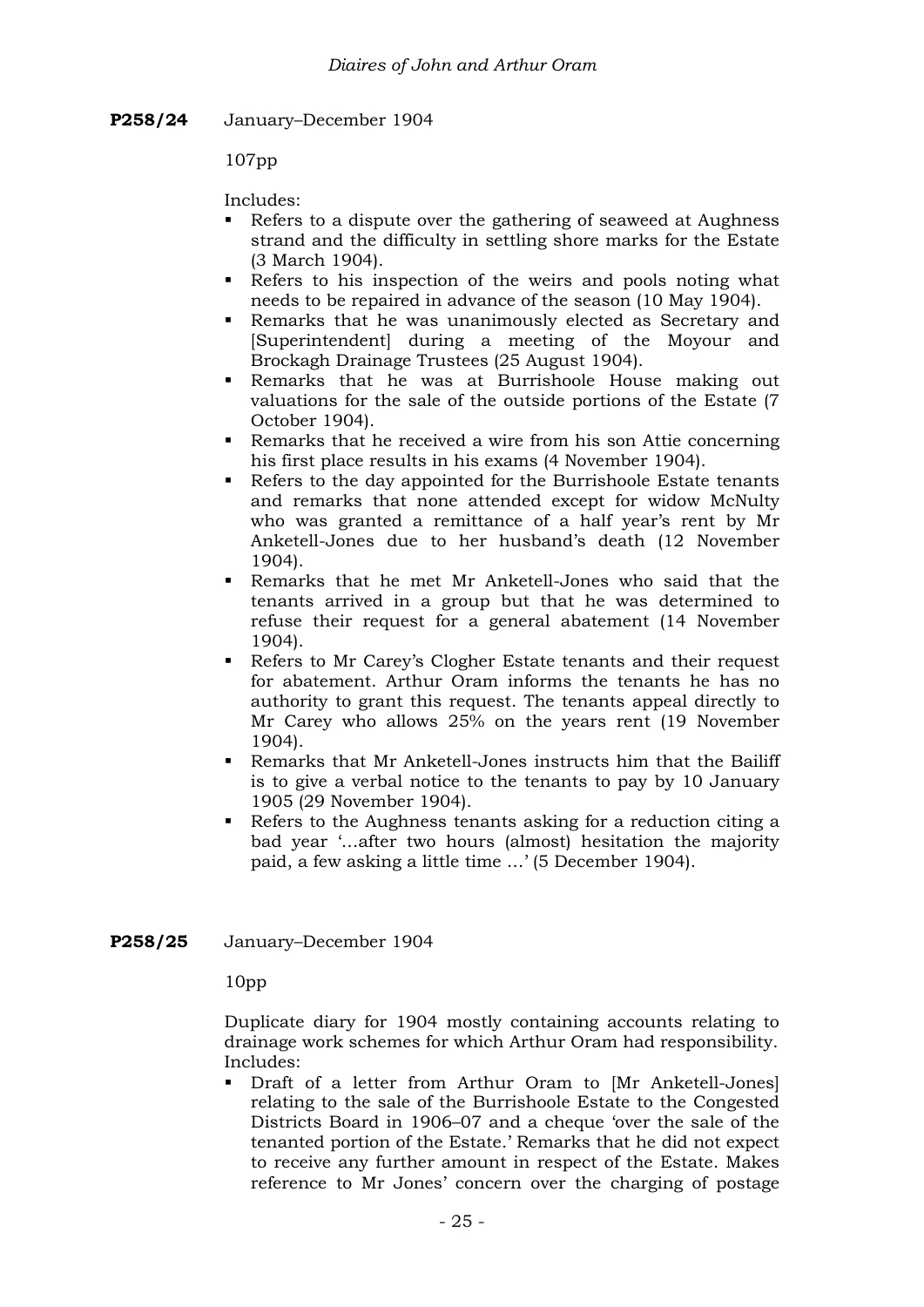- **P258/25** and stationery to the account and defends this action. Outlines in some detail the assistance he gave to Mr Jones and to his solicitors and the various letters he sent in response to their queries. Refers to his long association with the estate and previous Landlords of the Estate and the excellent working relationship that existed between his agency and the Landlords. Acknowledges that Mr Jones purchased the Estate in difficult times but that he received favourable terms and that everything possible was done to collect rents from the tenants during Mr Jones' ownership. Refers also to improvements made by the drainage works, the intact demesne and the salmon fishery. Remarks '…I fail to find and to express how much I regret to feel that you have, in this transaction which terminates my connection with the Estate, not considered my case more liberally and in a manner more keeping with the spirit of the Act which has worked out so much to your benefit … I should like to have been able to [ ] the opinion of several who expressed their belief that in connection with the sale of the Estate and loss of the Agency … I was safe in having such a one as you to deal with.' (9 May 1907, 5pp). [See also entries for 17 May and 19 June 1905 in P258/26]
- **P258/26** January–December 1905

### 106pp

- Remarks that Mr Anketell-Jones has instructed him to give no reduction on the rents due and to serve notice (23 January 1905).
- Refers to the payment of rent by the Burrishoole tenants (6 February 1905).
- Refers to the offer from the Congested Districts Board (CDB) for the Burrishoole Estate (17 May 1905).
- Refers to the news of the Japanese naval victory in the Russo-Japanese War at the Battle of Tsushima (30 May 1905).
- Remarks that the CDB agreed a purchase price with Mr Anketell-Jones and that Mr Anketell-Jones intends giving Arthur Oram four months' notice but that the representative from the CDB indicated that they were ready to take possession of the Estate immediately (16 June 1905).
- Remarks that Mr Anketell-Jones gave possession of the greater part of the Estate to the CDB but that he, Arthur Oram, was not present during this transaction (19 June 1905)
- Refers to a meeting in Dublin with the CDB concerning the Lagduff and Clogher Estates (5 July 1905).
- Remarks that his son Arthur (Attie) obtained first place in his exams (3 November 1905).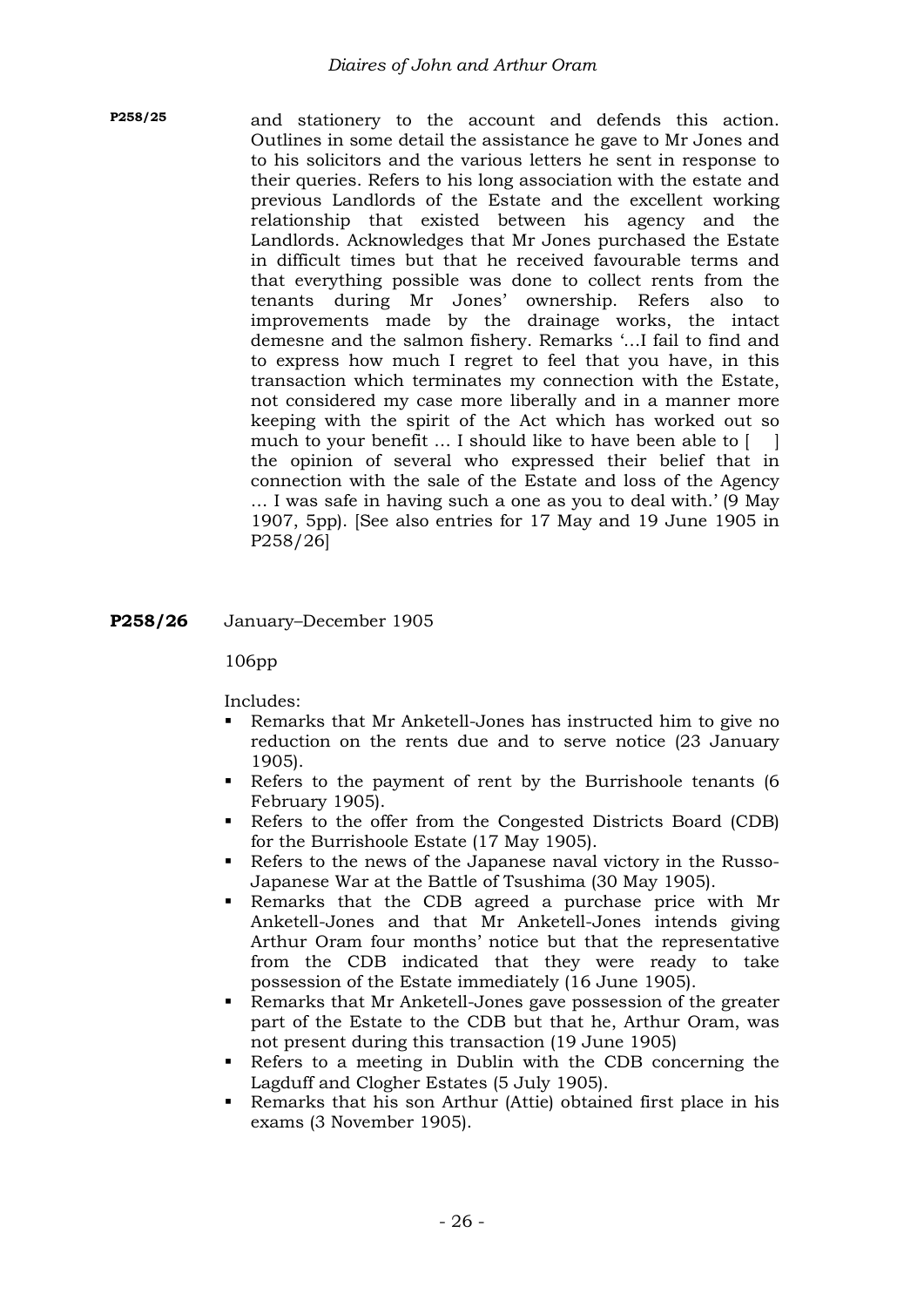**P258/27** January–December 1906

106pp

Includes:

- Draft of a letter from a tenant farmer Joseph O'Boyle to the Chief Secretary of Ireland referring to the sale of the Anketell-Jones Estate to the CDB and asking for a holding to sustain his family. Describes his personal circumstances (Not dated,  $1<sub>p</sub>$ .
- Remarks that Mr Carey has ordered proceedings against the defaulting Clogher Estate tenants for the May Sessions (2 March 1906),
- Remarks that he posted registered letters from his father John Oram regarding the lands at Teevemore and the transfer of ownership to Arthur Oram (8 March 1906).
- Remarks that he met Revd P. Greally on the road and spoke to him about Teevemore, hoping to come to some agreement but that the Revd refused (3 April 1906).
- Refers to a letter informing him that his mother is not well (26) April 1906).
- Describes feeling 'ill, stiff, weak etc.' and expecting to hear news about his mother's condition (27-28 April 1906).
- Remarks that he received a wire informing him of his mother's death (30 April 1906).
- Refers to the defaulting Clogher tenants and Mr Carey's decision to proceed with the worst cases (1 May 1906).
- Describes his mother's funeral (5 May 1906).
- Refers to the '... continuous broken weather now becoming injurious to everything spoiling hay etc. etc. men commenced to gather up turf on bog into heaps … a good deal of it injured by not being attended to sooner' (16 August 1906).
- Describes a long conversation with Miss Edgar and her resignation as a teacher in the school and the deficit in the amount she is owed. 'Resolved that a committee … be in future responsible for £15 … to be offered to a new teacher in addition to salary from National Board etc' (23 November 1906).

### **P258/28** 1 January–31 December 1907

108pp

- Remarks that a presentation of a clock was made to Miss Edgar, the school teacher (2 January 1907).
- Remarks that he travelled to Tully to meet with Mr Northcote where he had a 'satisfactory' meeting but 'nothing definite' (3 January 1907).
- Remarks that the new teacher Miss Hopson cannot start until February (8 January 1907).
- Refers to Mr O'Dowd accepting Mr Northcote's offer for Tully (17 January 1907).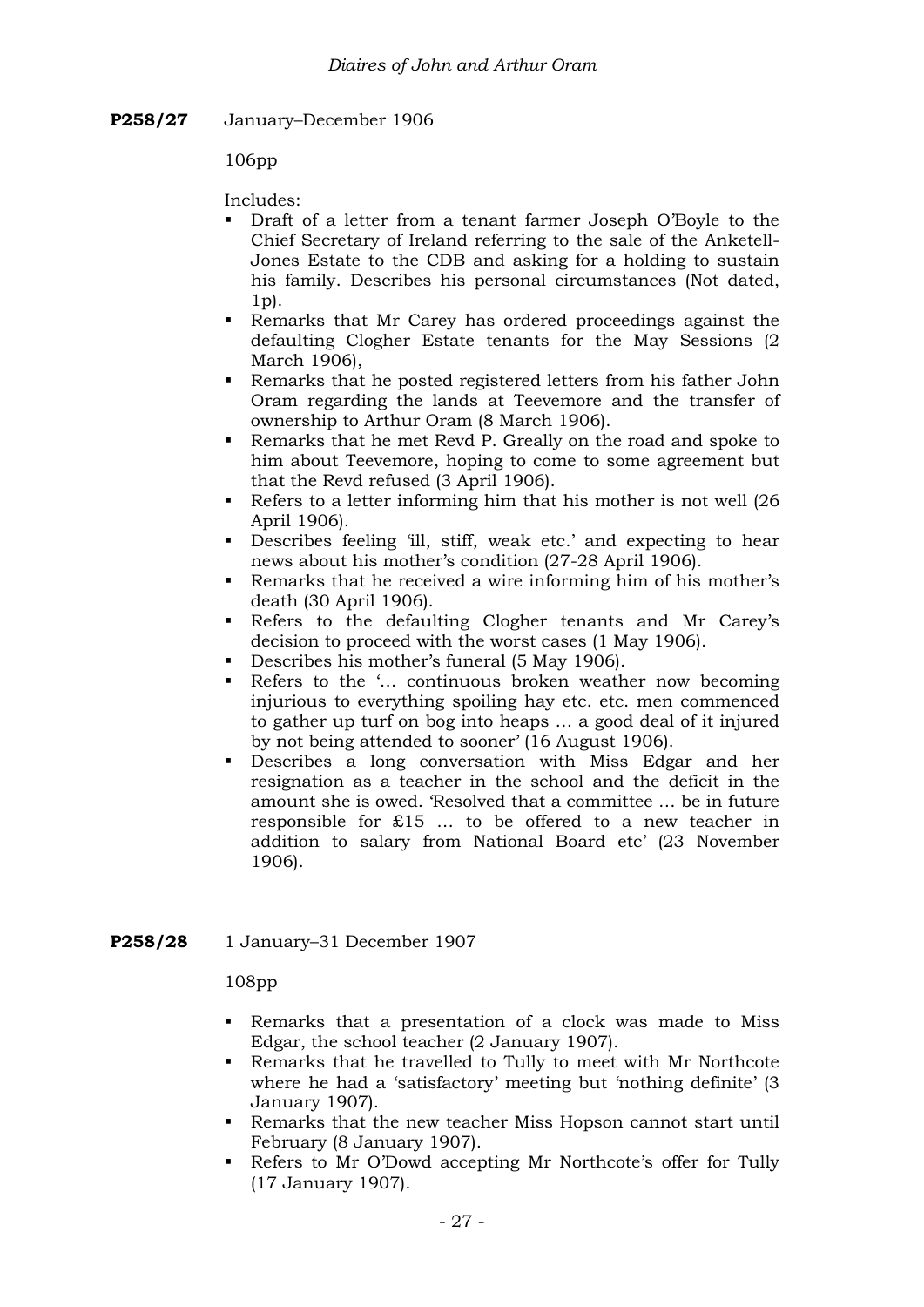- 
- **P258/28 Remarks** that he received a wire informing him of his father's death (15 April 1907).
	- Refers to his father's funeral and the contents of his will (18 April 1907).
	- Notes that he received a letter from Mr Anketell-Jones and a cheque for £74 [.3] from the sale of the tenanted portion of the Estate '… which I consider very small and inadequate under all the circumstances.' (8 May 1907).
	- Remarks that Alex Sweeney called to say good bye to him having sold his holding before leaving for America with his brother and sister (17 May 1907).
	- Remarks that he received a wire from Attie concerning his success in his exams and that he has been called for honours (3 July 1907).
	- Refers to an unexpected meeting with Mr E Sweeney and Mr F Chambers concerning Teevemore but that nothing was resolved (10 September 1907).
	- Remarks that he went to Castlebar to consult Mr Robertson, Solicitor about the Teevemore case and Miss Hope's case (21 September 1907).
	- Refers again to Teevemore and the agreement finally reached to pay the rent due and for Arthur Oram to be allowed back as caretaker with exclusive use of the farm until 1 January 1908 (30 September 1907).
	- Remarks that he attended the conferring ceremony at the Royal University where his son Arthur was awarded a BE degree (1 November 1907).
	- Describes an accident with his horse and trap and remarks that he was lucky to escape with a slight scratch (4 November 1907).
	- Remarks that the Clogher tenants ask for abatement owing to bad crops and Mr Carey agrees (12 November 1907).
	- Remarks that he remained at home '... rather suddenly taken with a bad back lumbago or whatever it is, the old complaint, had to keep indoors …' (20 November 1907).
	- Refers to the Aughness tenants who asked for abatement due to bad crops and referring to the other Ballycroy tenants who had asked for abatements '…and pending an answer they did not like to be the first to pay, after a long palaver they paid …' (6 December 1907).
	- Refers to the death of Mrs Rose (27 December 1907).
- **P258/29** January–December 1908

### 107pp

- Remarks that he met with Mr F Chambers who took possession of Teevemore (1 January 1908).
- Remarks that he was served with a witness summons to appear at the Westport Sessions in the case of Hawkshaw and Others *v* CDB concerning cases of flooded lands (4 January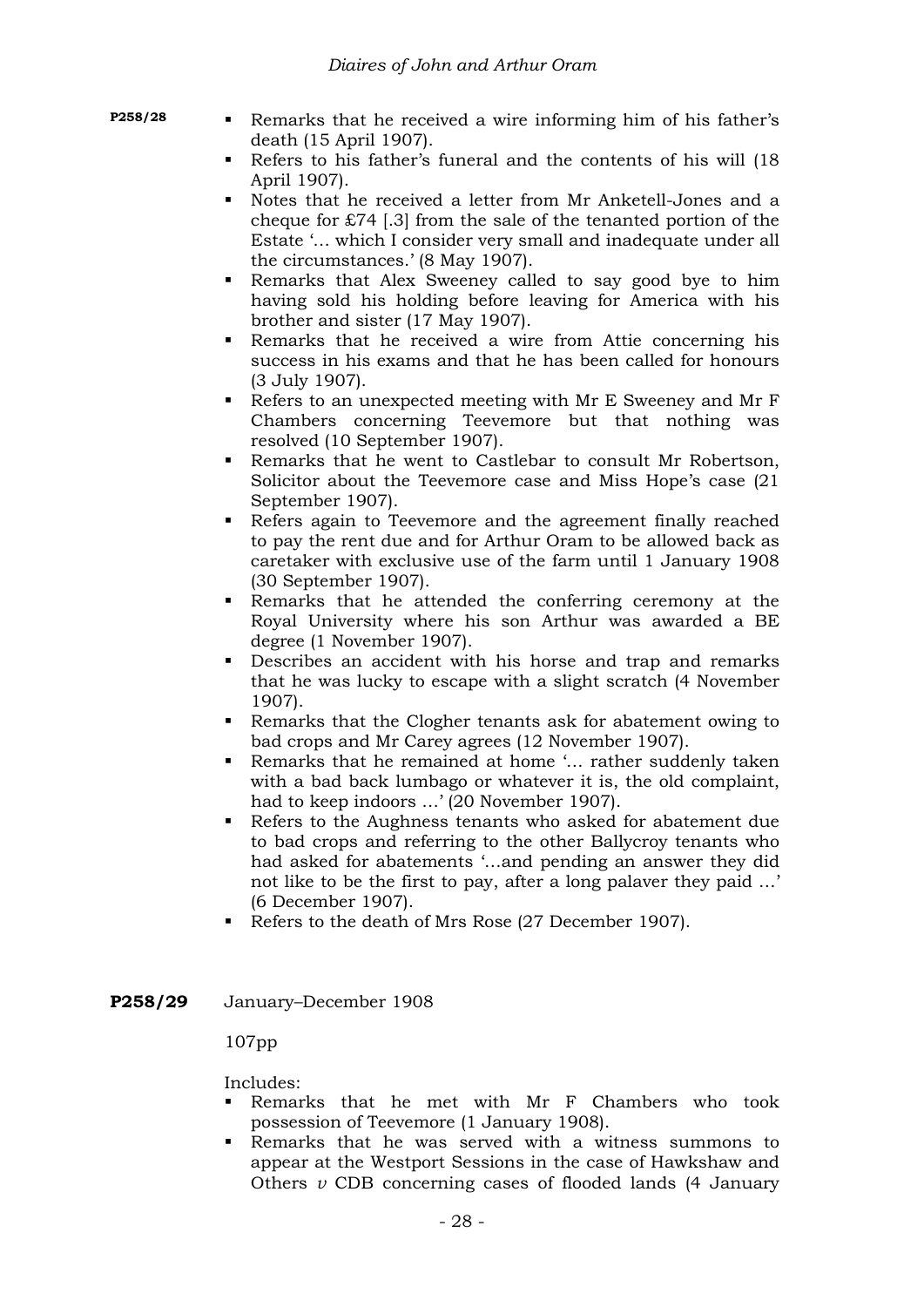#### **P259/29** 1908).

- Remarks that he travelled to Knockloughra to talk to Miss Hope concerning the sale of lands to the CDB and to offer advice about what she should put in the letter (27 January 1908).
- Remarks that he received a letter from his son Attie in London concerning his appointment by the Indian government as an engineer employed by the Indian Public Works. He consulted Major Harding about his choice of provinces in India (27 June 1908).
- Refers to a letter received from the CDB and their objection to Miss Hope withdrawing her case and that she should appear the next day (2 July 1908).
- Refers to the Land Commission Court and the hearing of Miss Hope's case '… the court decided with Mr Robertson for Miss Hope and so she practically defeated the CDB, their notice to quit being bad, they (CDB) are now no further forward than at the beginning' (3 July 1908).
- Refers to Attie's departure for India (25 September 1908).
- Remarks that he gathered apples but there were few left because of 'thieves and storms' (29 September 1908).
- Refers to his inspection of various drainage works carried out, much of it unsatisfactory (9 October 1908).
- Remarks that Mr Carey has received a letter asking him to meet a deputation about the sale of land directly to the tenants (15 October 1908).
- Refers to his meeting at the Chief Engineers Office in Dublin discussing referencing work and mapping. Describes the referencing work carried out beginning at Mulranny and the difficulty he encountered at Castlehill owing to small plots of land (3–14 November 1908).
- **P258/30** January–December 1909

# *c*100pp

- Refers to the resignation of Revd O'Conor, following a petition signed by the parishioners (20 & 29 January 1909).
- Remarks that Revd O'Conor is not speaking to anybody (31 January 1909).
- Remarks that Miss Hope has decided to accept the CDB offer of surrender and £700 (10 February 1909).
- Describes a meeting between himself, Mr Anketell-Jones and Mr E.T. O'Dowd concerning the vacant incumbency, no decision was reached but remarks that Revd B. Turney 'seems most suitable' (21 March 1909).
- Refers to the meeting, attended by the Lord Bishop of Tuam and the Archdeacon, at which it was unanimously decided to appoint Burton Turney to the incumbency of Burrishoole (24 March 1909).
- Takes note of his son Arthur's address in India—Assistant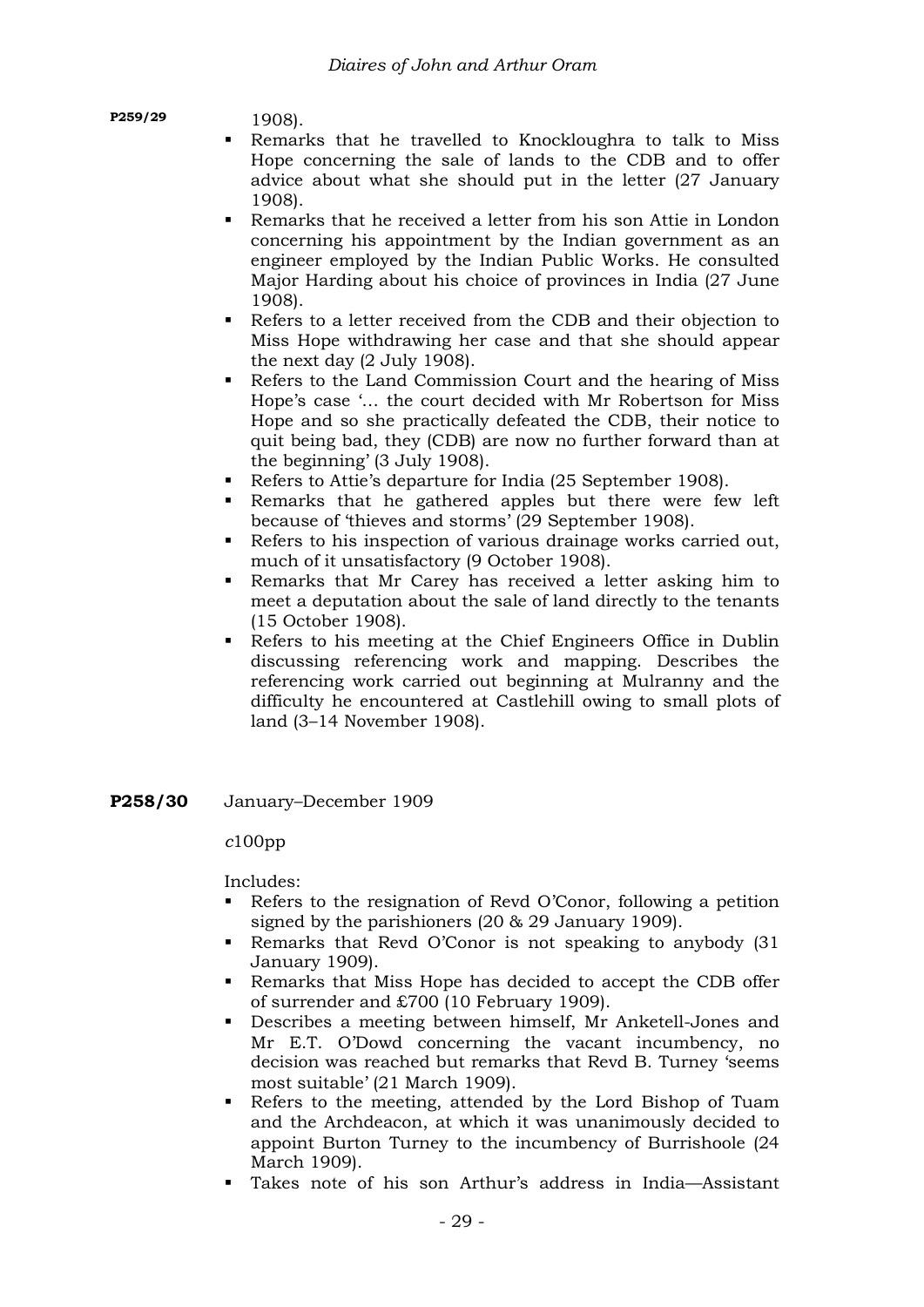**P258/30** Engineer, Upper Bari Boat Canal, Amritsar, Punjab, India (17 May 1909).

- Refers to the death of Mr Carey (4 August 1909).
- Refers to the reading of Mr Carey's will and remarks '... by no means what people expected' (6 August 1909).
- Remarks that he has been re-elected to the board of Conservators for the twelfth time (2 October 1909).
- **P258/31** January–December 1910

*c*100pp

- Remarks that Messrs Fitzgerald cannot agree to Arthur Oram becoming Mr Carey's agent at present (24 January 1910).
- Remarks that he walked to Srahacorrick and Rosgallin mountains to refresh his memory on the land suitable to be made into a golf links and on foot of an enquiry by Mr O'Neill, chief engineer for the NGW Railway (24 March 1910).
- Refers to a Sergeant from Brockagh RIC and their discussion concerning the Clogher tenants not paying rent (2 April 1910).
- Remarks that none of the Clogher tenants arrived to pay their rent (11 April 1910).
- Refers to a meeting of the co-executors to Mr Carey's estate at Marine Villa and a discussion regarding a list of witnesses (15 April 1910).
- Refers to a visit to Dublin and an interview at the Four Courts with counsel and solicitor (21 April 1910).
- Refers to the announcement of the death of King Edward VII (7 May 1910).
- Refers to a visit to Dublin and the assembly of witnesses to and executors of Mr Carey's will in anticipation of the case coming before the courts. Remarks that the case is delayed and finally put back until a date in June (9-14 May 1910).
- Remarks that none of the Clogher tenants appeared to pay their rent (27 May 1910).
- Refers to Mr Carey's court case and his examination as a witness in the case (13–17 June 1910).
- Refers again to the court case, the concluding arguments including arguments by the notable Irish lawyer Timothy Healy K.C. Remarks that the jury returned their verdict after a half hour deliberation upholding the will and all the codicils (20–23 June 1910).
- Refers to the death of Canon Greally (18 July 1910).
- Refers to a meeting of the executors of Mr Carey's will and the signing of cheques to settle various liabilities (9 August 1910).
- Remarks that he drove his daughter Gretta to Newport on her way to Loughborough to take up a position with Leicestershire County Council (30 August 1910).
- Remarks that he went to Lagduff to begin the preliminary work for the maps required by the CDB for the transfer of the estate (14 November 1910).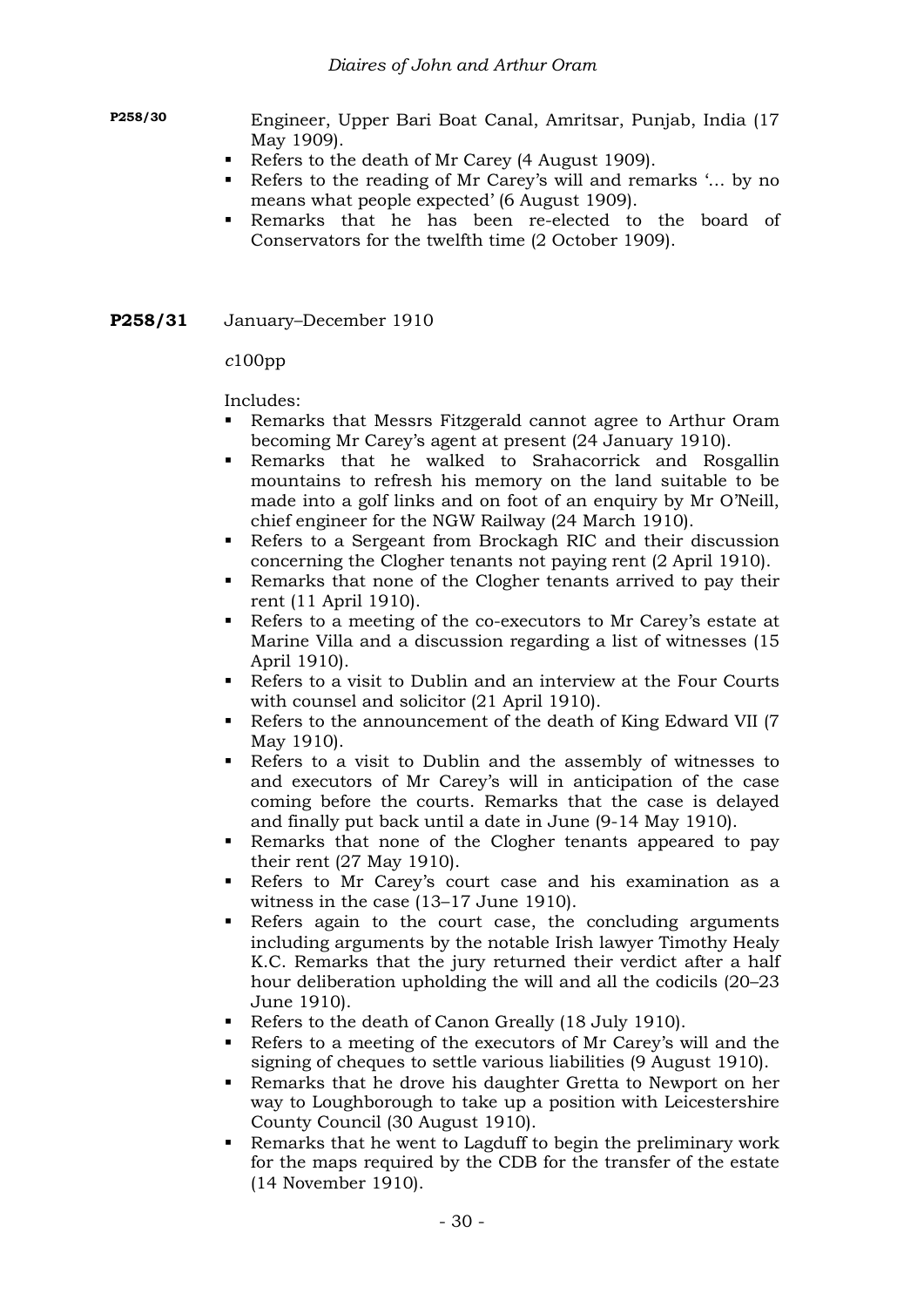**P258/32** January–December 1911

105pp

Includes:

- Refers to the Westport Sessions and the cases of the Clogher tenants (6 January 1911).
- Refers to Mr Carey's estate and that he informed Miss Lavelle and the other Executors that he had been advised by Messrs Fitzgerald that he was not permitted to charge for the collection of Clogher rents (17 January 1911).
- Remarks that he was called urgently to Dublin, Mr Carey's case having been unexpectedly listed. Master of the Rolls found in favour of the terms of the will (17 February 1911).
- Refers to his appearance as a witness in the Land Judges Court in front of Judge Ross regarding the tenant's petition. Describes the terms decided on by the court (20 February 1911).
- Remarks that he completed the necessary papers for offering Lagduff to the CDB (2 June 1911).
- Refers to the coronation of George V (22 June 1911).
- Refers to the Royal visit to Dublin by King George V(8 July 1911).
- Refers to an Inland Fisheries Committee Inquiry at Foxford, preparing evidence and identifying members of the inquiry team including Sir D. Harrell, Chairman, Professor Mahaffy, Mr Green, Inspector of Fisheries and Mr Calderwood Inspector of Fisheries in Scotland. Remarks that many witnesses were examined (24 November 1911).
- **P258/33** January–December 1912

*c*100pp

- Remarks that he sent a preliminary application along with a letter from the Land Commission to the Office of Public Works stating that Wilford 'was vested in me' with a view to obtaining a loan (1 March 1912).
- Describes the collection of rents from the Clogher tenants as 'a long weary day, tenants asking reductions …' (28 March 1912).
- Remarks 'Heard of Titanic going down, off Newfoundland 11.40 Sunday night' (16 April 1912).
- Remarks that he met Roman Catholic clergymen on their way to Burrishoole Abbey to unveil a memorial to Fr Manus Sweeney, '…met bands and banners on George's St hill, no trouble whatever in passing thro' crowd …' (9 June 1912).
- Refers to collecting his son Attie from the train (17 August 1912).
- Remarks that Dr O'Rorke examined his wife and diagnosed her with '… a bad type of rheumatism and should go to Harrowgate (Harrogate) at once' (14 September 1912).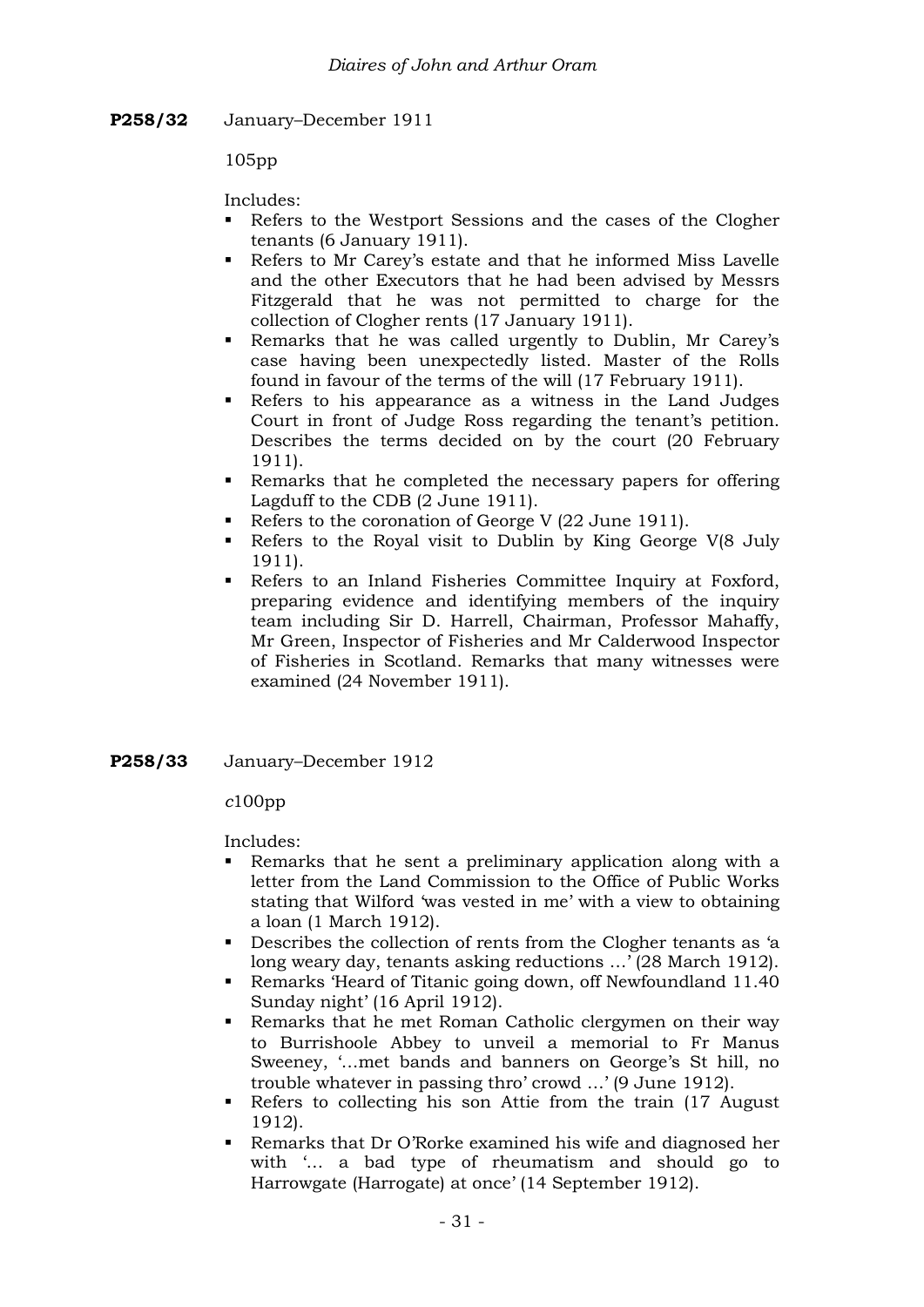- 
- **P258/33 Refers to Mrs Oram departure for Harrowgate (19 September** 1912).
	- Remarks that Mrs Oram, Isa and Attie returned from Harrowgate (Harrogate) (12 October 1912).
	- Refers to a meeting in Westport with the defaulting tenants from the Clogher Estate. Remarks 'I mention own fee as acting Executor for Co-Executors Carey dec'd to Murray who considered nothing due' (17 October 1912).
	- Refers to Newport Fair and remarks that Patrick Daly uses 'abusive language towards me, in hearing of Mr Lally to whom I was speaking …' The same individual is again abusive towards Arthur Oram in front of Mr Hennessy (20 December 1912).
	- Refers to a dreadful storm, damage to trees and property (24 December 1912).
- **P258/34** January–December 1913

106pp

Includes:

- Refers to his son Attie's departure for India (6 January 1913).
- Refers to the sale of Rockfleet Lodge and furniture by auction, bought by Mr J.L. [Hennessy], formerly of Ballycroy (7 March 1913).
- Remarks that Mrs Dick received notification from the CDB of their intention to visit her with a view to acquiring some of her land (21 May 1913).
- Remarks that he assisted James Dick with the particulars and maps required by the CDB (2 June 1913).
- Remarks that he received a telegram informing him of the sudden death of his brother John at Ilfracombe in Devon due to heart failure (14 June 1913).
- Remarks that he received the probate of Mr Carey's will (23 September 1913).
- Concludes his diary for 1913 'The past has been a year of prosperity and notwithstanding the continued illness of my wife and death of eldest brother in America there has been very much to be thankful for' (31 December 1913).
- **P258/35** January–December 1914

108pp

- Refers to his wife's illness and remarks that she is not improving (17 February 1914).
- Remarks again about his wife's ill-health and sending a request for his daughter Gretta to return home, mentions also the arrival of Aunt Annie, Aunt Bella and James (19 February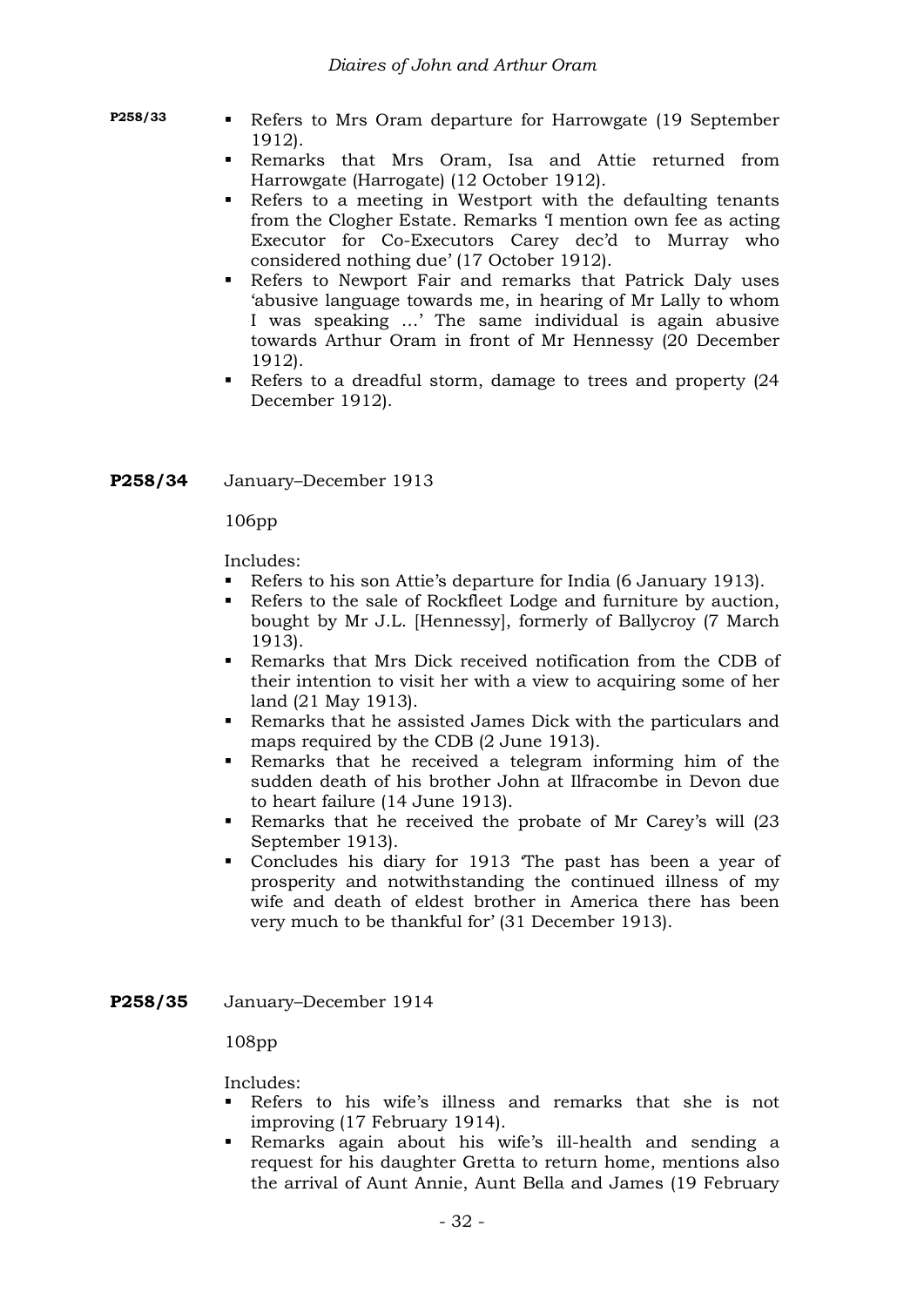**P258/35** 1914).

- Remarks that he drove his daughter Gretta to the train for her journey back to Melton Mowbray, Leicestershire (20 February 1914).
- Refers to a meeting of the drainage trustees for Moyour and Owenbrockagh, the auditing of the accounts for both districts and an increase in his salary. (11 June 1914).
- Remarks that Mr Rowlette enquired about his interest in Sandymount and that he mentioned a sum of £300 to him (3 November 1914).
- **P258/36** January–December 1915

107pp

- Remarks that he met Messrs Vereker and Gahan at Newport to discuss the purchase of his interest in the Sandymount holding which he valued at £371. Agreement is not reached as the offer made is too low (4 February 1915).
- Refers to his son John and his employment with Ulster Bank in Belfast (15–17 March 1915).
- Refers to the marriage of his daughter Gretta to Sidney Thomas at Newport church (7 April 1915).
- Refers to his case before the Land Commission and the advice to the court that the application be rejected. Remarks that his interest was valued by the CDB at £250 (19 May 1915).
- Remarks that he met Mr Robinson, Land Commissioner at Sandymount in Newport and spoke again about the case before the Land Commission Court in Westport and the continuing doubt about the suitability of the land in question (28 May 1915).
- Describes a visit to Melton Mowbray to visit his daughter Gretta and his son-in-law Sidney Thomas and on to Heytesbury for the marriage of his son James to Ida Talbot. Describes visiting Stonehenge, Salisbury Cathedral and on to Weston Bampfylde where he visited the grave of his parents. Also visits Devizes where he meets Alfred Hinxman and Walter Loveridge (10 June–1July 1915).
- Remarks that he received a letter from the Land Commission fixing the price of his Sandymount holding at £400 (16 July 1915).
- Refers to a meeting of the Board of Conservators and remarks that his re-election marks a continued service of between 30 to 40 years. Remarks that the funds are very low (6 October 1915).
- Remarks that he went to Newport and learned of an accident to Mrs Turney who was run over by a train near Newport Station '… engine going over and crushing one foot at instep, lay some time on line before screams were heard …' (12 October 1915).
- Remarks that he heard from Revd Turney that his wife was in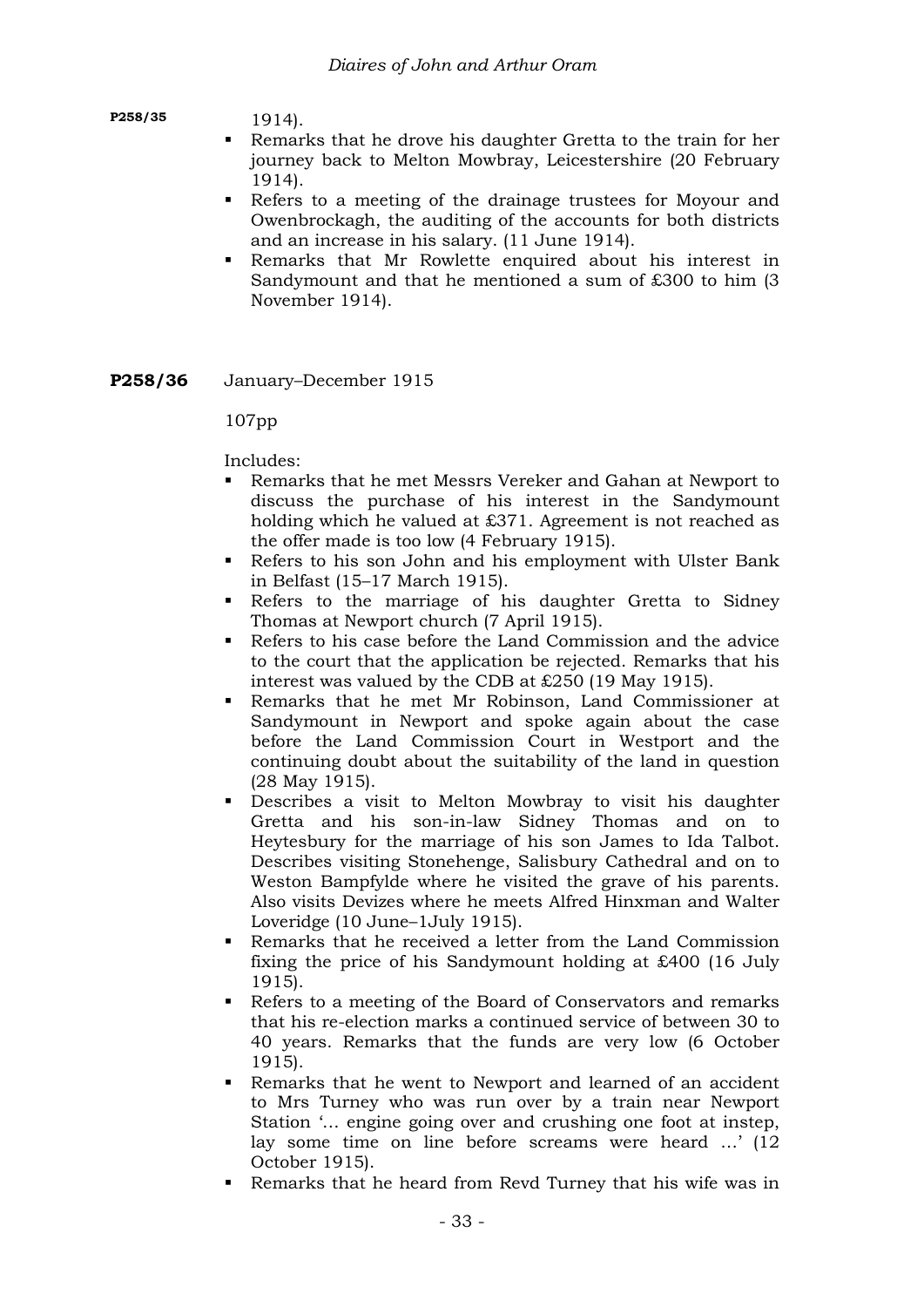**P258/36** Dublin for an operation (14–15 October 1915).

- Remarks that following a discussion with Eugene, whom he employs as a yardman, he realises that his reason for leaving is because he wants an increase in his wages '…which I refuse to increase … the Father (Joe) having only one hand and the boy (Eugene) only 18 …' (27 October 1915).
- Remarks that he has informed Joe that owing to his disability and the fact that he cannot assist in milking the cows he should no longer come to work unless he is specifically required to do so (30 October 1915).
- Refers to his and Mrs Dick's appeal cases at the Land Commission Court in Castlebar. Remarks that the Judge assigned a Court Assessor to visit the lands before a decision can be made (9–10 November 1915).
- Remarks that he saw Mrs Turney for the first time since her accident and observes that she is doing very well, all things considered (7 December 1915).
- Remarks that he met Mr Fitzgerald, the Judge's Assessor from the Land Commission and Mr Duncan from the CDB at Sandymount concerning his land interest (14 December 1915).
- **P258/37** January–December 1916

108pp

- Refers to a meeting in Dublin at Fitzgerald Solicitors concerning the succession duty due on the Carey Estate (5 January 1916).
- Remarks that he received notification from the Land Commission of reduced compensation by the Court of Appeal from £400 to £320 and that Mrs Dick's compensation had been reduced from £1650 to £1500 (27 January 1916).
- Refers to a visit by Revd and Mrs Turney, the first visit by Mrs Turney since losing her foot in an accident on the railway line in October 1915 (28 January 1916).
- Remarks that he read in the newspaper, with much surprise, of the death of Sir Malachy Kelly, Chief Crown Solicitor (28 March 1916).
- Remarks that he handed over possession of Sandymount to Mr Duncan, Inspector, Congested Districts Board (31 March 1916).
- Refers to a draft received from the Cleveland Ohio Trust Company for \$1087.00, his portion of the legacy from his brother John's will (1 April 1916).
- Refers to a Vestry meeting in Newport. Remarks that Mr Anketell-Jones wrote a letter to the meeting asking not to be re-elected as Church Warden but that his request was ignored. Remarks that, as Honorary Treasurer, he was instructed to place the balance of Miss Kennedy's gift in Exchequer Bonds (24 April 1916).
- Remarks that he has heard news of a rising in Dublin '… of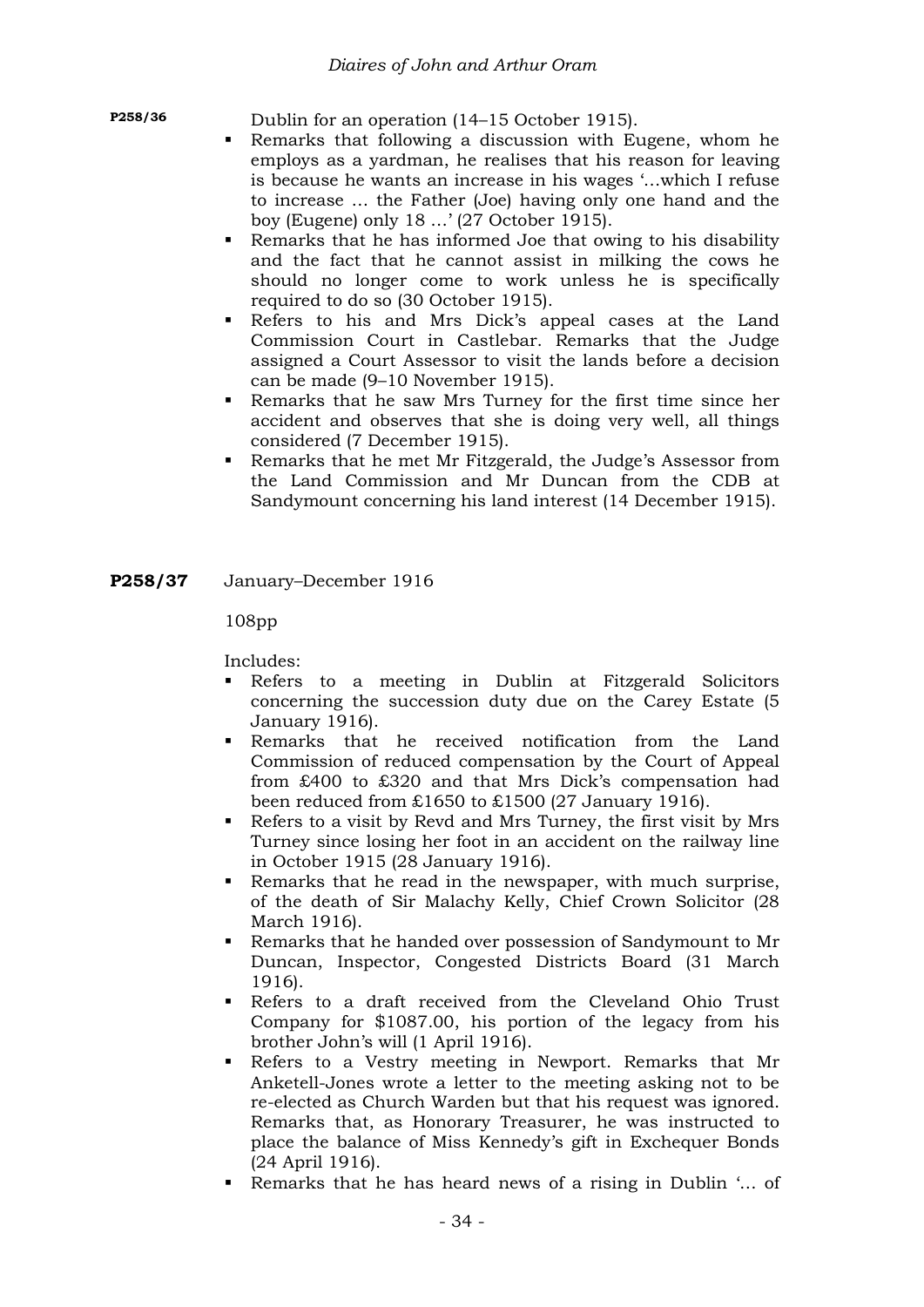**P258/37** Sinn Féiners and Dublin Castle, Bank of Ireland, etc. having been seized by them, no post or papers here today (25 April 1916).

- Remarks that there is no train service to Dublin (28 April 1916).
- Refers to the news of an unconditional surrender in Dublin and rumours of a naval battle and a German defeat. (1 May 1916).
- Remarks that there is little or no news about the War or Rising and no letters (2–3 May 1916).
- Remarks that he went to Newport and that Dublin newspapers, the first since the 24th April, had arrived, met the postman who said that the post was operating as normal. Posted a letter to Hamilton Long & Co to their Kingstown address as their Sackville Street (now O'Connell Street) offices had been ruined in the rebellion (5 May 1916).
- Refers to the death of William Rose. (21 May 1916).
- Remarks that many people sympathised with him on hearing of William Rose's death (22 May 1916).
- Refers to Babs Rose's first visit to the Oram's house since the death of her father and bringing news of a naval battle reported in the papers (3 June 1916).
- Remarks that he heard the sad news of Master Harry Jones' death at the front with his Canadian Regiment (23 September 1916).
- Remarks that he met with Mr O'Donel in Newport to discuss parochial affairs, in particular the subject of stipends to clergy '… in these very exceptional times …' (5 December 1916).
- Refers to Arthur's change of address in India (12 December 1916).
- **P258/38** January–December 1917

106pp

- Refers to extremely heavy snow and snow drifts '… nothing like it on record in these parts' (26 January 1917).
- Remarks that there is no post and no trains (27 January 1917).
- Refers to the death of Willie [Aukins], the funeral and internment in Newport Presbyterian churchyard. Remarks that he was a Sub Lieutenant of the RNVR (Royal Naval Volunteer Reserve), that officers from the RNVR, the Coast Guard, the RIC and Westport Bay Scouts all attended, the latter sounding the last post at his graveside. Observes that the coffin was draped with a Union Jack (19 April 1917).
- Remarks that he brought his daughter Emily to the train for an interview at Miss McClelland's Collegiate School at Celbridge and that in the meantime a wire came from Basingstoke asking Emily to accept a vacant post there (2 June 1917).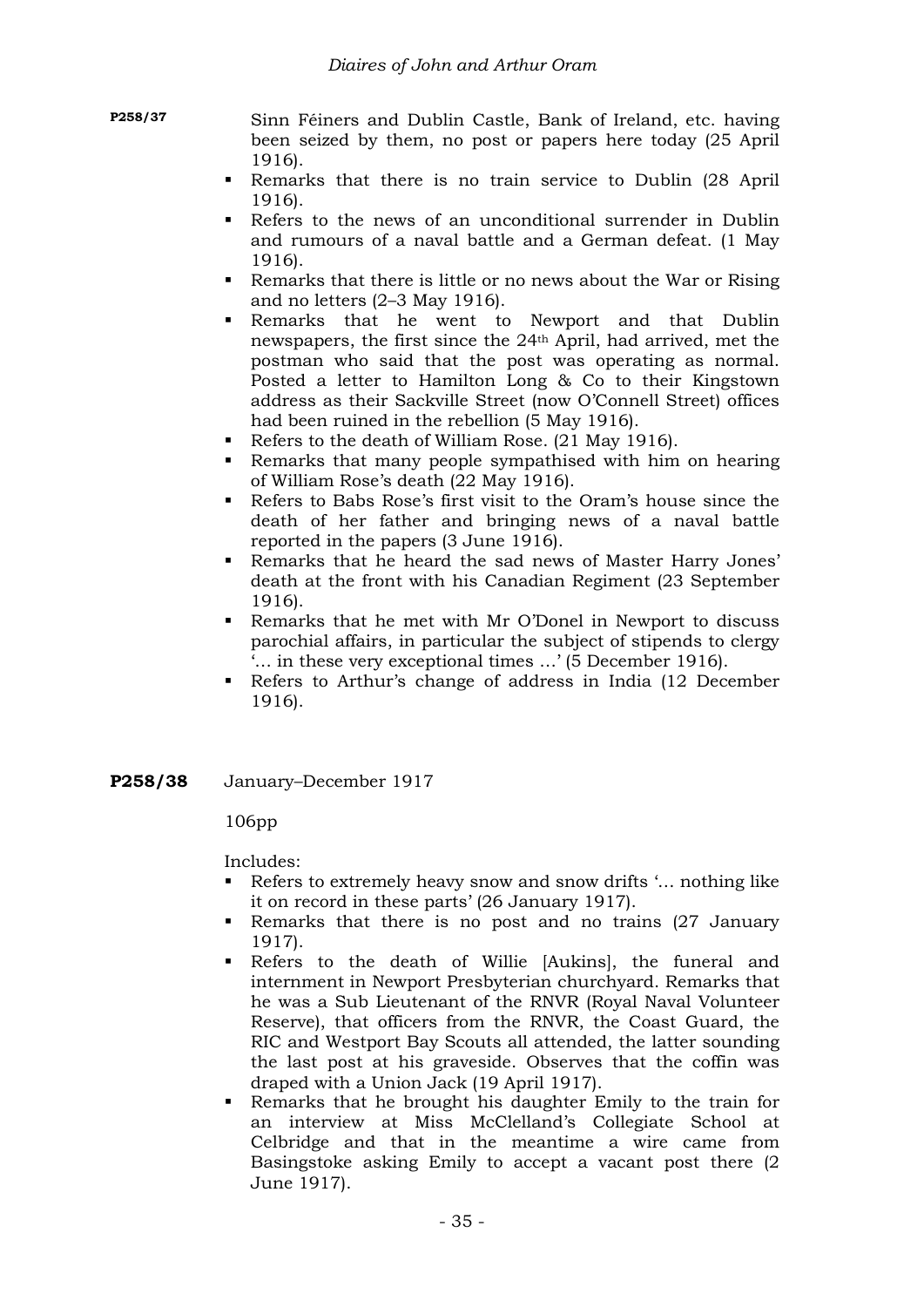- **P258/38 Remarks** that Emily decided to accept the vacant post at Basingstoke and to cancel her interview at Celbridge (4 June 1917).
	- Refers to a special service at the new Roman Catholic Church at Newport. Remarks that the church bell was donated by Miss Lavelle and that the Bishop blessed it (15 August 1917).
	- Refers to the engagement of his daughter Isa to Mr W.S. Robertson, Ilkley, Yorkshire (18 September 1917).
	- Refers to a meeting in Derrada School concerning the Threshing Machine and the formation of a committee, Arthur Oram appointed as Honorary Treasurer (27 September 1917).
	- Refers to another meeting at Derrada School concerning the Threshing Machine with 27 members paying £1 each (4 October 1917).
	- Remarks that he attended Newport Rectory to act as a representative for the Glebe's Commission. Reports that the entire premises were carefully assessed (16 October 1917).
	- Remarks that he heard of James Dick's (Eastfield) death at the front (11 November 1917).
- **P258/39** January–December 1918

#### *c*120pp

- Refers to a meeting in Derrada School concerning the rise in price of the threshing machine (4 January 1918).
- Remarks that at a meeting to discuss the increase in price of the threshing machine the majority of subscribers have indicated that they do not want to go ahead with the purchase of the machine (16 January 1918).
- Remarks that he received a cable from Emma Hinxman informing him of the death of his brother James Henry Oram in Cleveland, Ohio at the age of 61 (19 February 1918).
- Refers again to a discussion regarding the purchase of a threshing machine, that some members wish to have their subscriptions returned, while others wish to press ahead with the purchase and take on new subscribers (23 January 1918).
- Refers to damage at Rossyvera House, panes of glass broken and a tree cut down. Remarks that he met a Constable at the premises (8 February 1918).
- Remarks that he returned the subscriptions to the members who do not wish to continue with the purchase of a hreshing machine (13 February 1918).
- Refers to the delivery of the new threshing machine (19 March) 1918).
- Refers to the first meeting of the Pensions Committee with Lord Sligo in the Chair. Lists the other people present, the election of Dr Bain as Honorary Secretary and the arrangement for meetings on the last Thursday of the month (5 April 1918).
- Refers to the consecration of the new Roman Catholic Church at Newport (8 September 1918).